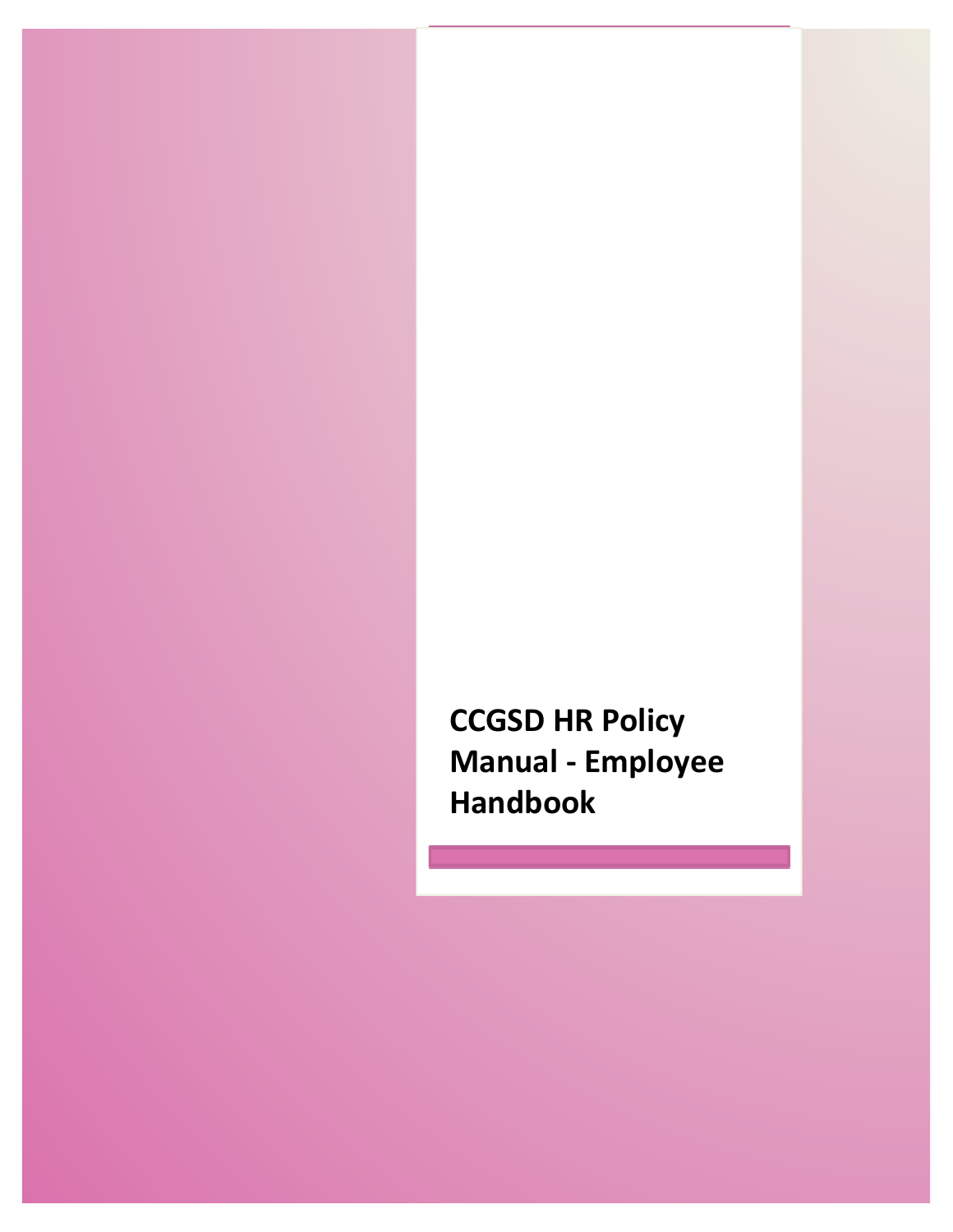# **Table of Contents**

| 4<br><b>MISSION</b><br>4<br><b>VALUES</b><br>4<br><b>MANDATE</b><br>4<br><b>STATEMENT OF PHILOSOPHY</b><br>$\overline{4}$<br>5<br><b>EMPLOYMENT EQUITY</b><br>5<br>5<br>Recruitment and Selection<br>5<br>Nepotism<br><b>DIVERSITY POLICY</b><br>5<br>Policies<br>6<br>Discrimination<br>6<br><b>Barriers</b><br>6<br><b>Work Accommodation</b><br>6<br>Reasonably Practical<br>6<br>Reasonable Accommodations<br>6<br><b>Management Responsibilities</b><br>7<br>Vulnerable Clients<br>7<br><b>VOLUNTEER SCREENING &amp; SELECTION POLICY</b><br>7<br>Responsibility of Volunteers<br>7<br>Responsibility of Supervision<br>7<br><b>INITIATION OF EMPLOYMENT</b><br>8<br>8<br><i><b>Orientation</b></i><br>8<br><b>Employee Classifications</b><br>8<br><b>Employee Duties</b><br>Personnel File<br>8<br>Probation<br>8<br><b>HOURS &amp; SALARY</b><br>8<br>8<br><b>Annual Salary</b><br>Hours of Work<br>9<br>9<br><b>Statutory Holidays</b><br><b>Overtime</b><br>9<br><b>Benefits</b><br>9<br>9<br>9<br><b>LEAVE</b><br>9<br>Anticipated Absenteeism<br><b>Unanticipated Absenteeism</b><br>10<br>Vacation Time and Vacation Pay<br>$10\,$<br><b>Sick Leave</b><br>10<br>10<br>Compassionate Leave<br>10<br>Jury Duty<br>Disability Leave<br>$10\,$ | <b>INTRODUCTION</b>                        | 4 |
|----------------------------------------------------------------------------------------------------------------------------------------------------------------------------------------------------------------------------------------------------------------------------------------------------------------------------------------------------------------------------------------------------------------------------------------------------------------------------------------------------------------------------------------------------------------------------------------------------------------------------------------------------------------------------------------------------------------------------------------------------------------------------------------------------------------------------------------------------------------------------------------------------------------------------------------------------------------------------------------------------------------------------------------------------------------------------------------------------------------------------------------------------------------------------------------------------------------------------------------------------------|--------------------------------------------|---|
|                                                                                                                                                                                                                                                                                                                                                                                                                                                                                                                                                                                                                                                                                                                                                                                                                                                                                                                                                                                                                                                                                                                                                                                                                                                          | <b>ABOUT US</b>                            |   |
|                                                                                                                                                                                                                                                                                                                                                                                                                                                                                                                                                                                                                                                                                                                                                                                                                                                                                                                                                                                                                                                                                                                                                                                                                                                          |                                            |   |
|                                                                                                                                                                                                                                                                                                                                                                                                                                                                                                                                                                                                                                                                                                                                                                                                                                                                                                                                                                                                                                                                                                                                                                                                                                                          |                                            |   |
|                                                                                                                                                                                                                                                                                                                                                                                                                                                                                                                                                                                                                                                                                                                                                                                                                                                                                                                                                                                                                                                                                                                                                                                                                                                          |                                            |   |
|                                                                                                                                                                                                                                                                                                                                                                                                                                                                                                                                                                                                                                                                                                                                                                                                                                                                                                                                                                                                                                                                                                                                                                                                                                                          |                                            |   |
|                                                                                                                                                                                                                                                                                                                                                                                                                                                                                                                                                                                                                                                                                                                                                                                                                                                                                                                                                                                                                                                                                                                                                                                                                                                          | <b>WORKPLACE STANDARDS &amp; PRACTICES</b> |   |
|                                                                                                                                                                                                                                                                                                                                                                                                                                                                                                                                                                                                                                                                                                                                                                                                                                                                                                                                                                                                                                                                                                                                                                                                                                                          |                                            |   |
|                                                                                                                                                                                                                                                                                                                                                                                                                                                                                                                                                                                                                                                                                                                                                                                                                                                                                                                                                                                                                                                                                                                                                                                                                                                          |                                            |   |
|                                                                                                                                                                                                                                                                                                                                                                                                                                                                                                                                                                                                                                                                                                                                                                                                                                                                                                                                                                                                                                                                                                                                                                                                                                                          |                                            |   |
|                                                                                                                                                                                                                                                                                                                                                                                                                                                                                                                                                                                                                                                                                                                                                                                                                                                                                                                                                                                                                                                                                                                                                                                                                                                          |                                            |   |
|                                                                                                                                                                                                                                                                                                                                                                                                                                                                                                                                                                                                                                                                                                                                                                                                                                                                                                                                                                                                                                                                                                                                                                                                                                                          |                                            |   |
|                                                                                                                                                                                                                                                                                                                                                                                                                                                                                                                                                                                                                                                                                                                                                                                                                                                                                                                                                                                                                                                                                                                                                                                                                                                          |                                            |   |
|                                                                                                                                                                                                                                                                                                                                                                                                                                                                                                                                                                                                                                                                                                                                                                                                                                                                                                                                                                                                                                                                                                                                                                                                                                                          |                                            |   |
|                                                                                                                                                                                                                                                                                                                                                                                                                                                                                                                                                                                                                                                                                                                                                                                                                                                                                                                                                                                                                                                                                                                                                                                                                                                          |                                            |   |
|                                                                                                                                                                                                                                                                                                                                                                                                                                                                                                                                                                                                                                                                                                                                                                                                                                                                                                                                                                                                                                                                                                                                                                                                                                                          |                                            |   |
|                                                                                                                                                                                                                                                                                                                                                                                                                                                                                                                                                                                                                                                                                                                                                                                                                                                                                                                                                                                                                                                                                                                                                                                                                                                          |                                            |   |
|                                                                                                                                                                                                                                                                                                                                                                                                                                                                                                                                                                                                                                                                                                                                                                                                                                                                                                                                                                                                                                                                                                                                                                                                                                                          |                                            |   |
|                                                                                                                                                                                                                                                                                                                                                                                                                                                                                                                                                                                                                                                                                                                                                                                                                                                                                                                                                                                                                                                                                                                                                                                                                                                          |                                            |   |
|                                                                                                                                                                                                                                                                                                                                                                                                                                                                                                                                                                                                                                                                                                                                                                                                                                                                                                                                                                                                                                                                                                                                                                                                                                                          |                                            |   |
|                                                                                                                                                                                                                                                                                                                                                                                                                                                                                                                                                                                                                                                                                                                                                                                                                                                                                                                                                                                                                                                                                                                                                                                                                                                          |                                            |   |
|                                                                                                                                                                                                                                                                                                                                                                                                                                                                                                                                                                                                                                                                                                                                                                                                                                                                                                                                                                                                                                                                                                                                                                                                                                                          |                                            |   |
|                                                                                                                                                                                                                                                                                                                                                                                                                                                                                                                                                                                                                                                                                                                                                                                                                                                                                                                                                                                                                                                                                                                                                                                                                                                          |                                            |   |
|                                                                                                                                                                                                                                                                                                                                                                                                                                                                                                                                                                                                                                                                                                                                                                                                                                                                                                                                                                                                                                                                                                                                                                                                                                                          |                                            |   |
|                                                                                                                                                                                                                                                                                                                                                                                                                                                                                                                                                                                                                                                                                                                                                                                                                                                                                                                                                                                                                                                                                                                                                                                                                                                          |                                            |   |
|                                                                                                                                                                                                                                                                                                                                                                                                                                                                                                                                                                                                                                                                                                                                                                                                                                                                                                                                                                                                                                                                                                                                                                                                                                                          |                                            |   |
|                                                                                                                                                                                                                                                                                                                                                                                                                                                                                                                                                                                                                                                                                                                                                                                                                                                                                                                                                                                                                                                                                                                                                                                                                                                          |                                            |   |
|                                                                                                                                                                                                                                                                                                                                                                                                                                                                                                                                                                                                                                                                                                                                                                                                                                                                                                                                                                                                                                                                                                                                                                                                                                                          |                                            |   |
|                                                                                                                                                                                                                                                                                                                                                                                                                                                                                                                                                                                                                                                                                                                                                                                                                                                                                                                                                                                                                                                                                                                                                                                                                                                          |                                            |   |
|                                                                                                                                                                                                                                                                                                                                                                                                                                                                                                                                                                                                                                                                                                                                                                                                                                                                                                                                                                                                                                                                                                                                                                                                                                                          |                                            |   |
|                                                                                                                                                                                                                                                                                                                                                                                                                                                                                                                                                                                                                                                                                                                                                                                                                                                                                                                                                                                                                                                                                                                                                                                                                                                          |                                            |   |
|                                                                                                                                                                                                                                                                                                                                                                                                                                                                                                                                                                                                                                                                                                                                                                                                                                                                                                                                                                                                                                                                                                                                                                                                                                                          |                                            |   |
|                                                                                                                                                                                                                                                                                                                                                                                                                                                                                                                                                                                                                                                                                                                                                                                                                                                                                                                                                                                                                                                                                                                                                                                                                                                          |                                            |   |
|                                                                                                                                                                                                                                                                                                                                                                                                                                                                                                                                                                                                                                                                                                                                                                                                                                                                                                                                                                                                                                                                                                                                                                                                                                                          |                                            |   |
|                                                                                                                                                                                                                                                                                                                                                                                                                                                                                                                                                                                                                                                                                                                                                                                                                                                                                                                                                                                                                                                                                                                                                                                                                                                          | <b>LEAVE &amp; DEPARTURE</b>               |   |
|                                                                                                                                                                                                                                                                                                                                                                                                                                                                                                                                                                                                                                                                                                                                                                                                                                                                                                                                                                                                                                                                                                                                                                                                                                                          |                                            |   |
|                                                                                                                                                                                                                                                                                                                                                                                                                                                                                                                                                                                                                                                                                                                                                                                                                                                                                                                                                                                                                                                                                                                                                                                                                                                          |                                            |   |
|                                                                                                                                                                                                                                                                                                                                                                                                                                                                                                                                                                                                                                                                                                                                                                                                                                                                                                                                                                                                                                                                                                                                                                                                                                                          |                                            |   |
|                                                                                                                                                                                                                                                                                                                                                                                                                                                                                                                                                                                                                                                                                                                                                                                                                                                                                                                                                                                                                                                                                                                                                                                                                                                          |                                            |   |
|                                                                                                                                                                                                                                                                                                                                                                                                                                                                                                                                                                                                                                                                                                                                                                                                                                                                                                                                                                                                                                                                                                                                                                                                                                                          |                                            |   |
|                                                                                                                                                                                                                                                                                                                                                                                                                                                                                                                                                                                                                                                                                                                                                                                                                                                                                                                                                                                                                                                                                                                                                                                                                                                          |                                            |   |
|                                                                                                                                                                                                                                                                                                                                                                                                                                                                                                                                                                                                                                                                                                                                                                                                                                                                                                                                                                                                                                                                                                                                                                                                                                                          |                                            |   |
|                                                                                                                                                                                                                                                                                                                                                                                                                                                                                                                                                                                                                                                                                                                                                                                                                                                                                                                                                                                                                                                                                                                                                                                                                                                          |                                            |   |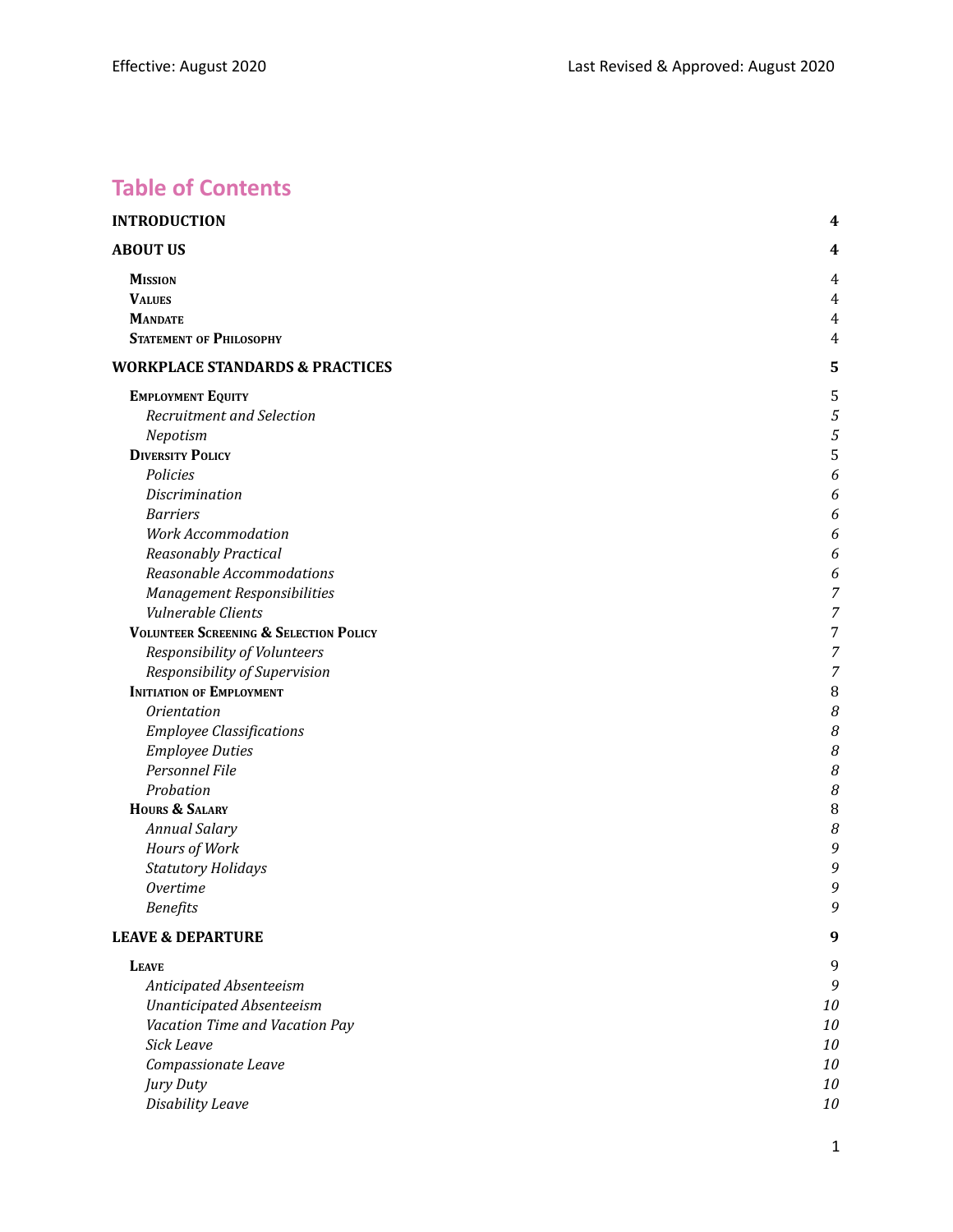| Maternity, Parental, and Adoptive Leave                  | 10       |
|----------------------------------------------------------|----------|
| <b>Unpaid Leave</b>                                      | 11       |
| <b>DEPARTURE</b>                                         | 11       |
| <b>Termination for Cause</b>                             | 11       |
| <b>Termination without Cause</b><br>Resignation          | 11<br>11 |
| Layoff                                                   | 11       |
| <b>PERFORMANCE &amp; DISCIPLINE</b>                      | 11       |
| <b>PERFORMANCE</b>                                       | 11       |
| Performance Appraisals                                   | 11       |
| <b>Professional Development</b>                          | 12       |
| Professionalism                                          | 12       |
| Office Productivity & Amount of Work                     | 12       |
| Photography Policy                                       | 12       |
| <b>DISCIPLINE</b>                                        | 12<br>13 |
| <b>Theft</b><br><b>Drugs Policy</b>                      | 13       |
| <b>Alcohol Policy</b>                                    | 13       |
| Workplace Violence & Harassment Policy                   | 13       |
| <b>CONFIDENTIALITY &amp; EMPLOYER PROPERTY</b>           | 13       |
| <b>IT INFORMATION STORAGE &amp; SECURITY</b>             | 14       |
| <b>EMPLOYER PROPERTY</b>                                 | 14       |
| <b>Intellectual Property</b>                             | 15       |
| Gifts                                                    | 15       |
| APPENDIX A: TRAVEL & REIMBURSEMENT POLICY                | 16       |
| APPENDIX B: GLOBAL CONFLICT OF INTEREST POLICY           | 21       |
| <b>APPENDIX C: ACCOMMODATION POLICY &amp; PROCEDURES</b> | 30       |
| <b>APPENDIX D: COVID-19 WORKING FROM HOME POLICY</b>     | 38       |
| <b>APPENDIX E: PRONOUN POLICY</b>                        | 42       |
| APPENDIX F: ACKNOWLEDGEMENT OF POLICIES SIGNATURE PAGE   | 43       |
| <b>APPENDIX G: INSURANCE COMPANY BENEFIT PACKAGE</b>     | 44       |
| <b>APPENDIX H: DUTY OF CARE</b>                          | 45       |
| <b>APPENDIX I: WORKPLACE VIOLENCE POLICY</b>             | 46       |
| APPENDIX J: WORKPLACE VIOLENCE PROGRAM                   | 48       |
| <b>APPENDIX [2: WORKPLACE VIOLENCE FORM</b>              | 52       |
| <b>APPENDIX J3: VIOLENCE INVESTIGATION TEMPLATE</b>      | 53       |
| <b>APPENDIX K: WORKPLACE HARASSMENT POLICY</b>           | 55       |
| APPENDIX L: WORKPLACE HARASSMENT PROGRAM                 | 56       |
| APPENDIX L2: WORKPLACE HARASSMENT COMPLAINT FORM         | 60       |
| APPENDIX L3: HARASSMENT INVESTIGATION TEMPLATE           | 61       |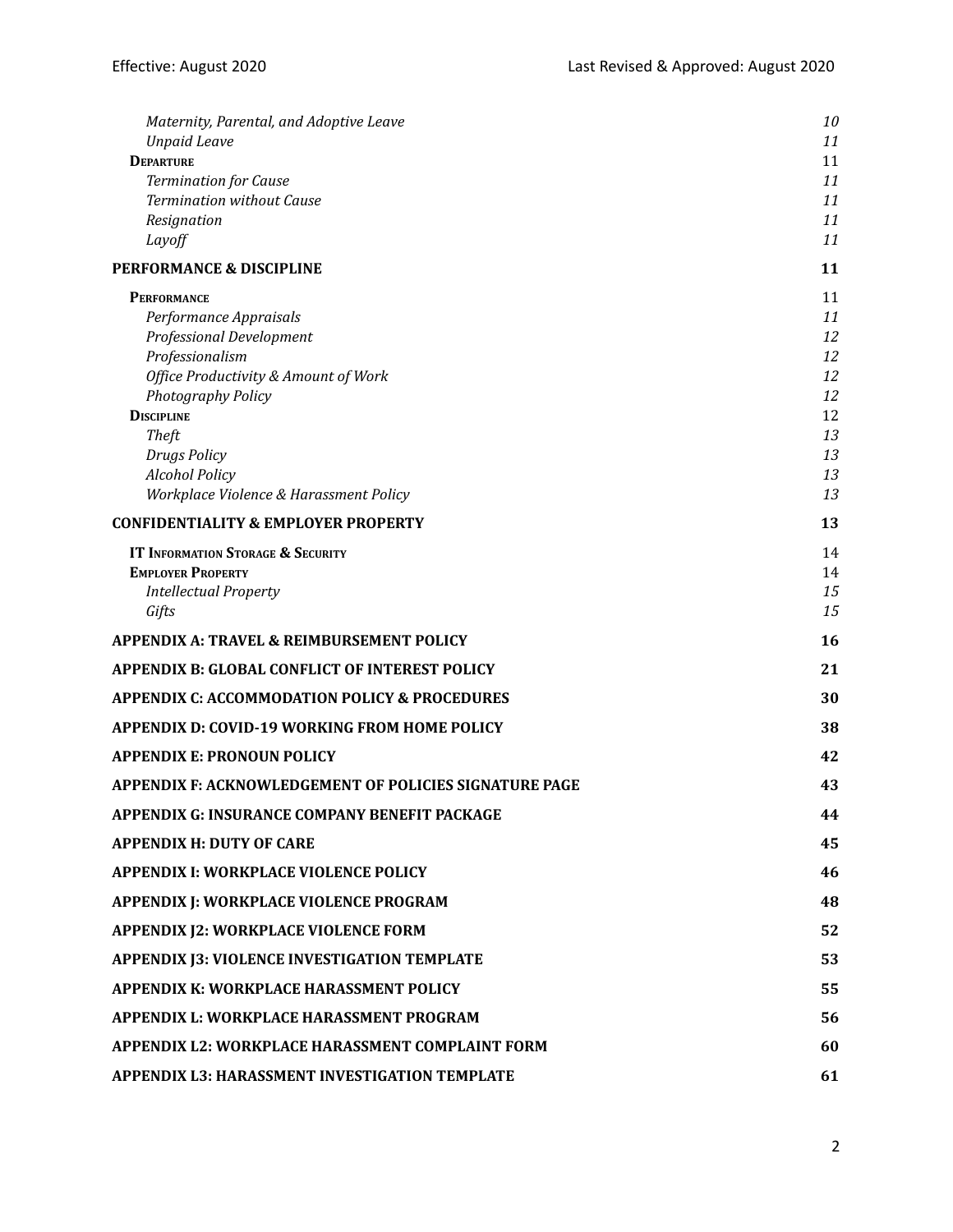# <span id="page-3-0"></span>**INTRODUCTION**

The following document is sorted into six main categories: *About Us*, *Workplace Standards & Practices*, *Leave & Departure*, *Performance & Discipline*, and *Confidentiality & Employee Property*. The Board of Directors (herein "Board") is responsible for maintaining the procedures and systems that support human resource management. The Executive Director (ED) is accountable for the development and implementation of these policies. Managers are responsible for human resource management within their teams.

This manual is to be used as reference to ensure consistency in the application of these practices. Clarification or questions about the contents of this manual should be directed to the Board.

# <span id="page-3-1"></span>**ABOUT US**

The Canadian Centre for Gender and Sexual Diversity (CCGSD) promotes a world free from discrimination. We accomplish this primarily through offering workshops and day-long programming for students and teachers across Canada.

# <span id="page-3-2"></span>**Mission**

We create a [diverse] world without discrimination by: Empowering the 2SLGBTQQIA+ community through education, research and advocacy.

# <span id="page-3-3"></span>**Values**

We are committed to the following values: Diversity, intersectionality, education, social justice, feminism, [mutual] empathy and compassion, decolonization.

## <span id="page-3-4"></span>**Mandate**

The CCGSD is a national organization that supports collaboration between all provinces, territories, and nations of people. This support comes in the form of educational and arts-based initiatives, research, and resources for schools and communities. These initiatives range from a full day of workshops to weeklong training forums with integrated yearlong projects as part of its deliverables. Additionally, our Youth Advisory Committee facilitates complementary programs through our grants, awards, and scholarships to recognize the work already being done in Canada.

# <span id="page-3-5"></span>**Statement of Philosophy**

The CCGSD wishes to maintain a work environment that fosters personal and professional growth. Although maintaining such an environment is the responsibility of all employees, managers/supervisors play an especially crucial role.

Responsibilities include:

- Foster cooperation and communication among each other
- Treat each other in a fair manner, with dignity and respect
- Promote harmony and teamwork in all relationships
- Strive for mutual understanding of standards for performance expectations, and communicate routinely to reinforce that understanding
- Encourage and consider opinions of other employees or members, and invite their participation in decisions that affect their work and their careers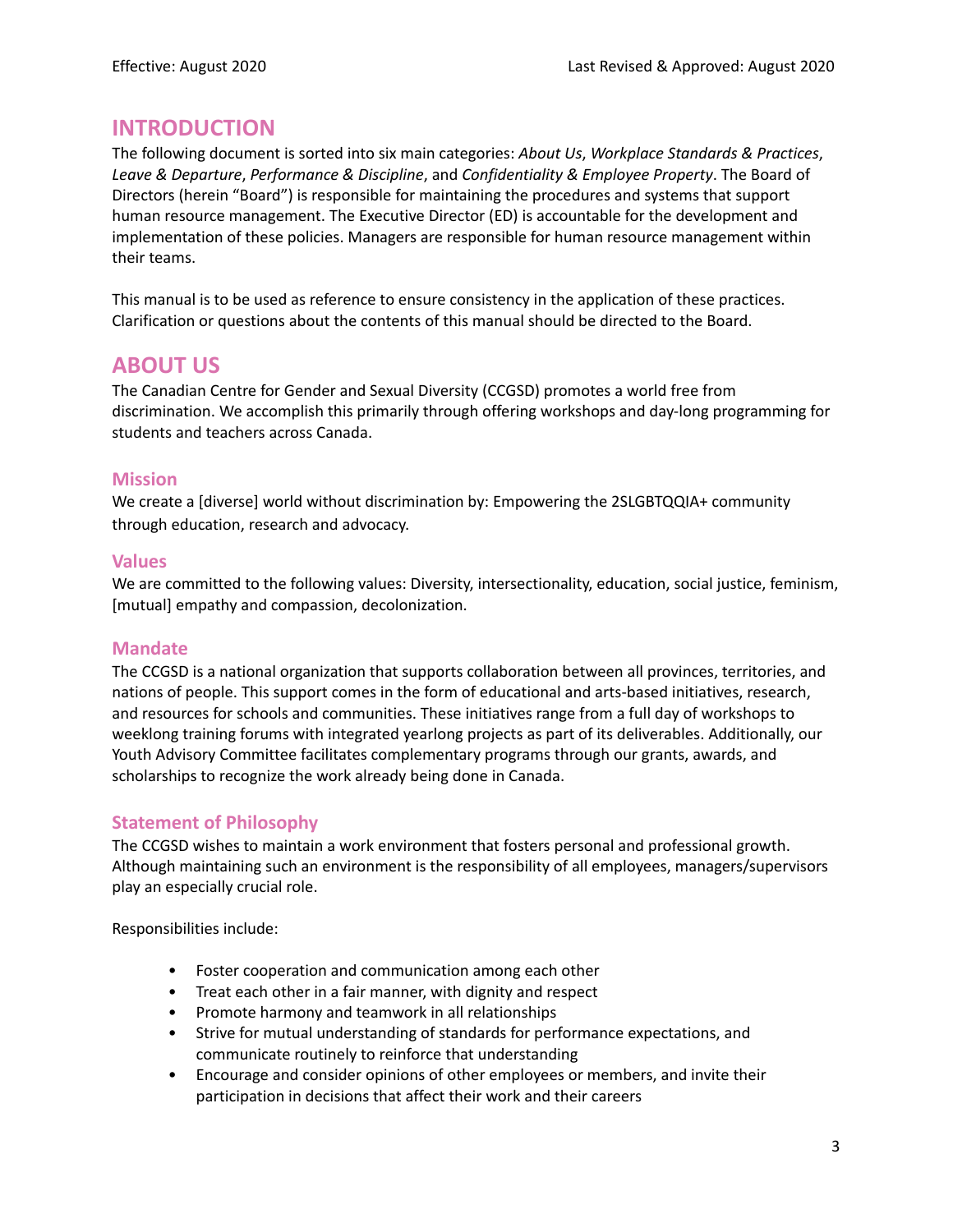- Encourage growth and development of employees by helping them achieve their personal goals at the CCGSD and beyond
- Seek to avoid workplace conflict, and if it occurs, respond fairly and quickly to provide the means to resolve it
- Administer all policies equitably and fairly, that individual performance should be recognized and measured against predetermined standards, and that each employee has the right to fair treatment
- Recognize that employees in their personal lives may experience crisis and show compassion and understanding

# <span id="page-4-0"></span>**WORKPLACE STANDARDS & PRACTICES**

# <span id="page-4-1"></span>**Employment Equity**

As an equal opportunity employer, we employ staff regardless of race, ancestry, place of origin, colour, ethnic origin, citizenship, creed, gender, sex, sexual orientation, age, marital status, family status or disability. To ensure fair and equitable treatment for all, special consideration is taken for individuals who have traditionally been disadvantaged in employment, such as women, visible minorities, indigenous people, and people with disabilities.

## <span id="page-4-2"></span>*Recruitment and Selection*

All employment opportunities at CCGSD are posted for a minimum ten (10) working day period. They are posted on CCGSD's website and on the websites of affiliated organizations. Occasionally, they are posted on employment websites or with an employment agency. Applications are encouraged from current employees but will be screened in the same manner as applications received from outside applicants.

Applicants are invited to submit their application, along with a current resumé, demonstrating that they meet the minimum criteria for the position being sought. At the closing date, all applications are screened, and candidates selected for the interview are contacted. If the interview is positive, references will be contacted. Depending on the feedback provided, a position may be offered to the applicant.

## <span id="page-4-3"></span>*Nepotism*

No candidate shall be hired for a position where they may report to or supervise a member of their immediate family. Immediate family is defined as: parent(s), step parent(s), foster parent(s), sibling(s), grandparent(s), spouse (including common law and/or same sex partner), step child(ren) or ward of the staff member, father-in-law or mother-in-law (including parent of same sex partner). Personal relationships with other employees, members of Board, or Committees should be disclosed prior to accepting any offer from the employer. Failure to disclose this information would be considered contradictory to the Global Conflict of Interest policy.

# <span id="page-4-4"></span>**Diversity Policy**

CCGSD's commitment to justice and diversity, we aim to provide accessible services to all people in need, without regard to race, ancestry, place or origin, colour, ethnic origin, citizenship, creed, gender, sexual orientation, age, marital status, same-sex partnership status, family status, or disability.

To ensure our services are free of barriers, employee diversity is an integral part of the CCGSD's business practices. Individual differences of all employees/volunteers are respected and valued. Fair and equitable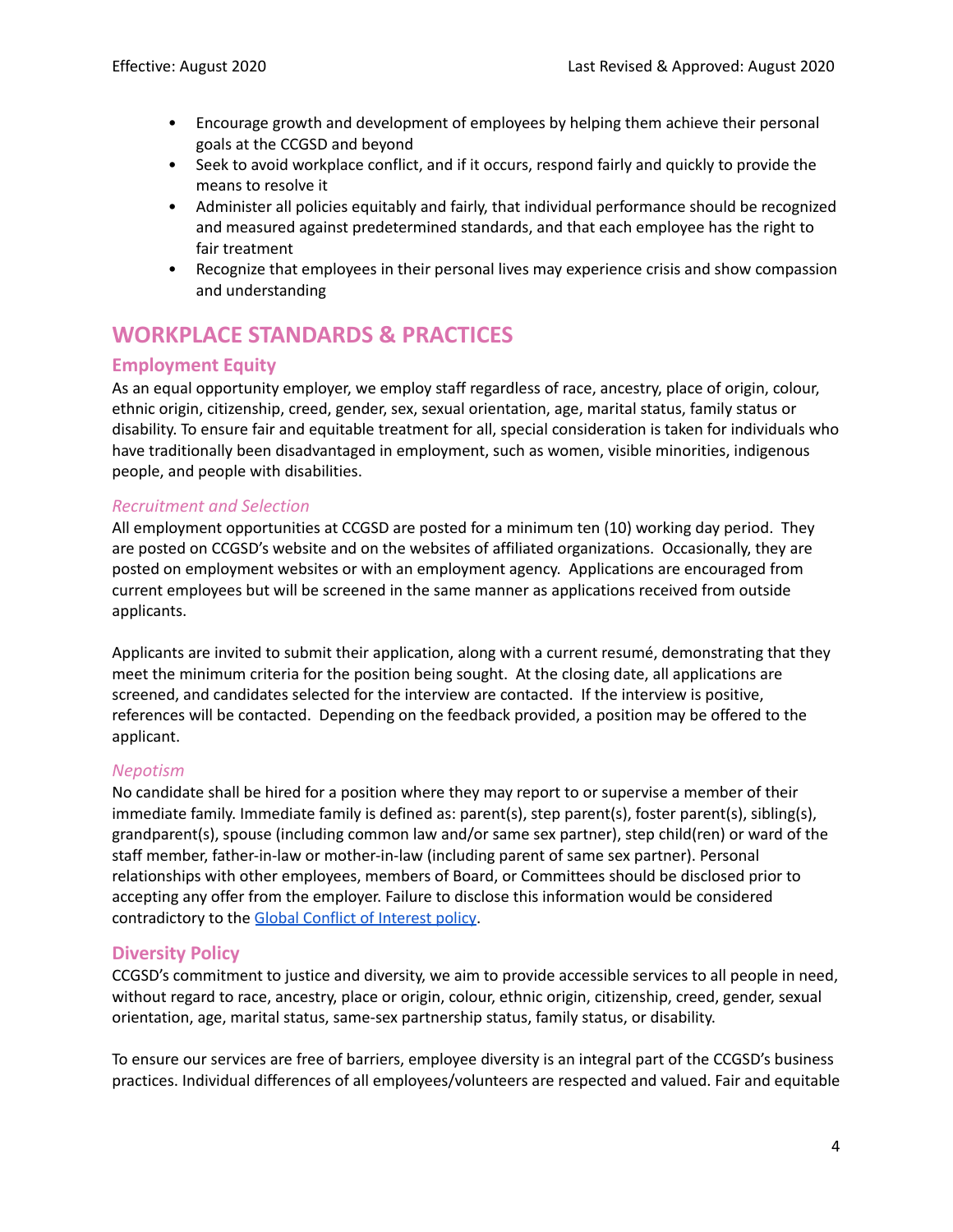treatment will apply to all aspects of employment. To this end the CCGSD will actively remove barriers to ensure that each person has equal access to the benefits of employment.

Pro-active accommodation at work will be provided, where necessary and reasonably practical, to provide ways that support the employee's dignity, worth and productivity, or to hire or retain qualified employees disabled through either injury or illness, or otherwise belonging to groups protected under the applicable Human Rights Code. There may be specific positions, where we will post that applicants with certain qualifying lives experiences will be given greater consideration for joining the CCGSD.

## <span id="page-5-0"></span>*Policies*

The CCGSD will be free of structures or actions that oppress, exclude, limit, or discriminate. CCGSD policies, procedures and standard practices will be in compliance with applicable Human Rights legislation. Fair and equitable treatment will apply to all aspects of employment including, but not limited to, recruitment, selection, placement, training and development, promotion, compensation, benefits, termination, and the work environment.

## <span id="page-5-1"></span>*Discrimination*

Discrimination is defined as any action, behaviour, or attitude, whether in- or un-intentional, which negatively affects, or could negatively affect, the employment of an employee or volunteer. Discrimination that is prohibited can be intentional and direct, or can take the form of indirect, unintentional, or "systemic" discrimination.

#### <span id="page-5-2"></span>*Barriers*

Barriers generally fall into three areas: attitudinal/behavioural, procedural, and physical. Barriers prevent people from maximizing th

eir contribution to the CCGSD. Things such as white supremacy, heteronormativity, ableism, and ageism are examples of potential barriers.

## <span id="page-5-3"></span>*Work Accommodation*

Work accommodation is any modification made to the way in which an individual works that enables that person to fulfill the essential job tasks for their assigned position. Modifications may be temporary or permanent. Please see page 30 for more information.

## <span id="page-5-4"></span>*Reasonably Practical*

Efforts to accommodate an employee will be deemed to be reasonably practical based on several factors. Things that should be considered include funding, undue hardship, health and safety requirements, and cost. Business inconvenience and third-party preferences are not considered.

## <span id="page-5-5"></span>*Reasonable Accommodations*

In order to discharge its obligations under this policy, the CCGSD will make all reasonable efforts to accommodate the particular needs of employees and volunteers, subject to operational requirements. This may require a letter from a medical provider. Such initiatives may include, but are not limited to:

1. The modification of job tasks and/or the physical workplace to accommodate for temporary and permanent physical disabilities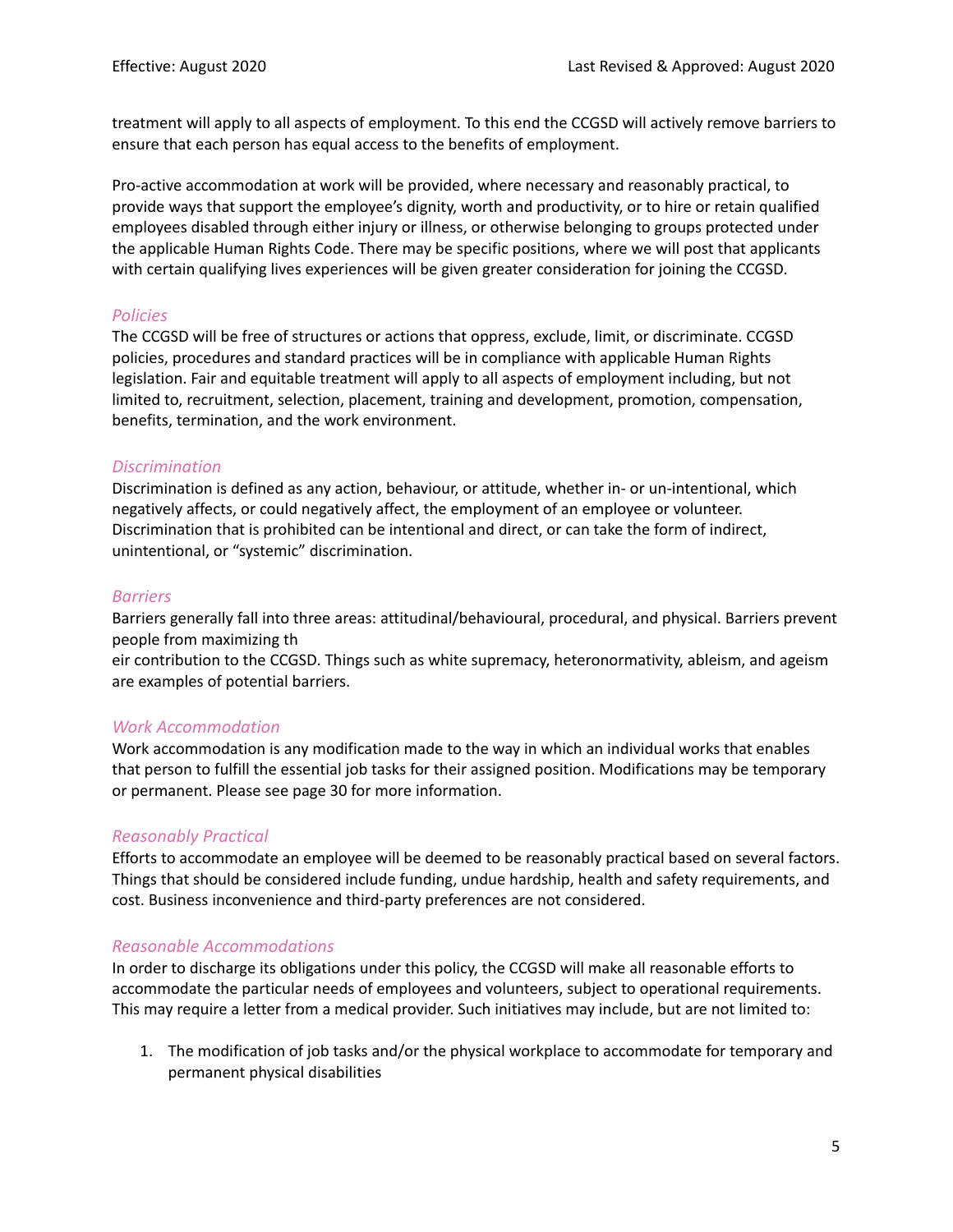- 2. The modification of work hoursReligious Holiday Exchange: An employee may be permitted to exchange a religious holiday with any current non-statutory holiday where appropriate work accommodations can be arranged. Consultation with Human Resources is required
- 3. Paid and unpaid family leaves
- 4. Education and workshops aimed at improving our understanding of diversity and social justice

*Note:* The CCGSD has an obligation to provide early return to work opportunities for those disabled as a result of a workplace injury or illness. The employee also has an obligation to cooperate and actively participate in their own recovery and return to employment, where practical. For more information, employees are to speak to their HR Representative.

## <span id="page-6-0"></span>*Management Responsibilities*

It is the responsibility of management to ensure that all policies, practices, guidelines and/or procedures do not permit in- or un-intentional (systemic) discrimination, and on an ongoing basis, to review and assess these policies, practices, and environments to ensure they are free of barriers and biases. In doing so, supervisors and managers will make every effort to ensure that their volunteers and employees are reflective of the communities in which our services are provided.

## <span id="page-6-1"></span>*Vulnerable Clients*

Within this inclusive framework, the CCGSD will make special efforts to involve and address the special needs of the most vulnerable, including children and youth, refugees, recent immigrants, new Canadians, Indigenous communities, and smaller and remote communities.

The ED is responsible for advising stakeholders, maintaining, monitoring, and revising this policy, and for authorizing exceptions.

Members of the CCGSD Management Team are responsible for applying and implementing this policy in each of their respective areas.

# <span id="page-6-2"></span>**Volunteer Screening & Selection Policy**

All volunteers can expect a screening, interview, and selection process that is universal, fair, and accommodating. The CCGSD will screen and select candidates based on their ability to meet the role's requirements and pose minimal risk. Interviews and requirement requests will be conducted as per the labour and human rights legislation in Ontario.

## <span id="page-6-3"></span>*Responsibility of Volunteers*

All information provided in the application is complete and accurate. If required for the role, volunteer candidates will provide references and complete any orientation and training necessary.

## <span id="page-6-4"></span>*Responsibility of Supervision*

It is the responsibility of the ED and the Board to determine a standardized application process and form that will be updated yearly and followed by all potential volunteers and staff. Volunteer supervisors will determine if a role requires further documentation, such as a Vulnerable Sector Check and/or references (if references are requested, they must be contacted). Appropriate interview questions will be developed by the employee in charge of recruiting volunteers. Interview and requirement requests will follow the labour and human rights legislation in Ontario. Lastly, it is the responsibility of everyone involved in the screening process to determine if the applicant is suited to the role.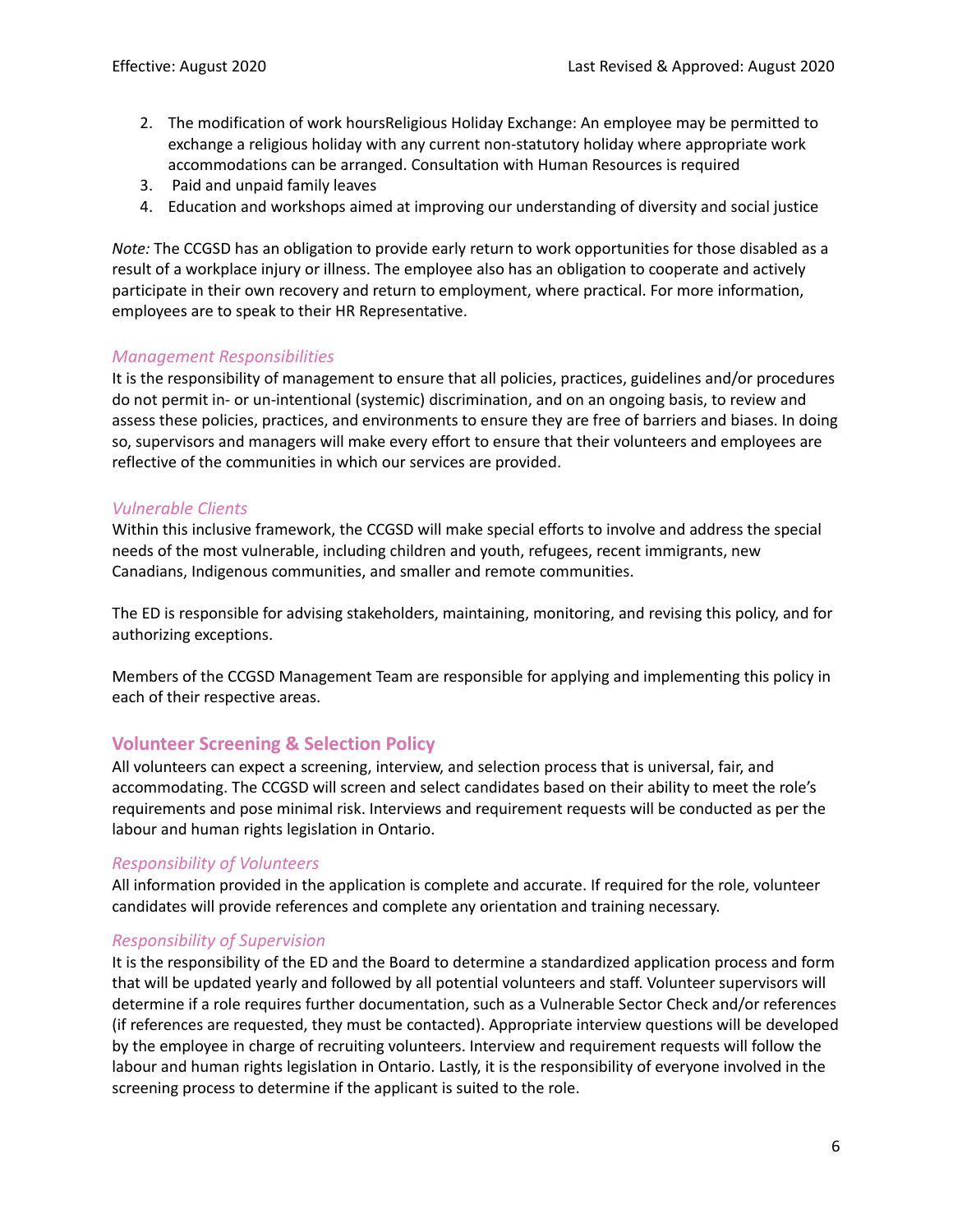Feedback from volunteers will be collected after the beginning of their engagement to assess the efficacy of the screening process.

# <span id="page-7-0"></span>**Initiation of Employment**

#### <span id="page-7-1"></span>*Orientation*

All new employees will receive an orientation session that encompasses an overview of general policies, procedures, and operations. Management's expectations of employees will also be reviewed during orientation. This handbook and the Office Procedures Manual will be given to employees. It is expected that they will learn its content and review any additional policies provided.

There will be a folder labelled Orientation, which contains all key documents needed. Bamboo HR is the new HR portal for the CCGSD and should be used to upload all HR documents including: contract, employee information sheet, direct deposit sheet, etc.

#### <span id="page-7-2"></span>*Employee Classifications*

Positions will be classified as Administrative, Management, or Program Specific. This designation will be determined by the ED and is based on the duties assigned, and qualifications required for each position. It should be noted that Management positions are not covered by the Hours of Work and Overtime provisions of the Employment Standards Act (O. Regulation #285).

#### <span id="page-7-3"></span>*Employee Duties*

Attached to an Offer of Employment is a description of the job and the associated responsibilities, along with any additional tasks possibly required. This document will be used to evaluate performance both during the probation period and after. If an employee is unsure of its contents, they should not hesitate to ask for clarification.

If it is necessary to amend an employee's job description this will be discussed with the employee in advance. However, the final decision will be made by management.

#### <span id="page-7-4"></span>*Personnel File*

An employee's personnel file includes their resumé, letter of information, performance reviews, amendments to job descriptions, disciplinary notices, tax forms, copies of enrolment forms for benefits, and approved leave requests. This information will be kept secure and will only be accessible to the employee and the ED. This information is stored on Bamboo HR or at the Bonini and Associates office.

#### <span id="page-7-5"></span>*Probation*

The first six months of employment are probationary. During this period skill level and potential concerns will be observed. Within the first 90 days of probation employment may be terminated by the employee or employer for any reason, with or without cause, and without notice or payment in lieu of notice as per the Employment Standards Act of Ontario. During this time the employee and employer will assess suitability for employment. At the completion of the probation period, the employee and employer shall meet and review progress to date. At this time probation will end, be extended for an additional six months, or employment will end.

## <span id="page-7-6"></span>**Hours & Salary**

#### <span id="page-7-7"></span>*Annual Salary*

Salaries will be commensurate with experience of the successful candidate (determined by the ED based on budget considerations). The organization shall pay employees on a biweekly basis, minus deductions payable in accordance with the Employer's standard payroll practices. These payroll practices may be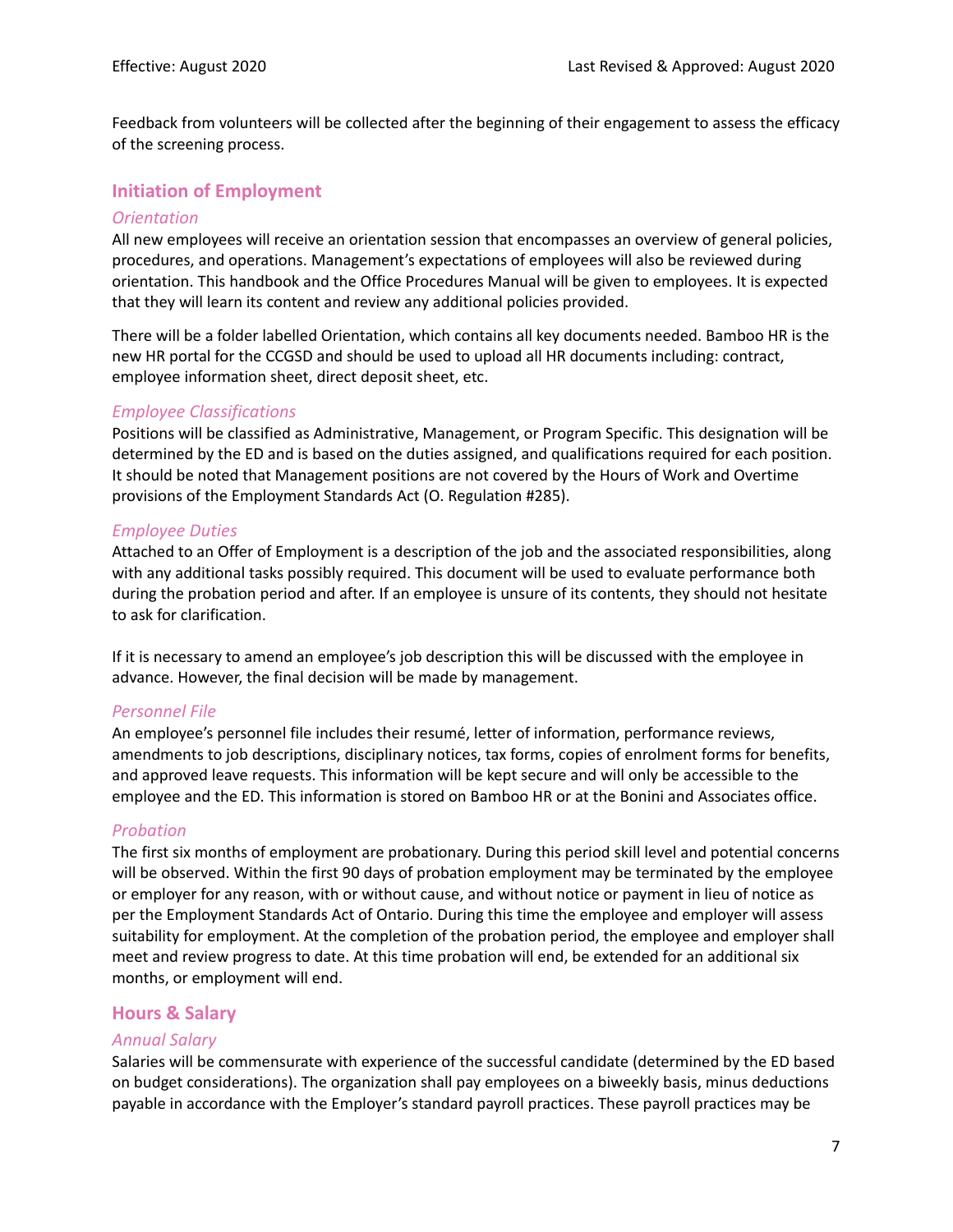changed at the Employer's sole discretion. Currently, payday occurs every second Friday. Pay stubs must be submitted by the end of day Friday, or there is no guarantee payroll is processed on time. Payroll is processed by an external bookkeeper with separate timelines and clients.

## <span id="page-8-0"></span>*Hours of Work*

Regular office hours for full-time staff are 9AM to 5PM, Monday to Friday (inclusive, excluding holidays), with core operational hours being from 9AM to 3:30PM. During core hours, it is expected that most staff will be available. All employees are expected to work 7.5 hrs/day exclusive of an unpaid break of 0.5hrs. Employees are also expected to work other hours as required. Employees hired on a part time basis will have schedules determined on a case by case basis.

Employees must notify their supervisor two weeks prior to planned days away from the office. Unplanned absences must be reported to the employee's supervisor as soon as could reasonably be expected. At the discretion of the ED, employees may be allowed to work from home for a certain amount of time.

#### <span id="page-8-1"></span>*Statutory Holidays*

The Province of Ontario has 12 public holidays and other days for which staff must be paid. They are: New Year's Day, Family Day, Good Friday, Easter Monday, Victoria Day, Canada Day, Civic Holiday, Labour Day, Thanksgiving Day, Remembrance Day, Christmas Day, and Boxing Day.

The ED reserves the right to close the office between Christmas and New Year's. This will be reviewed annually and depend on operational requirements. Non-statutory days will be unpaid unless taken as vacation or time in lieu.

#### <span id="page-8-2"></span>*Overtime*

Overtime must be authorized by the ED in advance of being worked. Between 37.5 and 44 hours/week employees will not receive time in lieu. Over 44 hours/week, time in lieu of pay will be given at 1.5 times the regular non-overtime rate of pay. Please refer to the time in lieu contract for more information. This time must be used within 12 months of being earned and be approved by the Employer. Managers and Supervisors are exempt from overtime provisions of the ESA (Ontario regulation #285).

If travel is part of the employee's job, or could be reasonably expected to occur, overtime is not given when an employee departs or arrives home on a non-workday. Travel that is exceptional to the employee's normal duties may qualify as overtime at the discretion of the ED.

Any overtime worked and not taken in lieu will be paid out in the event that the employee leaves CCGSD for any reason.

## <span id="page-8-3"></span>*Benefits*

See insurance company benefits package. This process is available after 3 months of working at CCGSD and is approximately 50\$ per single applicant and 90 for couples. It is deducted through each bi weekly pay cheque and CCGSD pays 60% of the employee premiums.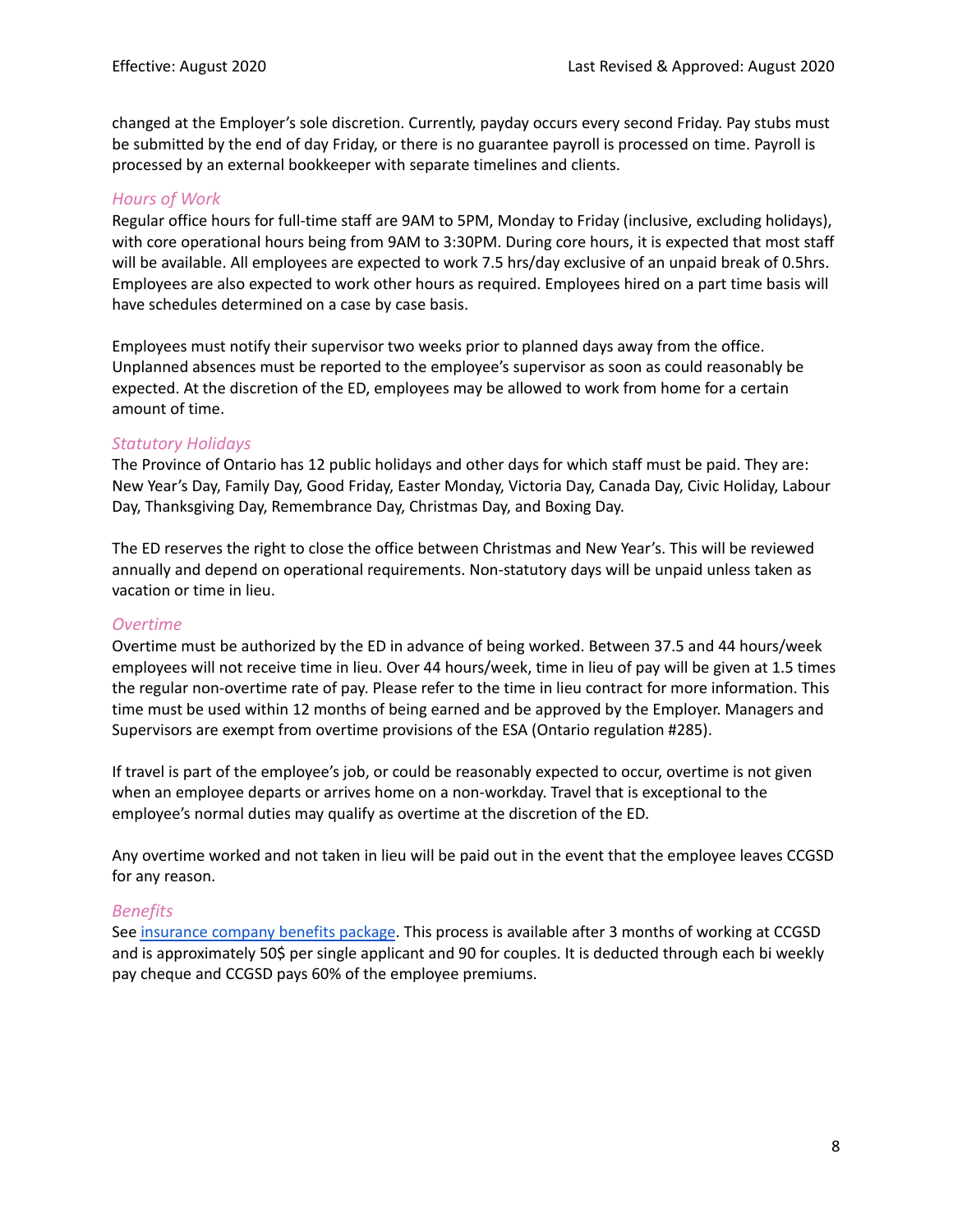# <span id="page-9-0"></span>**LEAVE & DEPARTURE**

#### <span id="page-9-1"></span>**Leave**

#### <span id="page-9-2"></span>*Anticipated Absenteeism*

For absenteeism that is foreseen (i.e., vacation), employees must give 48 hr notice in advance of the absence. This is to ensure that accommodations can be made so that your project continues while you are absent. Please edit your Google Calendar to reflect these absences.

Employees may work 3 hrs. from home with permission from their supervisor. Longer periods may be approved in extenuating circumstances.

#### <span id="page-9-3"></span>*Unanticipated Absenteeism*

When an absence (i.e., sick days) has not been planned in advance, an employee must inform their supervisor as soon as possible by email and phone.

## <span id="page-9-4"></span>*Vacation Time and Vacation Pay*

Vacation will accumulate on the basis of 0.85 days/month to a maximum of 10 days/calendar year and will be paid on the basis of 6% of wages earned in the previous 12-month period during which vacation time is earned. Employees may only carry five days from the previous year forward and must take these days within the first 90 days of the new year.

#### <span id="page-9-5"></span>*Sick Leave*

Sick leave can be used for personal illness, personal medical appointments, and visits to specialists. Full-time employees will be entitled to nine days of sick leave/calendar year accumulated on the basis of 0.75 days/month. Employees working less than full-time will receive accumulated sick time proportionate to the number of hours they work. A maximum of three days of sick leave may be carried forward to the next calendar year. Any additional sick leave accumulated will be forfeit. Moreover, sick leave will not be paid out upon termination of employment for any reason. Furthermore, since sick leave has no cash value, employees may not use more than they have accumulated, without the express written permission of the ED.

The Employer reserves the right to request information with respect to limitations, restrictions, and prognosis if deemed necessary to any request for paid or unpaid sick leave. The employer also reserves the right to request a doctor's note for absences of three days or longer.

## <span id="page-9-6"></span>*Compassionate Leave*

Up to three working days are granted on the occasion of a death in the staff member's immediate family. Immediate family is defined as: parent(s), step parent(s), foster parent(s), sibling(s), grandparent(s), spouse (including common law and/or same sex partner), step child(ren) or ward of the staff member, father-in-law or mother-in-law (including parent of same sex partner).

Additional compassionate leave may be granted at the discretion of the ED. These requests should be discussed in person with the ED and followed by a written submission.

## <span id="page-9-7"></span>*Jury Duty*

Employees will be allowed up to two weeks paid time off for jury duty. After that, employees will be asked to continue jury duty without pay. Any compensation, covering the first two weeks, received from the court system shall be surrendered to the Organization. A copy of the notice to serve should be provided for inclusion in the employee's personnel file.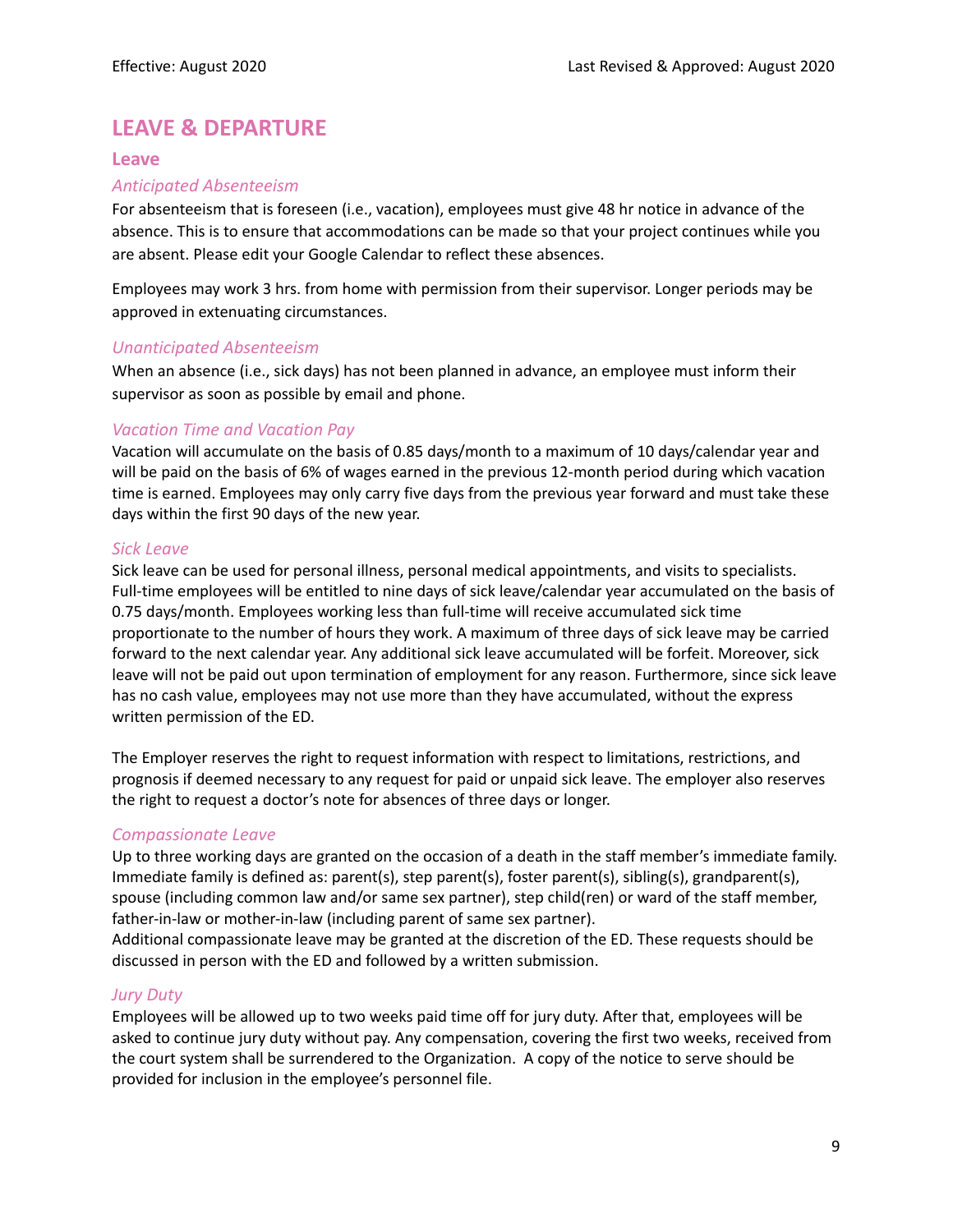## <span id="page-10-0"></span>*Disability Leave*

Short-term disability is not currently covered; however, employees have the option to apply for EI Benefits for medical reasons. After a wait period of 120 days, long-term disability is covered through Sunlife Assurance Company. To access this coverage, please contact the office manager.

# <span id="page-10-1"></span>*Maternity, Parental, and Adoptive Leave*

Maternity/Parental/Adoptive and other government supported Leave shall conform to the provisions of the ESA. The full period of the leave is granted without pay. CCGSD will issue a Record of Employment on commencement of leave which allows the employees to make claims for EI Benefits. When the employee returns to work, employment is guaranteed in a similar position at the same salary level. Every attempt will be made to return employees to a position of equal responsibility on return from leave status; however, there are no guarantees the exact position left will be available on return. During the full period of leave, vacation and sick leave shall continue to accumulate. During the period of the leave the employee may retain coverage under the group medical, dental and extended health plans, and the full premium costs of all benefits will be paid by CCGSD.

#### <span id="page-10-2"></span>*Unpaid Leave*

Employees may take unpaid leave with the written consent of the ED. During periods of unpaid leave, medical, dental, life and AD&D coverage shall continue to be paid by the employer, vacation shall continue to accrue, and seniority shall be maintained. Every attempt will be made to return employees to a position of equal responsibility on return from leave status; however, there are no guarantees the exact position left will be available on return.

## <span id="page-10-3"></span>**Departure**

#### <span id="page-10-4"></span>*Termination for Cause*

An Employment Contract may be terminated by the Employer at any time for cause, without notice or payment in lieu of notice, or severance pay whatsoever, except payment of outstanding wages, overtime, and vacation pay to the date of termination. Causes include, but are not limited to, any act of dishonesty, conflict of interest, breach of confidentiality, harassment, insubordination, or careless, negligent or documented poor work performance.

#### <span id="page-10-5"></span>*Termination without Cause*

In the case that an Employment Contract is terminated by the Employer, the Employer must provide provision of notice or payment of notice. If applicable, an additional week's notice or payment in lieu of notice for every year of completed service (severance pay) to a maximum of 16 weeks. This notice includes statutory and common law entitlements to notice or payment in lieu of notice. Upon satisfaction of these requirements, the Employer will have satisfied all obligations to the employee under the ESA or common law.

#### <span id="page-10-6"></span>*Resignation*

After completion of the first 90 days of the probationary period, employees must give the Employer thirty days' notice of resignation. The Employer may waive the resignation notice period in whole or in part at any time by providing payment of regular wages for the period so waived.

#### <span id="page-10-7"></span>*Layoff*

Operation requirements are subject to change based on workload and the funding levels received on an annual basis. All efforts will be made to keep staff in a position similar, in scope and salary, to that they have become accustomed to. If the organization is unable to do this, then employees will receive one week notice for each year of service, as required by the Ontario Labour Code. For employees who have a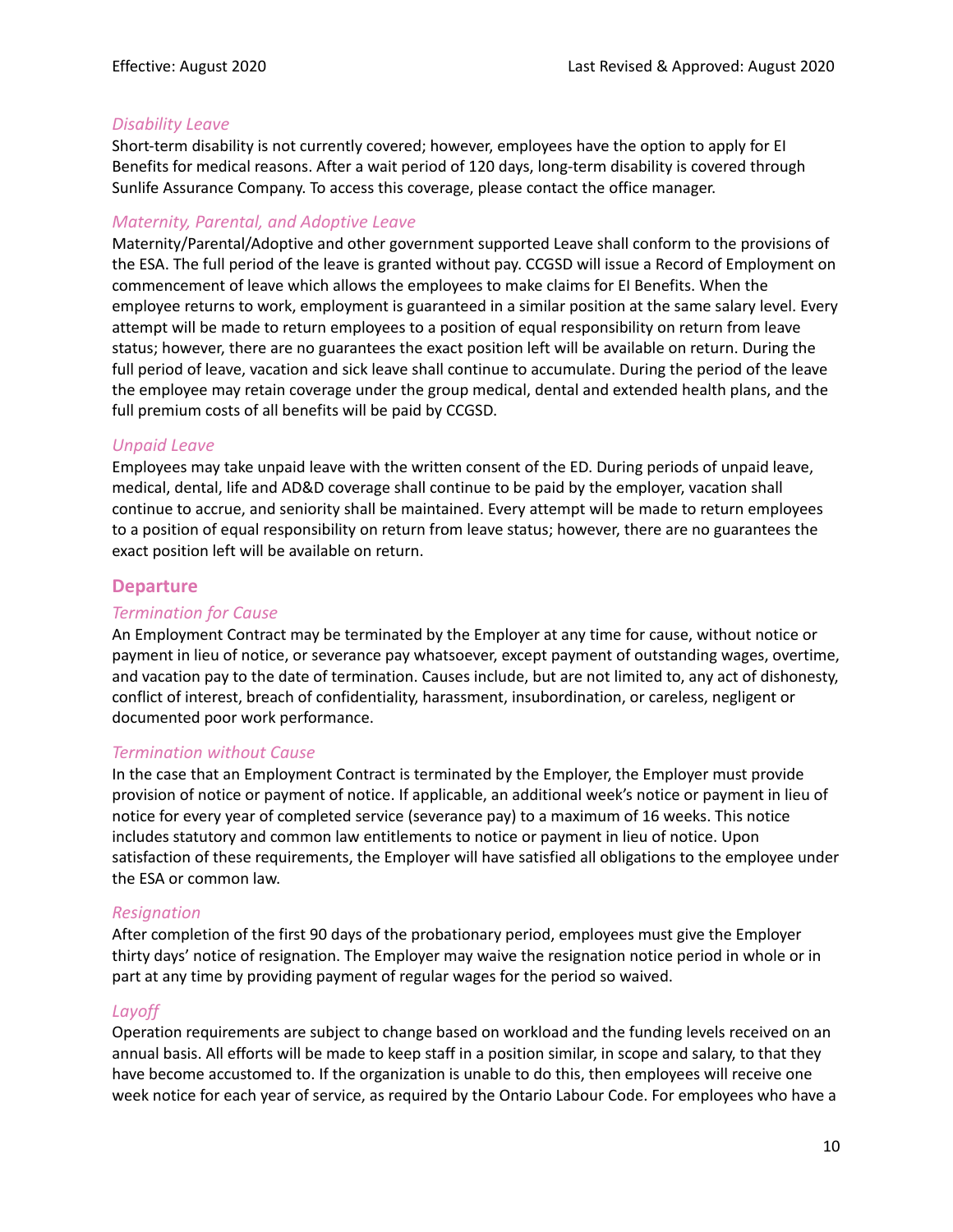minimum of six years of service, this amount will be augmented by one week of severance pay (or equivalent notice) for each year of service.

# <span id="page-11-0"></span>**PERFORMANCE & DISCIPLINE**

# <span id="page-11-1"></span>**Performance**

#### <span id="page-11-2"></span>*Performance Appraisals*

Performance review documents will be a living document for each employee. It is the responsibility of each employee to create a work plan for the year. This plan will be viewed by management and amended as necessary. At the time of the performance appraisal, the employer and employee will review the objectives and the results achieved. Throughout the year, the employee and employer may refer to this document to track progress made toward objectives, highlight areas of concern, and indicate challenges identified along the way.

Performance reviews will occur each fiscal year near the end of March. To prepare for this meeting employees should draft a work plan for the coming year. In this meeting, the successes and challenges experienced by the employee will be reviewed to establish the objectives for the coming year. This is also an opportunity for either party to recommend professional development that will assist the employee in their day to day work or growth within the organization. Once complete, both parties will sign the document and it will be transferred to the employee's personnel file.

## <span id="page-11-3"></span>*Professional Development*

At the discretion of the ED, employees may be able to attend conferences, courses, seminars, and meetings, identified through annual work plans and performance reviews, which may be beneficial to the employee's professional development. If these opportunities are directly related to the employee's position, or are suggested by the ED, then CCGSD will cover the cost of registration, course materials, and some travel expenses.

If CCGSD has agreed to pay for a course the fees will be paid on evidence of successful completion. If CCGSD sponsors a course (or courses) and the employee departs CCGSD within a year of completion, the course fees will become repayable in full. Additionally, CCGSD encourages members to attend up to two webinars/month to continue their growth and knowledge of CCGSD programming and community members.

## <span id="page-11-4"></span>*Professionalism*

When representing CCGSD, staff should dress (professional and respectful) and behave (no excessive profanity) appropriately. Additionally, phones should only be used for non-work purposes during breaks and lunch. At all other times it must be turned off.

## <span id="page-11-5"></span>*Office Productivity & Amount of Work*

When an employee finishes their work faster than expected they should report to management to be given another task. It is the team leader and employee's responsibility to ensure that everyone has work to do in order to meet the CCGSD's goals.

#### *Social Networking Policy*

The Internet should be used only for work purposes during your working time. Social networking sites may be used as it pertains to your job or during breaks. All content viewed must be office appropriate.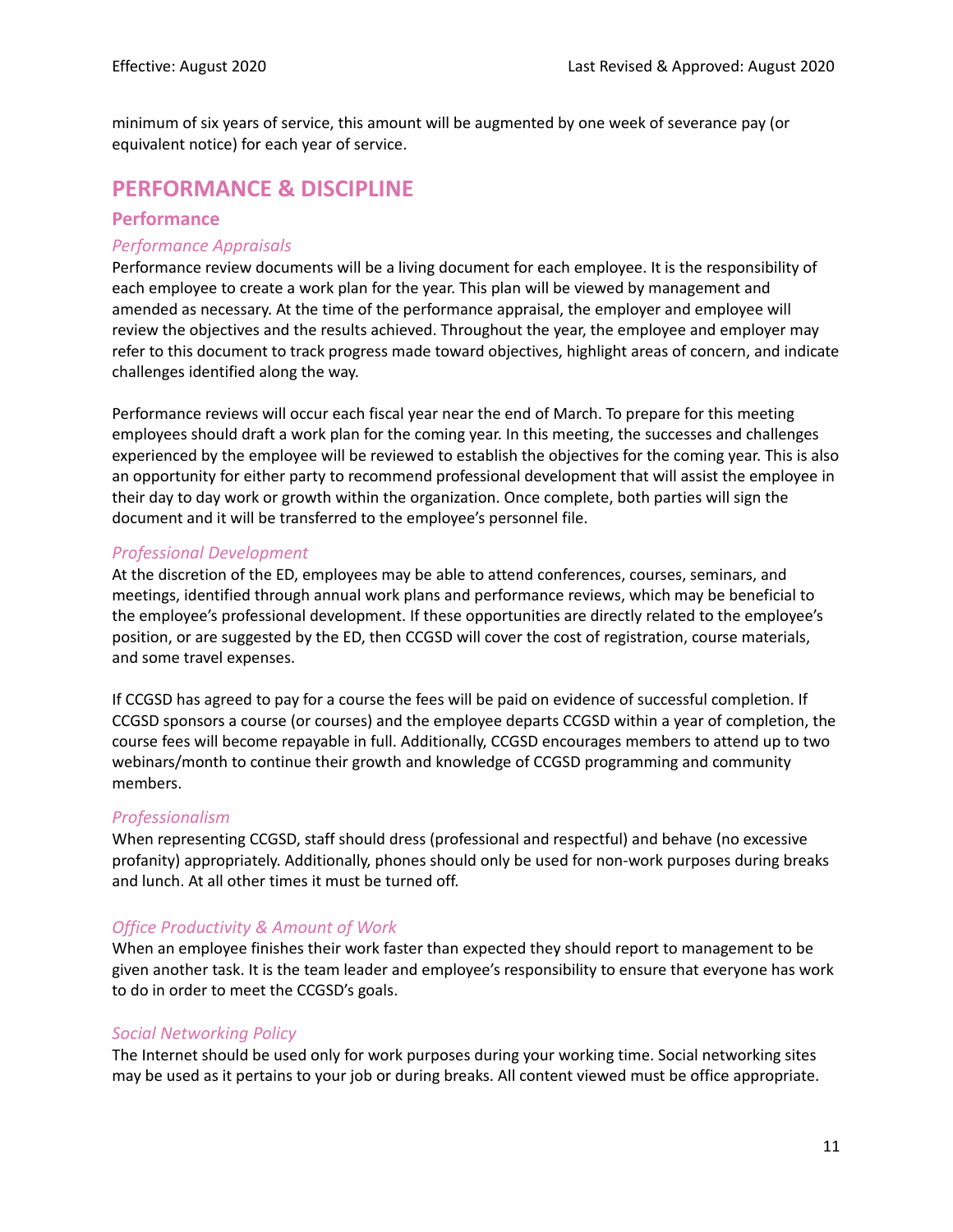# <span id="page-12-0"></span>*Photography Policy*

We ask that you refrain from taking any inappropriate or non-professional photographs while working. If you do take a photograph with your personal cell phone or other camera for the blog, website, or for other CCGSD purposes, please ask for permission from the person of whom you are taking the photograph.

# <span id="page-12-1"></span>**Discipline**

Under normal circumstances discipline will identify unsatisfactory performance and/or unacceptable behaviour in three stages: (1) verbal reprimand, (2) written reprimand, and (3) dismissal. At stage one, use of Office Solution form and/or meeting is optional. In stage two, an Office Solution form and meeting are mandatory. For the last stage, employment or volunteer/co-op positions will be terminated. Extreme circumstances (i.e., theft, assault, or willful neglect of duty) may not require all three steps. All discipline will be documented and included in the employee's personnel file.

Failure to comply with the following policies may lead to disciplinary action for volunteers/staff, and removal from CCGSD programs and events for participants.

## <span id="page-12-2"></span>*Theft*

Theft will result in a discussion with your direct supervisor, and possible termination of employment/co-op placement.

## <span id="page-12-3"></span>*Drugs Policy*

The possession or use of prohibited drugs (as per Federal and Provincial laws) by any adult or youth member at a CCGSD activity will require that individual to leave the activity immediately. In the case of youth participants, parents will be advised of the reason for such action. Police will be advised in any case of suspected illicit possession and/or use.

The use of cannabis in provincially-regulated workplaces is prohibited in most cases. However, it is an employer's duty to accommodate certain employees with the use of cannabis in the workplace, up to the point of undue hardship. This includes employees who are prescribed medical cannabis to treat a disability or medical condition. CCGSD operates on a system of self-identification, where we ask employees to flag this if it could be a potential issue during the workday.

The duty of an employer to accommodate medically-prescribed cannabis needs to be reconciled with the Occupational Health and Safety Act (OHSA) requirements for maintaining a safe workplace. Additionally, employers are barred from imposing a zero tolerance policy on employees who choose to consume cannabis at work. However, a prescription for medicinal cannabis does not mean an employee is able to consume cannabis during or immediately before work. Lastly, employers do not have an absolute right to conduct mandatory drug testing in the workplace, and the ability to do so depends on a variety of factors.

#### <span id="page-12-4"></span>*Alcohol Policy*

Due to the CCGSD's responsibility to youth, their parents/guardians, and others, volunteers/staff are prohibited from consuming alcohol during CCGSD programs and activities. Minors are not permitted to consume alcoholic drinks at CCGSD meetings, activities, or any other function they attend as a representative of CCGSD. When caring for minors, under the age of 18, a sober mind is legally required unless medically prescribed. An absence of this is a legal and insurance related liability.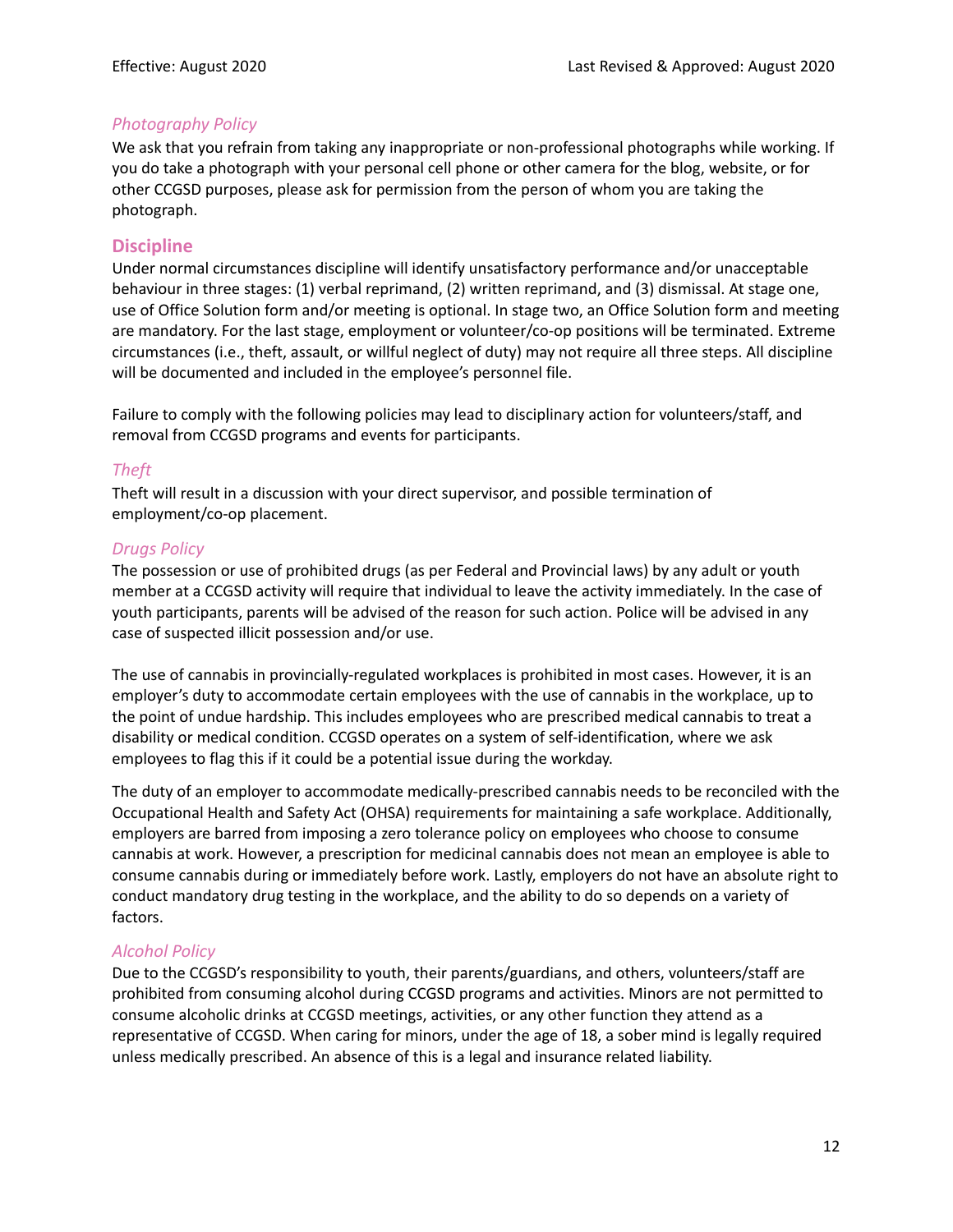With the approval of the ED, alcoholic drinks may be consumed in moderation, by those legally allowed to do so. Typical circumstances where this may be allowed is a CCGSD formal function where accepted convention would normally permit the serving of pre-dinner drinks and table wines with meals.

#### <span id="page-13-0"></span>*Workplace Violence & Harassment Policy*

See Appendix H (violence) and Appendix I (harassment).

# <span id="page-13-1"></span>**CONFIDENTIALITY & EMPLOYER PROPERTY**

All employees of the CCGSD must keep confidential any and all information they acquire during the course of their employment that would reasonably be considered to be personal or confidential. These professional obligations are covered in an employee contract and also in the CCGSD confidentiality policy. This includes, but is not limited to:

- o Personal information concerning CCGSD event participants;
- o Personal information concerning all employees of the CCGSD;
- o Confidential information obtained from third parties;
- o Confidential information about matters under consideration by CCGSD administration or the CCGSD Board of Directors;
- o Confidential information concerning the business or operations of the CCGSD
- o Content of tenders and other contractual negotiations; and
- $\circ$  Details of business operations, financial matters and other confidential records of businesses which deal with the CCGSD.

To ensure that information remains confidential, the CCGSD will develop procedures to collect, store, and allow access to personal and confidential information (keeping with the requirements of appropriate legislation). Furthermore, CCGSD will provide employees with direction concerning the appropriate release of information that they may encounter during the course of their employment.

Any person who knowingly, recklessly, or negligently releases personal or confidential information without appropriate authority may be subject to disciplinary action up to and including termination of the employment contract.

- No person shall disclose such information unless such disclosure is required within the course of employment.
- Information covered by this policy shall include information that is written or unwritten or stored electronically.
- Subject to legislation and regulations, any personal or confidential information shall be released only as required in the necessary course of employment and only by those persons authorized to release such information.
- An employee shall make his or her best efforts to ascertain whether or not release of information is authorized, and if uncertain shall direct the inquiry to the ED or the Board.
- All volunteers who may have access to confidential or personal information shall be provided with a copy of this policy and shall be required to adhere to its requirements as a condition of being a volunteer.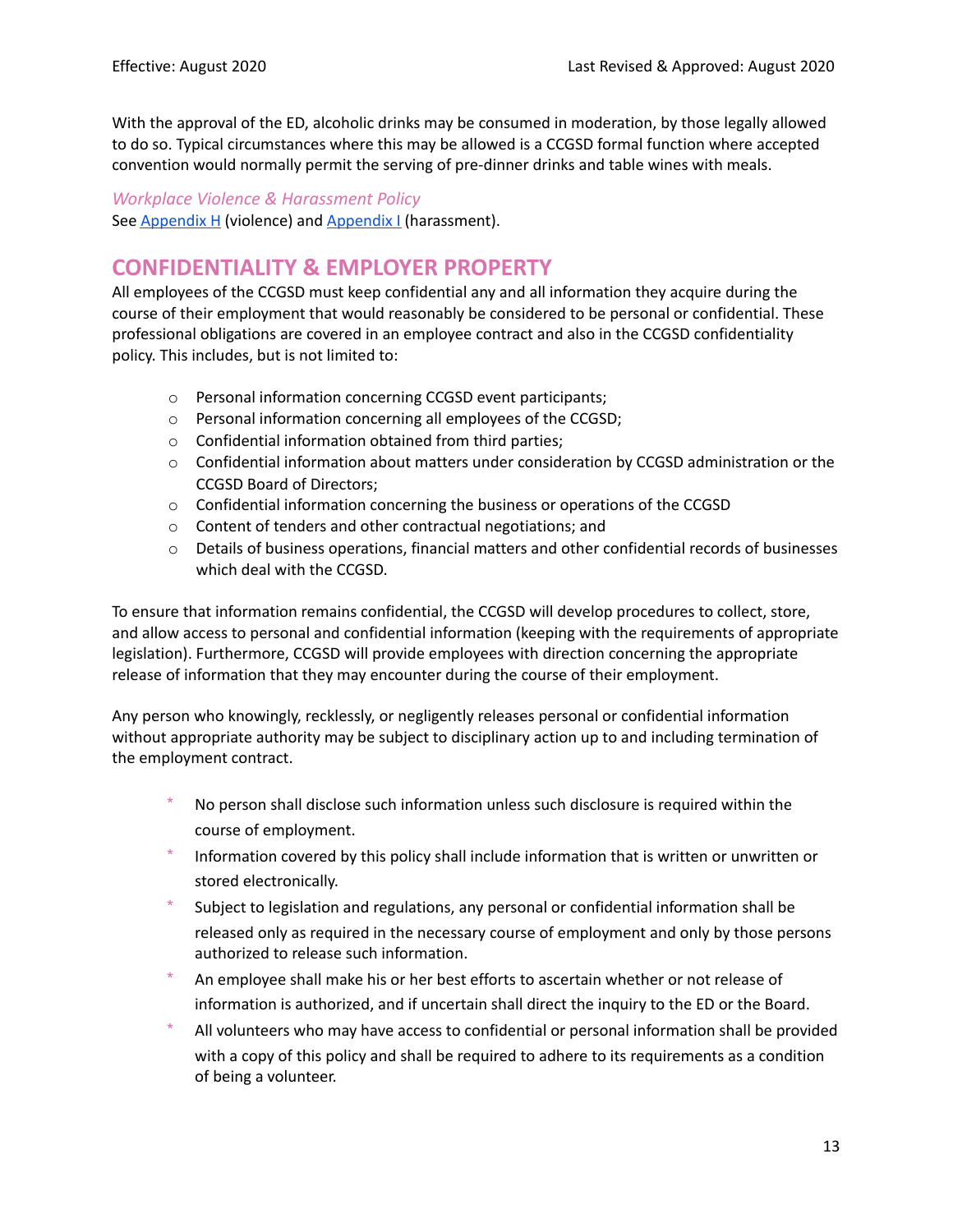- All contractors who may have access to confidential or personal information shall be provided with a copy of this policy and shall be required to adhere to its requirements as a condition of their contract.
- All supervisors shall ensure that all employees, volunteers, and contractors covered by this policy shall be provided with a copy of this policy prior to commencing employment or duties with the CCGSD and shall sign an **acknowledgement of review** of this policy.

# <span id="page-14-0"></span>**IT Information Storage & Security**

Storage devices provided to employees by CCGSD as well as the contents of these devices are property of CCGSD. Company equipment should be used for company business only during normal working hours. Downloading personal materials on company equipment is prohibited. If personal devices are used for CCGSD work, the information related to the CCGSD's work remains property of the CCGSD and must be returned and/or deleted upon termination of employment, or at the written request of either the ED or the Board.

**All files related to program administration or evaluation which includes: contracts, pdfs, receipts, word** files, excel files etc, should be stored on the google cloud. This allows for easy transfer of a project or **to allow for collaboration on a project. These files should be organized in an appropriate folder fashion.**

## <span id="page-14-1"></span>**Employer Property**

Upon termination of employment for any reason, all items created or used by the employee will remain and be considered the exclusive property of the Employer at all times. These items include, but are not limited to, computers, reports, manuals, literature, and confidential information. Employer property must be surrendered to the ED, in good condition, promptly and without being requested to do so.

#### <span id="page-14-2"></span>*Intellectual Property*

Any intellectual property, such as trademarks, copyrights, and patents, as well as any work created by an employee in the course of employment at CCGSD shall be the property of CCGSD. The employee is deemed to have waived all rights in favour of CCGSD. Work, for the purpose of this policy refers to written, creative, or media work. All source material used in presentation or written documents must be acknowledged.

## <span id="page-14-3"></span>*Gifts*

If presenters and staff are given gifts as a thank you, they must turn the gift over to management. Gifts will be used as resources for the organization, as silent auction items, or for office supplies.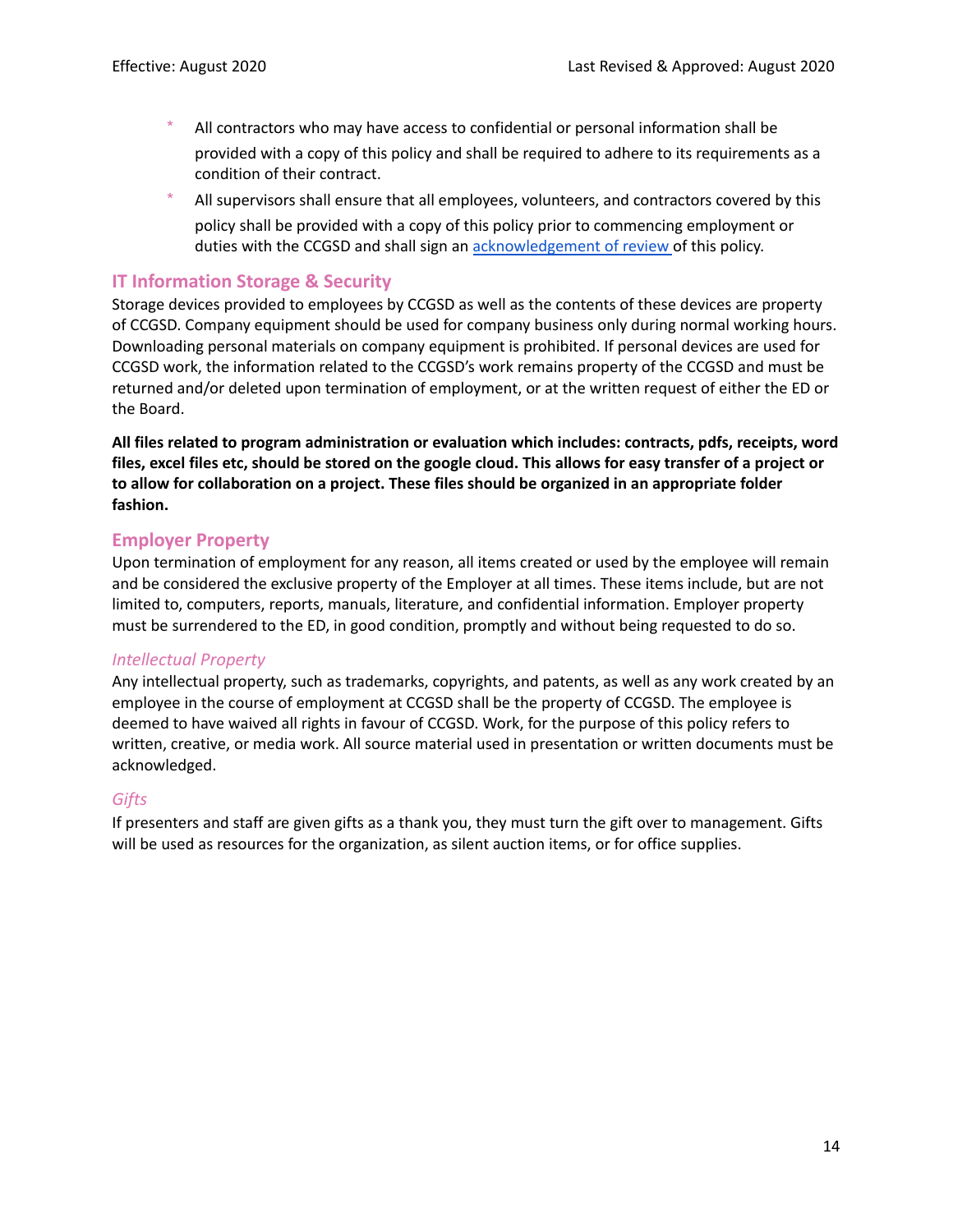# **APPENDIX A: TRAVEL & REIMBURSEMENT POLICY**

<span id="page-15-0"></span>*Approved by Board of Directors: March 20, 2019 Revised by Board of Directors: N/A*

## **1. Purpose**

The Board of Directors of the Canadian Centre for Gender and Sexual Diversity (CCGSD) recognizes that board members, officers, employees, contractors or volunteers ("**Personnel**") of CCGSD may be required to travel or incur other expenses from time to time to conduct organizational business and to further the mission of CCGSD. The purpose of this Policy is to ensure that (a) adequate cost controls are in place, (b) travel and other expenditures are reasonable and appropriate, and (c) to provide a uniform and consistent approach for the timely reimbursement of authorized expenses incurred by Personnel. It is the policy of CCGSD to reimburse only reasonable and necessary expenses actually incurred by Personnel when travelling on business. When incurring business expenses, CCGSD expects Personnel to:

- a) exercise discretion and good business judgment with respect to those expenses; and
- b) report expenses, supported by required documentation, in a timely manner.

## 2. **Expense Report**

Expenses will not be reimbursed unless a written report of the expense(s) are submitted to the Office Manager (an "*Expense Report*"). The Expense Report, which shall be submitted within two weeks of the completion of travel, must include:

- a) the name of the individual requesting reimbursement;
- b) the date, destination and purpose of the trip, including a description of each business-related activity participated in during the trip;
- c) an itemized list of all expenses for which reimbursement is requested;
- d) the name and affiliation of all people for whom expenses are claimed (i.e., people on whom money is spent in order to conduct CCGSD's business); and
- e) the appropriate budget code into which the expense *has already* been entered (when the expense is program-related) or will be entered by the Office Manager (when the expense is non program-related).
- 3. **Receipts**

Itemized receipts (not a credit card receipt or statement) are required for all expenses submitted for reimbursement and shall be attached to the Expense Report. Receipts are also required for all travel related expenses incurred directly by CCGSD such as airfare and hotel expenses.

**Since we are now working remotely, these receipts are to be organized in the google drive. There should be a shared folder labelled \*Receipts 2020-2021\* and for future fiscal years.**

## 4. **Pre-Approval Requirements**

All trips within Canada involving air travel or overnight accommodation must be pre-approved before expenses are incurred and before CCGSD is committed in any way. For travel expenses estimated to be under \$500 per trip, verbal approval shall be obtained from the Office Manager. For travel expenses estimated over \$500, written approval shall be obtained from the Office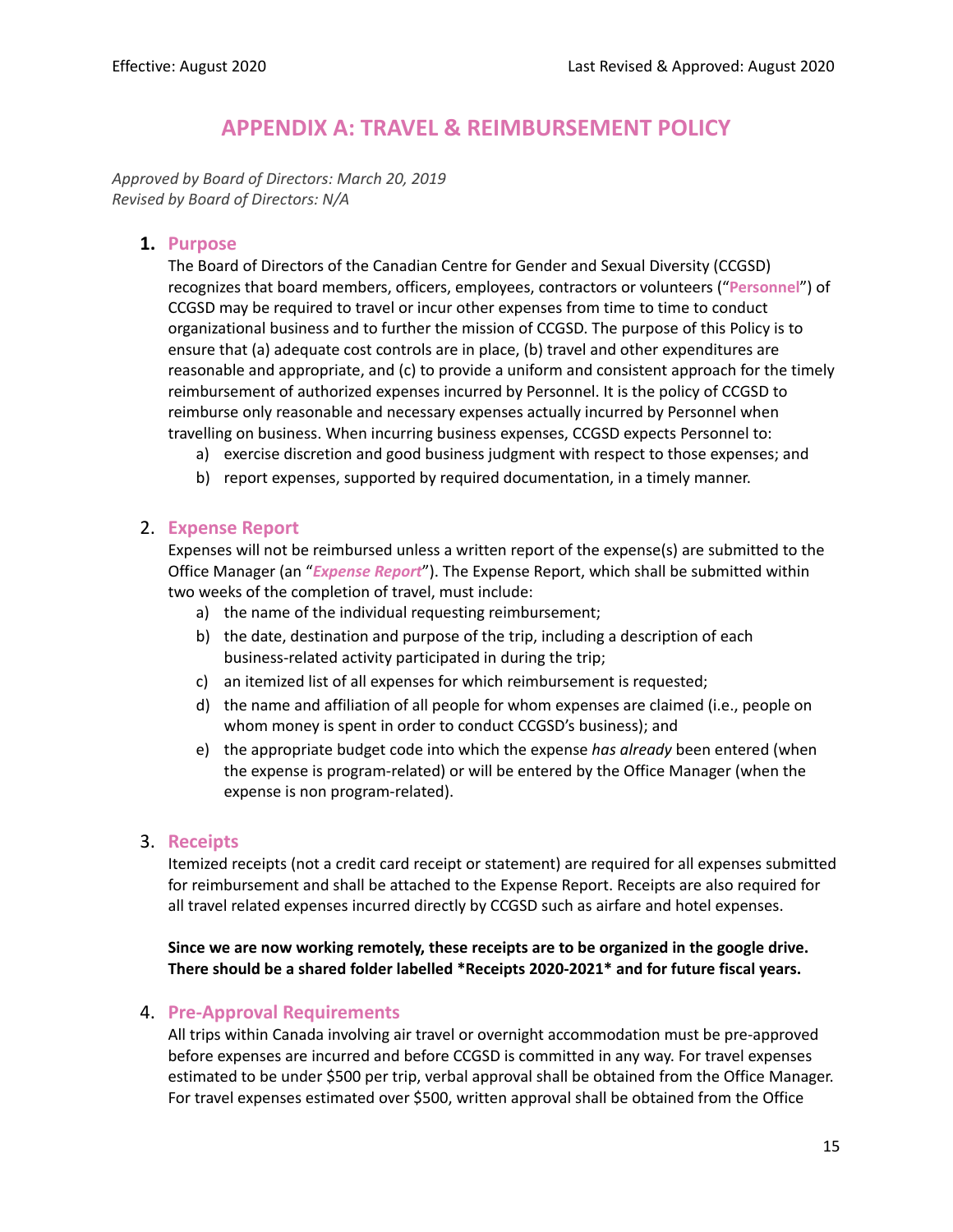Manager. For travel expenses estimated to be under \$1,500 per trip, such pre-approval shall be obtained from the Office Manager.

For travel outside of Canada, or travel expenses estimated to be over \$1,500 per trip, such pre-approval shall be obtained from the Executive Director or President. In determining whether to grant approval for Personnel travel, the Office Manager Executive Director, or President, as the case may be, will consider the ways in which CCGSD or its Personnel will benefit from the travel and weigh those benefits against the anticipated costs of travel.

Exceptions include programming with large travel expenses, whereby Personnel shall submit estimated travel expenses in advance and obtain pre-approval from the Office Manager, the Executive Director or President, as applicable.

## **5. Personal Travel Expenses During Multi-City Travel**

In the event that Personnel must travel to multiple locations in a short period of time and a weekend or holiday falls between the dates of expected travel and/or the Personnel elects to take vacation days, the CCGSD will provide hotel accommodation for that employee on those dates, provided that those accommodation expenses are equal to or less than the aggregate of the expense of a return flight to Ottawa plus the subsequent flight to the next location, less the travel expenses to be incurred from travel from the initial location to the second location.

For example, if an employee is working in Calgary on a Friday, and is required to be in Vancouver on the following Monday, CCGSD will pay for hotel accommodation expenses that are equal to or less than the return flight to Ottawa from Calgary (TRAVEL A), and departing flight from Ottawa to Vancouver (TRAVEL B), less the cost of travel from Calgary to Vancouver (TRAVEL C).

As an equation: HOTEL ACCOMMODATION AMOUNT + TRAVEL C ≤ TRAVEL A + TRAVEL B

#### **6. Lost Receipts**

In the event of a lost receipt, Personnel may request reimbursement based on copies of their bank or visa statements. In the case of a lost receipt for cash payment, Personnel may sign a statement outlining the amount spent, on what and how the receipt was lost to be reimbursed if it is approved by a manager. However, the Office Manager, Executive Director or President, as the case may be, reserves the right to refuse to reimburse such requests, particularly where the Personnel has exhibited a pattern of losing receipts*.*

#### 7. **Air Travel**

Air travel reservations should be made as far in advance as possible in order to take advantage of reduced fares. CCGSD will reimburse or pay only the cost of the lowest coach class fare actually available for direct, non-stop flights from the airport nearest the individual's home or office to the airport nearest the destination. Exceptions include no more than one layover if the layover is cost-beneficial for the CCGSD. When travelling with Air Canada, Personnel shall book the standard fare class.

#### 8. **Rail Travel**

Rail travel reservations must be made through Via Rail and is required for travel within or to the provinces of Ontario and Quebec, unless a) time constraints do not permit rail travel OR b) air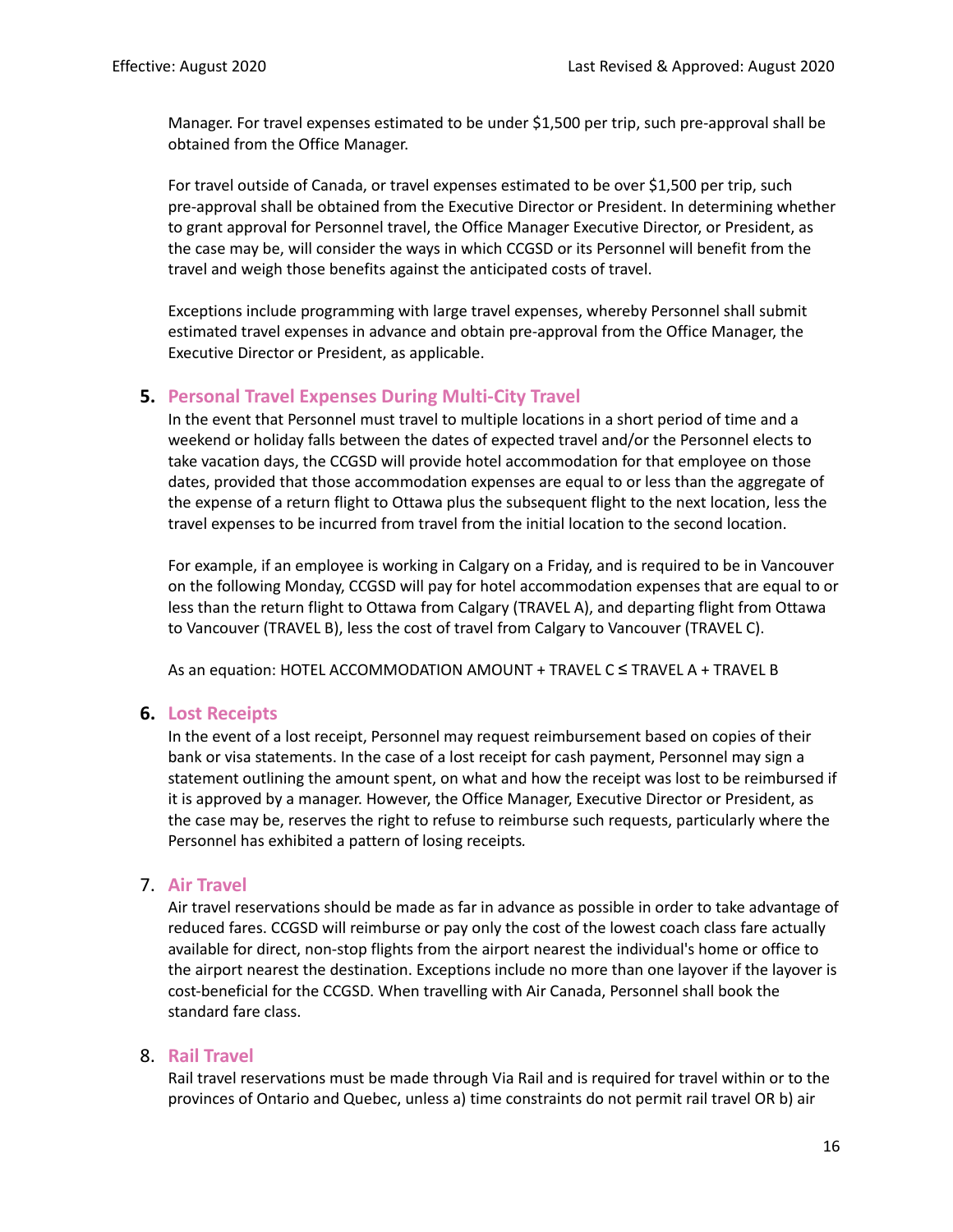travel is less expensive OR c) rail travel is unavailable in the area of the provinces to which the staff person must go. Any time that a staff person travels via air rather than rail within or to the provinces of Ontario and Quebec, it must be approved by the Executive Director or President. CCGSD will reimburse or pay only the cost of the lowest economy class fare actually available.

## 9. **Accommodations**

Personnel traveling on behalf of CCGSD must make reservations through hotel.com or Airbnb. If reservations through these low-cost options are unavailable, the Personnel will work with their direct supervisor to find reasonably priced accommodations. Convenience, the cost of staying in the city in which the CCGSD business will occur, and proximity to other venues on the Personnel's itinerary shall be considered in determining reasonableness. Personnel shall make use of available corporate and discount rates for hotels. "Deluxe" or "luxury" hotel rates will not be reimbursed, except in the case of elective room-sharing by staff members. Should staff choose to share accommodations, it must be pre-approved by a supervisor.

## 10.**Meals/Per Diems**

Personnel traveling on behalf of CCGSD are reimbursed for the reasonable and actual cost of meals (including tips) subject to a maximum per diem meal allowance of \$45 (\$10 breakfast, \$15 lunch and \$20 dinner) per day. Per diems may not be used for alcohol and cannot be claimed when food is provided at a conference or event. In addition, reasonable and necessary gratuities that are not covered under the per diem may be reimbursed.

## 11.**Ground Transportation**

Employees are expected to use the most economical ground transportation appropriate in the circumstances and should generally use the following, in this order of desirability:

- a. *Courtesy Cars:* Many hotels have courtesy cars, which will take you to and from the airport at no charge. The hotel will generally have a well-marked courtesy phone at the airport if this service is available. Employees should take advantage of this free service whenever possible.
- b. *Airport Shuttle or Bus:* Airport shuttles or buses generally travel to and from all major hotels for a small fee. At major airports such services are as quick as a taxi and considerably less expensive. Airport shuttle or bus services are generally located near the airport's baggage claim area.
- c. *Uber/Lyft:* Uber and Lyft are the preferred mode of individual travel. Tips are not necessary in these cases and will not be covered by CCGSD. All electronic receipts must be submitted.
- d. *Taxis:* When the foregoing options are not available, a taxi is often the next most economical and convenient form of transportation when the trip is for a limited time and minimal mileage is involved. A taxi may also be the most economical mode of transportation between an individual's home and the airport.
- e. *Rental Vehicles:* Pre-approval, in writing, from the Office Manager is required to rent a vehicle while travelling. The cost of a rental vehicle must be demonstrated to be less costly than alternative methods of transportation.

# 12.**Personal Cars**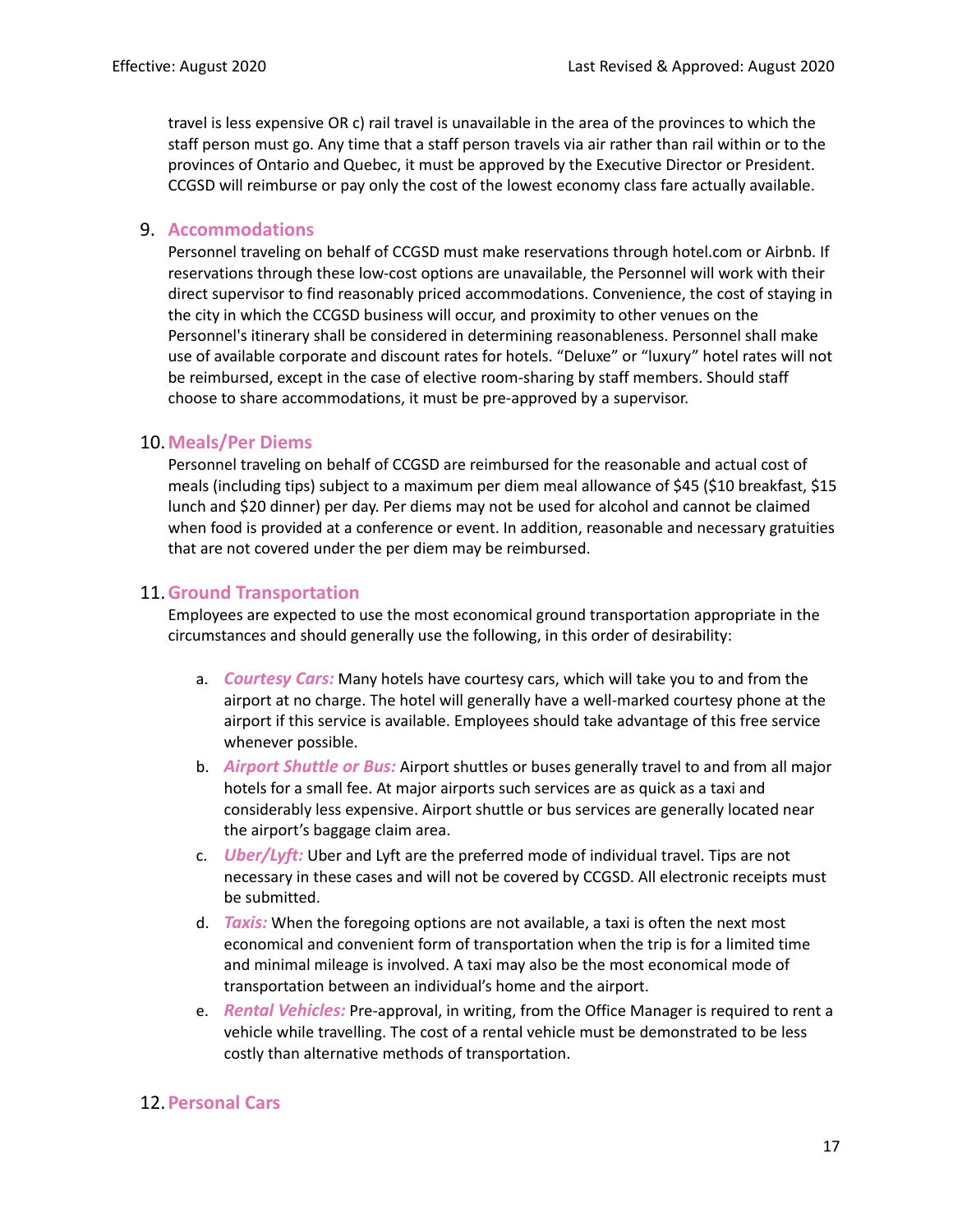Personnel are compensated for use of their personal vehicles when used for CCGSD business at a rate of \$0.57/km. In the case of Personnel using their personal vehicles to take a trip that would normally be made by air or rail, i.e., Ottawa to Toronto, mileage will be allowed at the currently approved rate; however, the total mileage reimbursement will not exceed the sum of the lowest available round trip coach airfare unless it is a case of group travel and/or CCGSD product transportation.

# 13.**Parking/Tolls**

Parking and toll expenses, including charges for hotel parking, incurred by Personnel traveling on CCGSD business will be reimbursed. The costs of parking tickets, fines, car washes, valet service, etc., will not be reimbursed. On-airport parking is permitted for short business trips. For extended trips, Personnel should use off-airport facilities.

# 14.**Entertainment and Business Meetings**

Reasonable expenses incurred for business meetings or other types of business-related entertainment will be reimbursed only if the expenditures are pre-approved by the Executive Director or President. Detailed documentation for any such expense must be provided, including:

- a) date and place of entertainment;
- b) nature of expense;
- c) names, titles and corporate affiliation of those entertained;
- d) a complete description of the business purpose for the activity including the specific business matter discussed;
- e) vendor receipts (not credit card receipts or statements) showing the vendor's name, a description of the services provided, the date, and the total expenses, including tips (if applicable); and
- f) alcohol, provided that the alcohol expenditure amount must be pre-approved by a supervisor.

# 15.**Non-Reimbursable Expenditures**

CCGSD maintains a strict policy that expenses in any category that could be perceived as lavish or excessive will not be reimbursed, as such expenses are inappropriate for reimbursement by CCGSD. Expenses that are not reimbursable include, but are not limited to:

- a) travel insurance;
- b) where accommodations have been arranged by CCGSD and Personnel elects to stay elsewhere, reimbursement is made at the amount no higher than the rate negotiated by CCGSD and there shall be no reimbursement for transportation between the alternate accommodations and the meeting site;
- c) limousine travel;
- d) movies, liquor or bar costs (see exception on alcohol at business meetings, above);
- e) membership dues at any country club, private club, athletic club, golf club, tennis club or similar recreational organization;
- f) participation in or attendance at golf, tennis or sporting events, without the advance approval of the Executive Director or President;
- g) purchase of golf clubs or any other sporting equipment;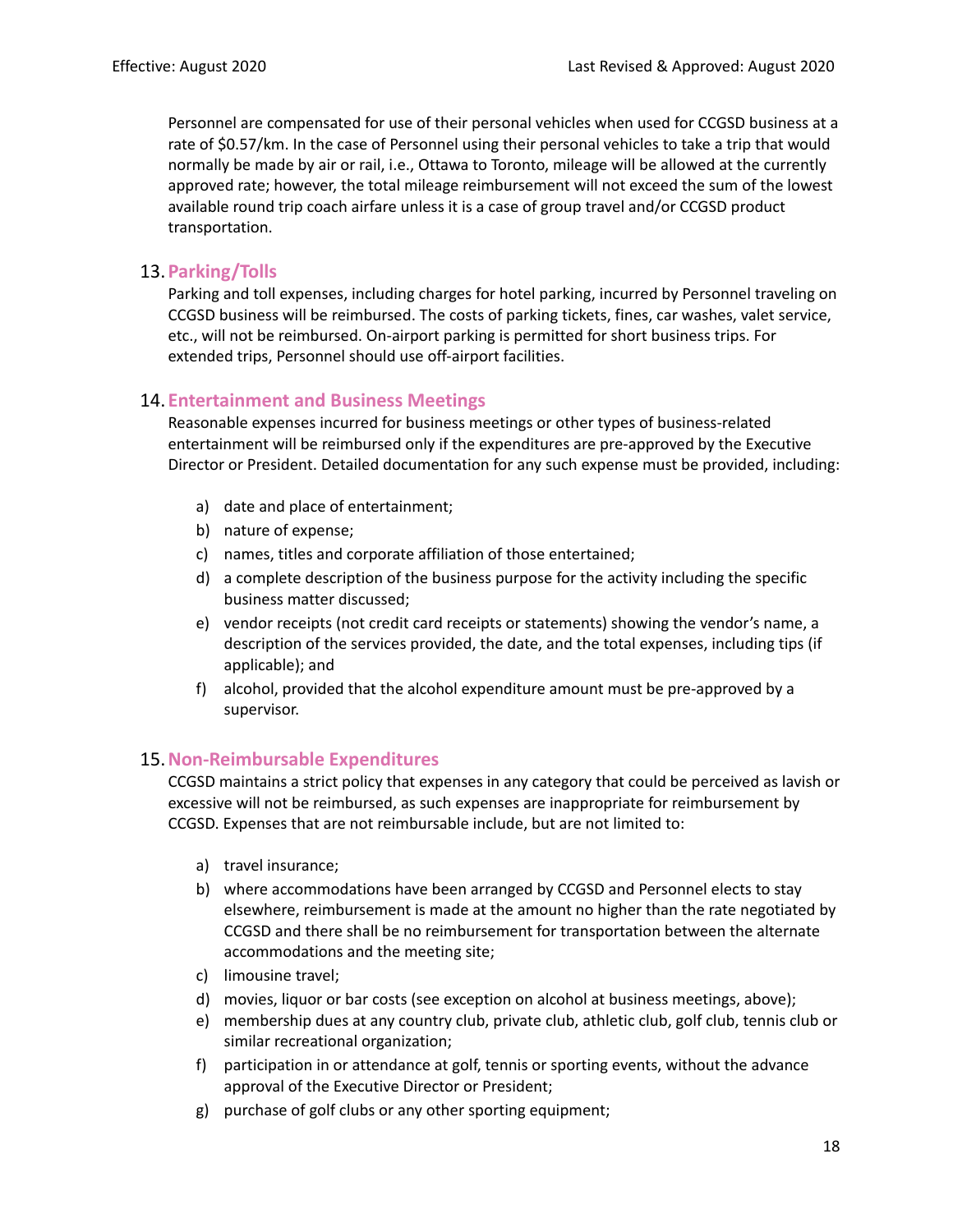- h) spa or fitness expenses;
- i) clothing;
- j) business conferences and entertainment which are not approved by the Executive Director or President; and
- k) toiletries.

## 16.**Prepayment: Company Credit Card or Petty Cash**

Personnel must make a reasonable effort to ensure that all travel expenses are paid prior to departure. The credit card is available through the Office Manager and Executive Director for accommodation, air fare, and rail expenses, as well as per diem and other expected expenses in certain cases. Staff may also request an advance of per diem and expected expenses through petty cash; however, if appropriate receipts are not provided, staff will be required to repay the expenses (unless a good faith statement is approved by a supervisor/manager).

# 17.**Programming Expenses**

When preparing an honoraria form for programming, please submit it to the Office Administrator ASAP, as the standard rate for preparing a check (acquiring two signatures) is 2-4 days. This process should include a consultation with the Office Manager, especially if the honoraria is higher than expected program costs but is crucial towards the quality of the programming.

## 18.**Review of Policy**

This policy will be reviewed at least every two years and recommendations for amendments will be considered by the Board of Directors

\* For the expense reimbursement form, kilometer reimbursement form, honoraria form, and per diem reimbursement form, consult Office Procedures Manual Appendices B, C, D, and E respectively. **19.**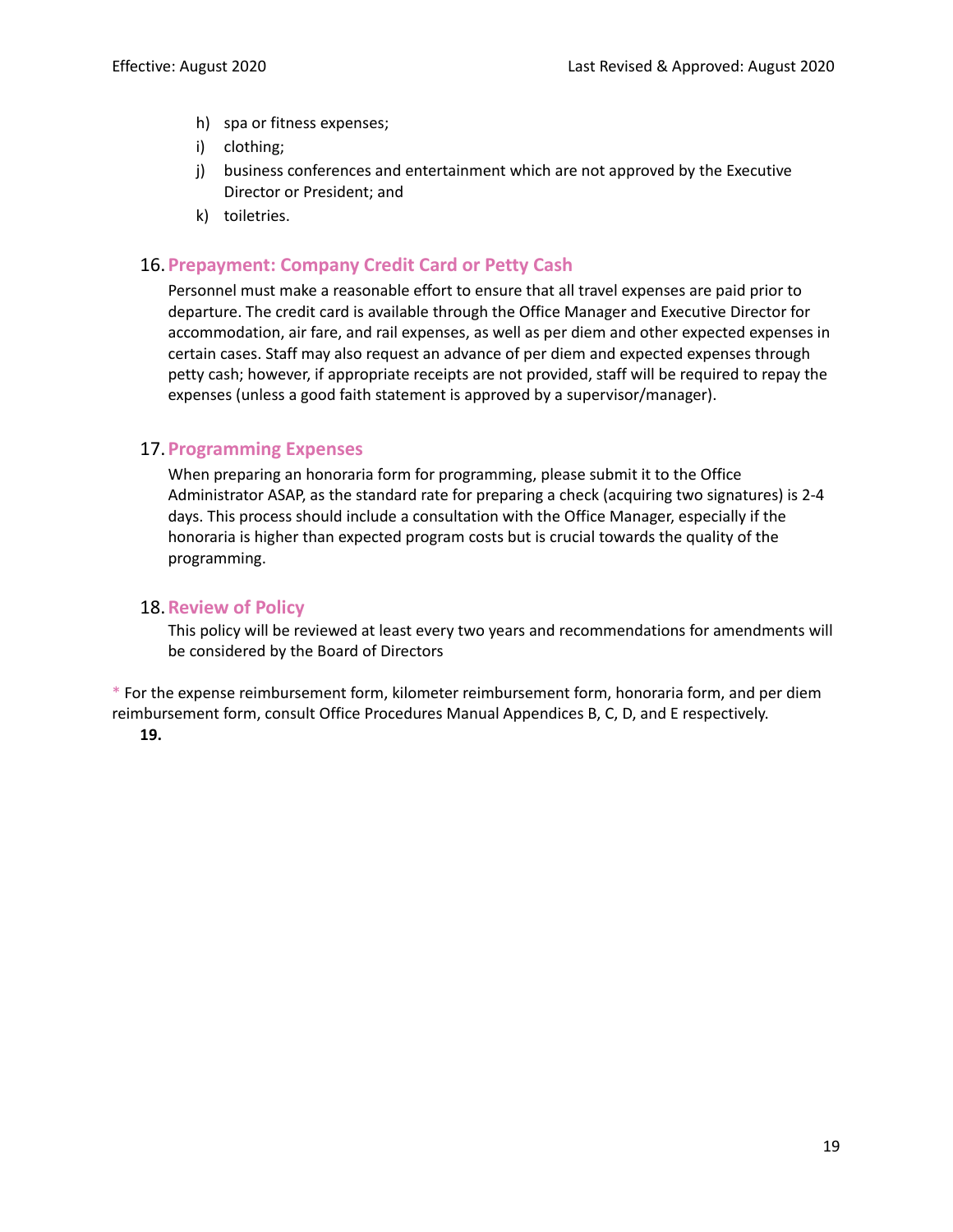# **APPENDIX B: GLOBAL CONFLICT OF INTEREST POLICY**

<span id="page-20-0"></span>*Approved by Board of Directors: May 29, 2020 Reviewed by Board of Directors: N/A*

#### **Purpose**

To avoid conflicts of interest or their appearance and to promote fairness in the workplace.

#### **Scope**

This policy applies to regular, supervisory, and management staff, directors (Board members) and members of CCGSD.

## **Definitions**

When used in this policy, the following terms have the following meanings:

"*Conflict of Interest*" or "*COI*" means a situation in which a person has a private or personal interest sufficient to influence, or appear to influence, the objective exercise of their official duties to CCGSD. There are three types of Conflicts of Interest:

- 1. Actual conflicts of interest which arise where there is a real conflict between the public duties and private interests of an individual;
- 2. Potential conflicts of interest which arise when an individual has private interests that could conflict with their public duties (this refers to circumstances where it is foreseeable that a conflict may arise in future and steps should be taken now to mitigate that future risk); And
- 3. Perceived conflicts of interest which arise when a third party or members of the public form the view that the private interests of an individual could improperly influence their decisions or actions, now or in the future.

For clarity, a Conflict of Interest arises in any situation where the duty of an individual to act in the best interests of CCGSD and, in the case of Directors, to adhere to the Director's fiduciary duties, is compromised or impeded by any other interest, relationship, or duty of the Director. A Conflict of Interest also includes circumstances where the Director's duties to the organization are in conflict with other duties owed by the Director such that the Director is not able to fully discharge the fiduciary duties owed to the organization.

"*Discloser*" means any individual who provides a verbal and/or written report about a Conflict of Interest situation to a Disclosure Officer.

"*Disclosure Officer***"** means any individual to whom disclosures of Conflicts of Interests may be made.

"*Executive Committee*" means the Secretary, Treasurer, Vice-President, or President of the Board of Directors of CCGSD.

## **Interpretation of Conflict of Interest**

It is crucial to see a COI as a situation and not an accusation. Being in a COI is not the same as being corrupt and pointing out that someone is in a COI is not the same as accusing them of bias or lack of integrity.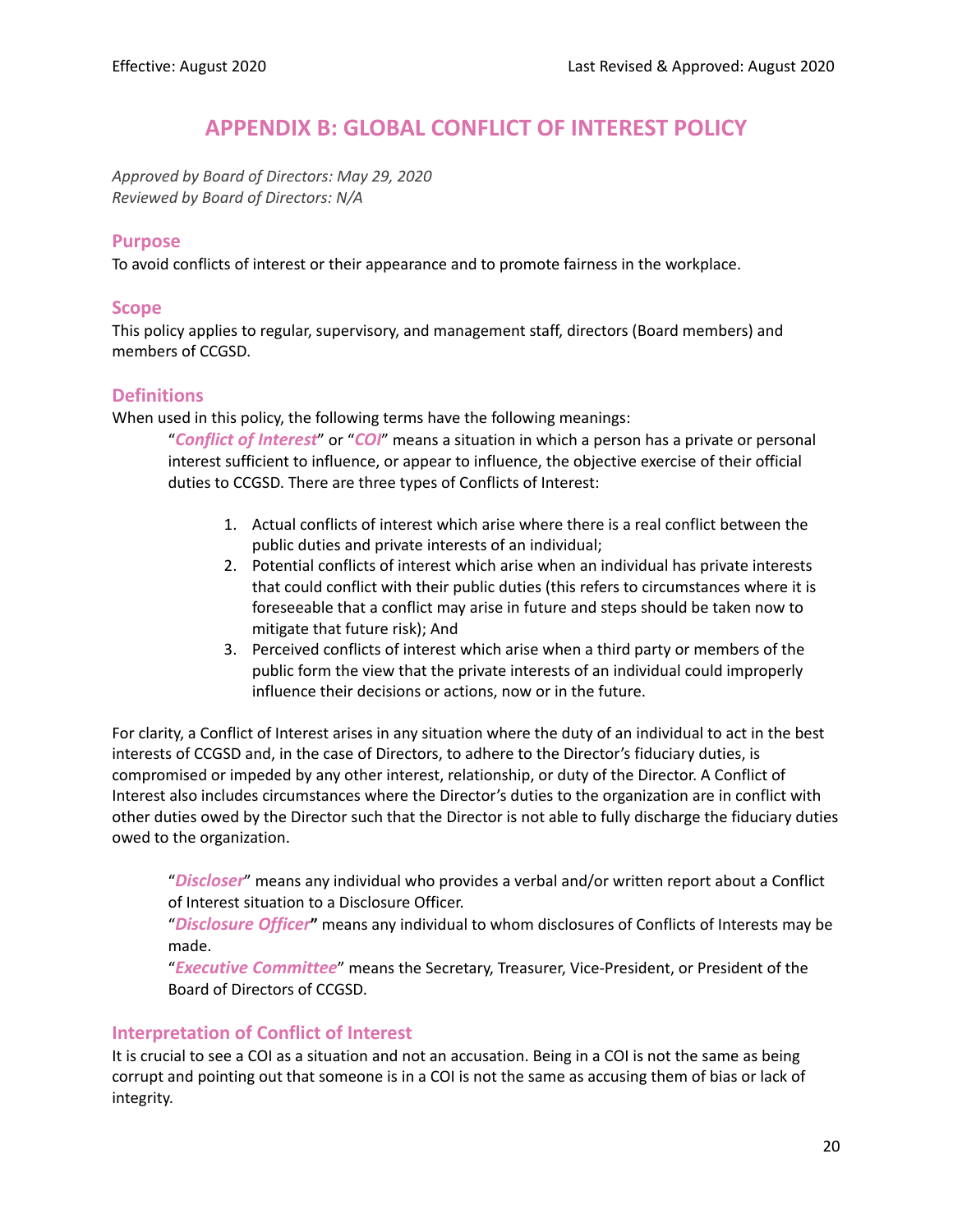Conflict of Interest is not about one sole factor such as money; it is about the presence of multiple factors, or any factor, that a reasonable person might think is likely to bias a decision maker's judgment.

# **Examples of Conflict of Interest Situations**

The following are examples of conflict of interest situations for illustration purposes only and are not intended to be a complete or exhaustive list:

- 1. A supervisor/manager/director supervises a friend to whom they rent an apartment.
- 2. A manager hires a fellow congregant from a close-knit, 50-member church that is their primary social and spiritual circle.
- 3. A manager supervises an employee whose family employs the manager's wife.
- 4. A consensual romantic and/or sexual relationship between two (or more) individuals covered under this policy with a non-hierarchical professional relationship.
- 5. A consensual romantic and/or sexual relationship between two (or more) individuals covered under this policy with a hierarchical professional relationship.
- 6. An individual with *related* decision-making responsibilities has a personal interest in a proposed contract with the nonprofit organization.
- 7. An individual with *related* decision-making responsibilities has an interest in a proposed contract because they are an employee or stakeholder in the organization with which the nonprofit is contracting.
- 8. A director has an interest in a proposed contract because they are also a director for the organization with which the contract is proposed.

# **Disclosure of a Conflict of Interest (Competing Interests)**

Disclosures of competing interests must be made immediately. Disclosers should make such disclosures verbally to their supervisor or manager. In the case of a director or a member of CCGSD, the verbal disclosure should be made to the entire Board of Directors.

Following the initial verbal disclosure, if the entity receiving the disclosure concurs that a Conflict of Interest exists, the disclosure must be made in writing, via email, by the Discloser to that same entity, within one week from the initial verbal disclosure. That email should include:

- 1. The full name of the individual with a potential Conflict of Interest;
- 2. The entity to whom the verbal disclosure was made (if applicable);
- 3. What the Conflict of Interest is; and
- 4. How that Conflict of Interest might affect CCGSD and/or their CCGSD work.

Once written disclosure is made, the discloser will receive a confirmation of receipt from the entity who received the disclosure along with guidance and/or regulations on how that particular Conflict of Interest should be handled. Examples of such guidance and/or regulations include, but are not limited to:

- 1. Do not participate in the final decision-making process for any decisions relating to the Conflict of Interest situation.
- 2. Remove yourself from all discussions relating to the Conflict of Interest.
- 3. Do not participate in committee meetings related to the Conflict of Interest.
- 4. In the case of directors and members of CCGSD, do not vote on matters related to the Conflict of Interest.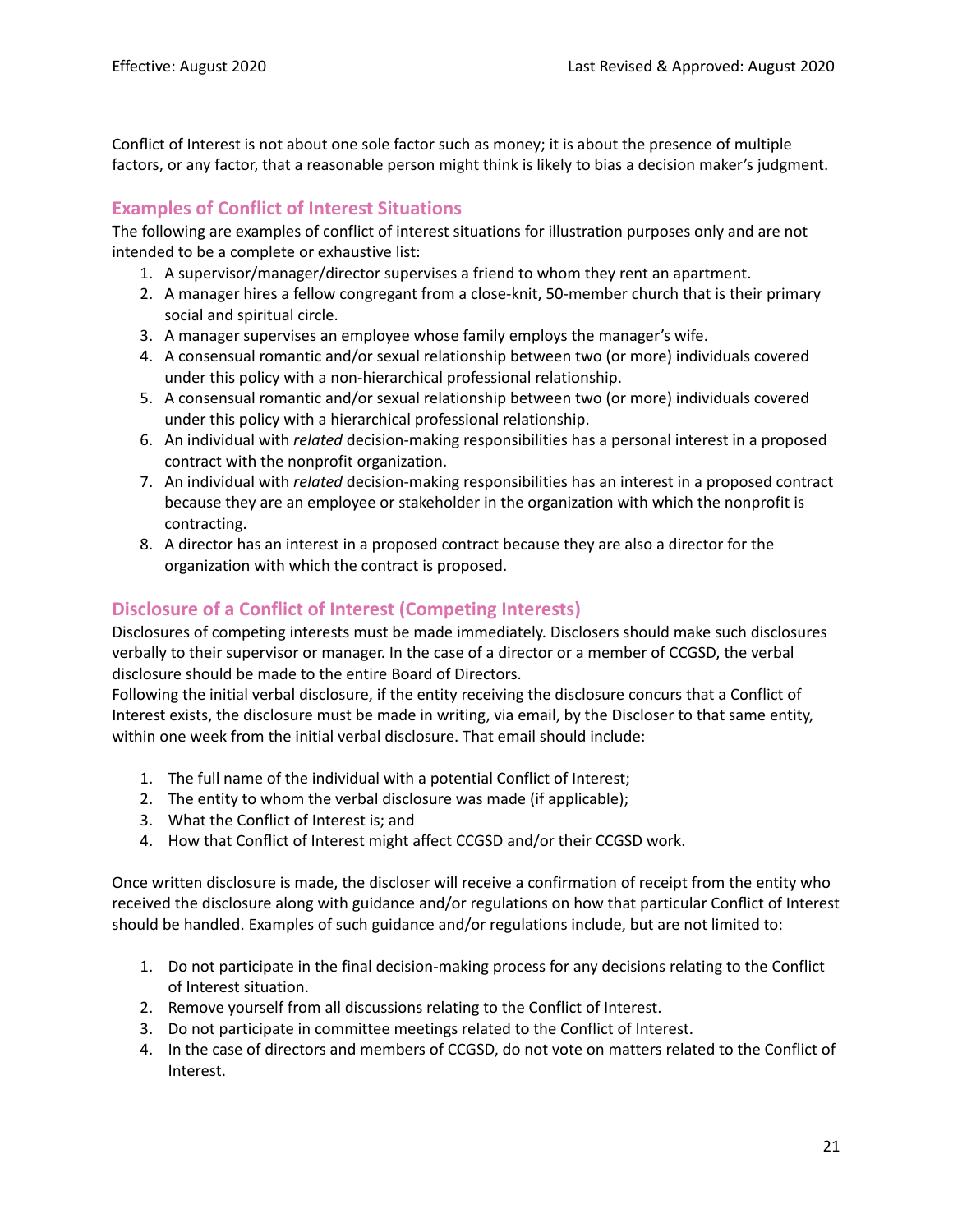If you wish to contest the guidance and/or regulations you have received, please email the Executive Committee of the Board of Directors with the following information:

- 1. The initial email sent by you;
- 2. The response you received; and
- 3. An explanation as to why you believe that the policy has been incorrectly applied.

The Executive Committee may take the following steps (though they are not required to take all of these steps in every situation; however, they may take one or more of them):

- 1. Review the subject of the disclosure and the response received;
- 2. Interview the initial decision maker;
- 3. Interview the Discloser; and/or
- 4. Interview the individual(s) involved in the potential or actual Conflict of Interest situation.

The Executive Committee will issue a decision in writing. This decision will be final.

## **Third-Party Reporting of Conflict of Interest (Competing Interests)**

If you believe that an individual is in a Conflict of Interest situation that has not yet been reported, or you believe that an individual is in a potential Conflict of Interest situation, please report that situation to the Office Manager, Executive Director, or a member of the Executive Committee. Please include the following information:

- 1. Your name;
- 2. The full name of the individual with a potential or actual Conflict of Interest;
- 3. Description of the situation in which a Conflict of Interest may have occurred;
- 4. Description of any previous reporting on that particular Conflict of Interest, if any;
- 5. If you have previously reported a potential or actual Conflict of Interest situation to a Disclosure Officer: a. The name of the Disclosure Officer to whom you reported;
- 6. Any known steps taken by yourself\* and/or the Disclosure Officer to address the potential or actual Conflict of Interest;
- 7. An explanation as to why the steps previously taken are unsatisfactory.

#### \**Disclosers should not attempt to remedy a Conflict of Interest situation by themselves or without appropriate reporting and guidance from a Disclosure Officer.*

An explanation or decision will be returned in writing, in accordance with this policy. If that response is not to your satisfaction and you believe the policy was applied incorrectly, please email the entire Executive Committee with the following information:

- 1. A copy of the initial email sent by you;
- 2. A copy of the response you received;
- 3. An explanation as to why you believe the policy has been incorrectly applied; and
- 4. How you would suggest we move forward, in accordance with the policy.

The Executive Committee may take the following steps (though they are not required to take all of these steps in every situation; however, they may take one or more of them):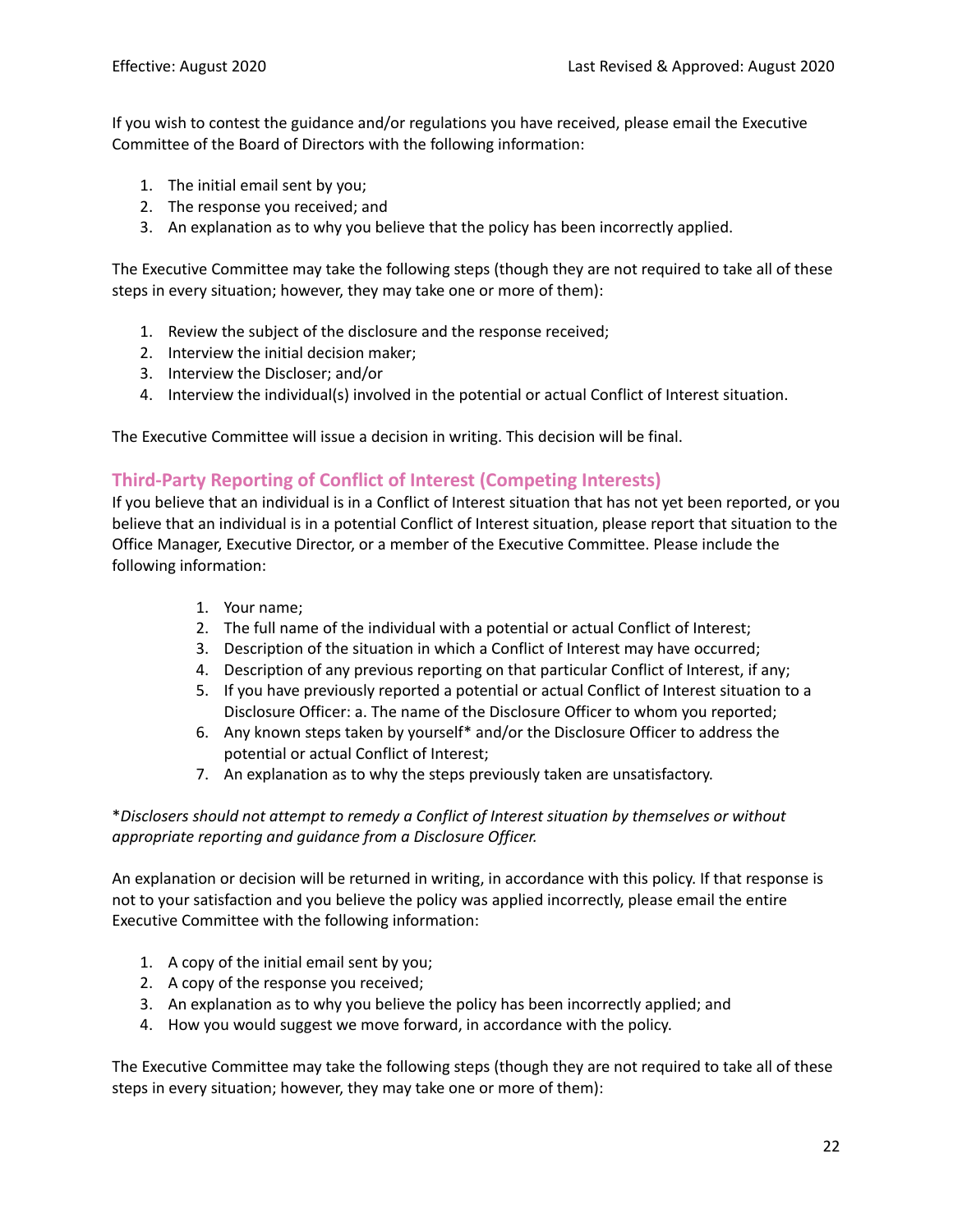- 1. Review the subject of the disclosure and the response received;
- 2. Interview the initial decision maker(s);
- 3. Interview the Discloser; and/or
- 4. Interview the individual(s) involved in the potential or actual Conflict of Interest situation.

The Executive Committee will issue a decision in writing. This decision will be final.

# **Conflicts of Interest Related to Directors (Board Members)**

There are a number of Conflicts of Interest that may arise, and many have already been set out in this policy and in the CCGSD bylaws. However, the following situations tend to arise most often with the roles of Directors (these situations may apply to other individuals as well and these situations are not an exhaustive list; please follow the disclosure process if you believe you are or someone else is in one of the following, or similar, situations):

## *Transacting with the Organization*

When a Director transacts with the organization directly or indirectly. When a Director has a material, direct or indirect, interest in a transaction or contract with the organization.

## *Interest of a Relative*

When the organization conducts business with suppliers of goods or services or any other party of which a relative or member of the household of a Director is a principal, officer, or representative.

## *Gifts*

When a Director or a member of the Director's household or any other person or entity designated by the Director accepts gifts, payments, services or anything else of more than a token or nominal value from a party with whom the organization may transact business (including a supplier of goods or services) for the purposes of (or that may be perceived to be for the purposes of) influencing an act or decision of the Board.

## *Acting for an Improper Purpose*

When Directors exercise their powers motivated by self-interest or other improper purposes. Directors must act solely in the best interest of the organization. Directors who are nominees of a particular group must act in the best interest of the organization even if this conflicts with the interests of the nominating party.

## *Appropriation of Organization Opportunity*

When a Director diverts an opportunity or advantage that belongs to the organization, for the Director's own use or benefit.

#### *Duty to Disclose Information of Value to the Organization*

When a Director fails to disclose information that is relevant to a vital aspect of the organization's affairs.

#### *Serving on the Board of Other Organizations*

A Director may be in a position where there is a conflict of "duty and duty." This may arise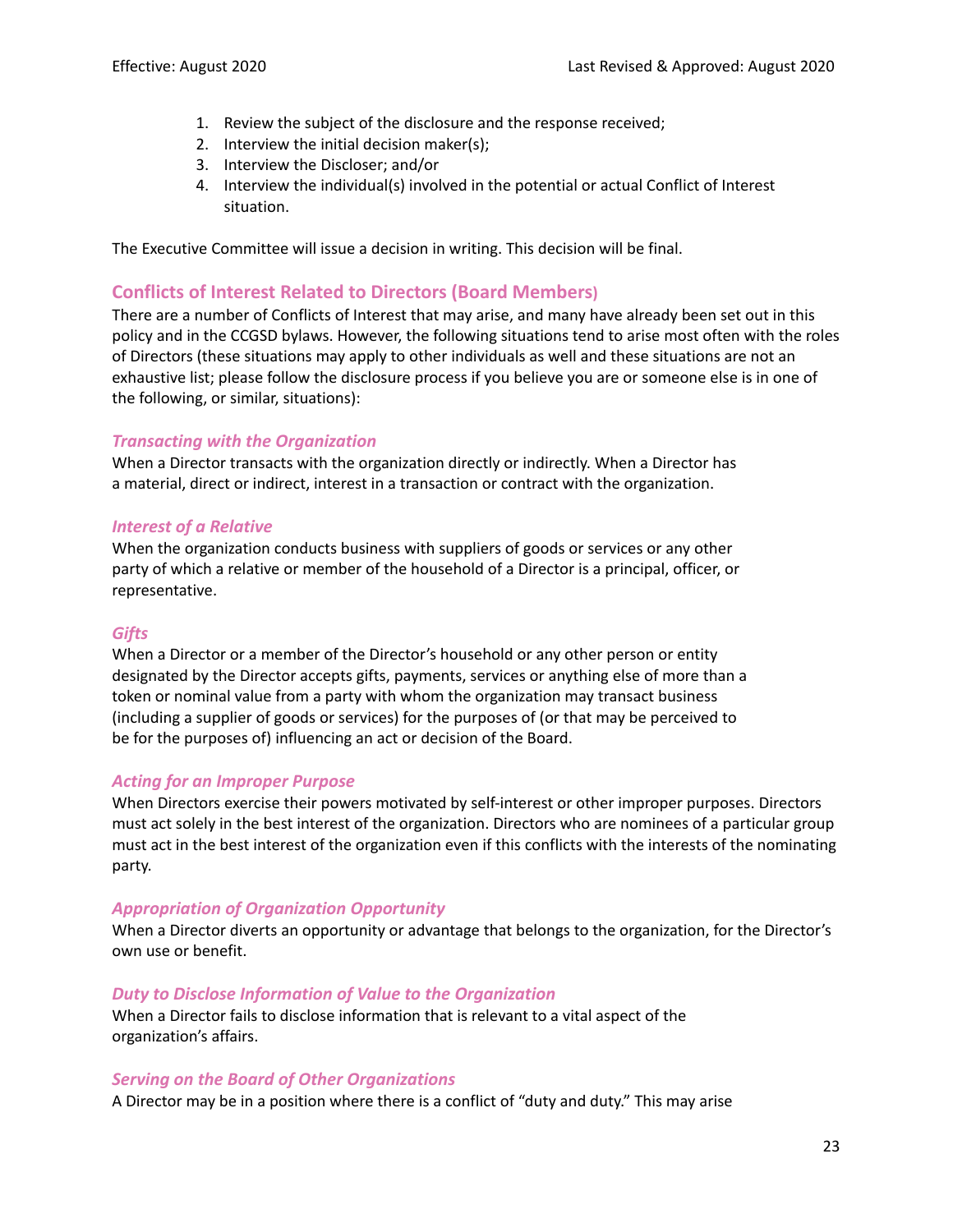where the Director serves as a Director of two organizations that are competing or transacting with one another. It may also arise where a Director has an association or relationship with another entity. For example, if two organizations are both seeking to take advantage of the same opportunity. A Director may be in possession of confidential information received in one boardroom or related to the matter that is of importance to a decision being made in the other boardroom. The Director cannot discharge the duty to maintain such information in confidence while at the same time discharging the duty to make disclosure. In this situation, the Director cannot act to advance either organization's interests, must remove themselves from discussions relating to the Conflict of Interest, and must forego any participation in the final decision-making process related to the Conflict of Interest situation.

# **Consensual Personal (Romantic and/or Sexual) Relationship Conflicts of Interest**

In all types of organizations, it is recognized that personal relationships occur. Individuals in relationships with colleagues, whether that colleague is in a subordinate position to them or not, will not face disciplinary action as a result of such relationships. This comment is particularly important as we recognize the smaller size of and higher incidences of trauma among the 2SLGBTQIA+ communities. As such, we do not intend to "police" the people working at CCGSD and their personal relationships with each other.

However, disclosures of consensual personal (romantic and/or sexual) relationships are necessary in order to manage Conflicts of Interest and potential sexual harassment complaints.

# **Disclosure of Consensual Personal (Romantic and/or Sexual) Relationship Between Individuals in a Non-Hierarchical Relationship**

Disclosure of such relationships are unnecessary unless and until one of the following situations is true:

- 1. The relationship has been ongoing for a period of two months (whether casual or serious);
- 2. One of the individuals is offered a change in position within the organization, and by virtue of that change, a hierarchical professional relationship develops between them; or
- 3. The individuals share a dwelling.

The initial disclosure may be done verbally; however, within one week of such disclosure, confirmation in writing must be completed by all parties to the relationship and such written confirmation must be submitted to the appropriate Disclosure Officer (see disclosure options below).

# **Disclosure of Consensual Personal (Romantic and/or Sexual) Relationship Between Individuals in a Hierarchical Relationship**

Disclosure of such relationships must occur within one week of that relationship forming. The initial disclosure may be done verbally; however, within one week of such disclosure, confirmation in writing must be completed by all parties to the relationship and such written confirmation must be submitted to the appropriate Disclosure Officer (see disclosure options below).

# **Disclosure Options**

Initial disclosures of any kind of potential Conflict of Interest may happen:

- 1. In-person;
- 2. Via telephone or video conference;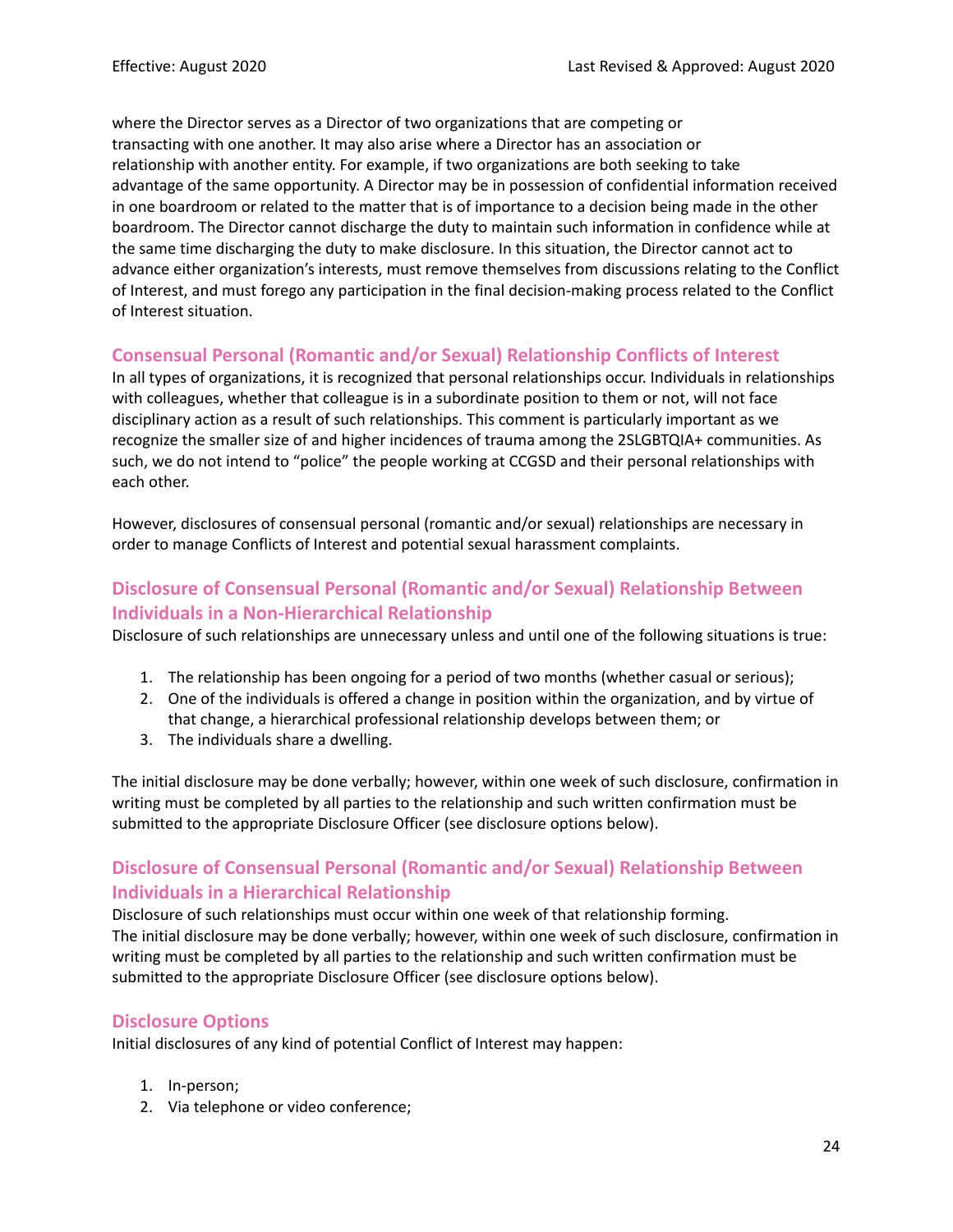- 4. Via email; or
- 5. Via text message.

# **Disclosure Officers**

Disclosures should be made to the direct manager(s) of the individuals involved in the potential Conflict of Interest. If there is unease about disclosing to that direct manager, or if that direct managers, in fact, one of the individuals involved in a relationship being disclosed, one level of management may be skipped, and disclosures may be made to a member of the Executive Committee of the Board of Directors.

For disclosures of consensual personal romantic and/or sexual relationships, following initial verbal disclosures, all parties to the relationship should email the following notice to their direct manager(s) and/or Disclosure Officer within a one-week period:

*SUBJECT: Consensual Workplace Relationship*

#### *Dear Manager/Supervisor,*

I hereby disclose that XXX and I are in a consensual (romantic and/or sexual) relationship. I agree that I *have entered into this relationship without coercion. I agree that I will not pursue CCGSD for damages should the relationship fail. I understand that from this date forward, CCGSD will consider the relationship consensual unless I inform them otherwise.*

I agree to follow instructions regarding any conflict of interest that may arise from my relationship with XXX and, if I disagree with those instructions, I will follow the Global Conflict of Interest Policy quidelines *to contest those instructions and will accept the outcome of that process.*

*Sincerely, First Name Last Name*

## **Privacy**

Declarations of consensual personal relationships can be made in confidence. Relevant persons in an organization should only be engaged when a Conflict of Interest arises, and the particular services of those relevant persons are required to manage the Conflict of Interest. Representatives of the employer involved in a matter raised under this policy must respect the privacy of personal information provided and the sensitivity of the matters raised. Disclosure of personal information should be limited to a strict need-to-know basis.

Disclosure Officers should be aware of their obligations under relevant anti-discrimination, personal information, and privacy legislation and should seek legal advice in order to understand and comply with those obligations.

Given the sensitive nature of information about an employee's relationship status, disclosure to colleagues is not mandatory. Where the relationship is between employees within the same area of the organization, such that professional interactions are common, the advantages and disadvantages of the employees disclosing their relationship to their colleagues should be considered. Steps the individuals involved in a relationship can take to limit the relationship's impact on the work environment include but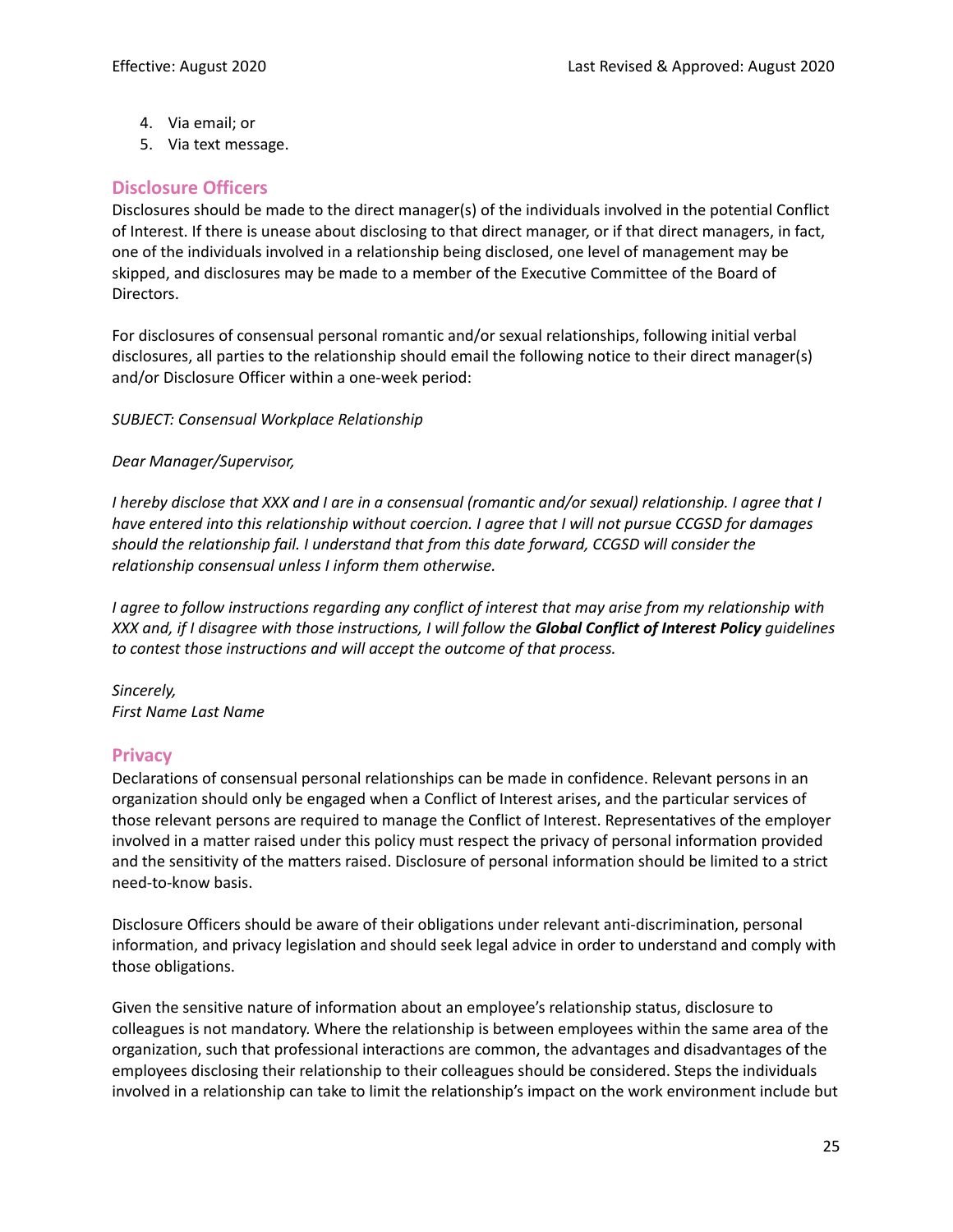are not limited to avoiding public displays of affection in the workplace and keeping discussions of personal matters outside of the office.

All efforts will be made to keep the details of personal consensual relationships private and confidential. However, due to the small number of management staff and the level of involvement of the Board of Directors in the day-to-day operations of CCGSD, sharing the disclosure and management of Conflict of Interest declarations among management staff and Board of Directors will likely be necessary.

# **Following Disclosure**

After a potential Conflict of Interest or consensual (romantic and/or sexual) relationship is disclosed, each of the following must occur, in no particular order:

- 1. A collaborative discussion with the direct manager(s)/supervisor(s) of the individual(s) to identify risks and potential impacts;
- 2. A collective identification of specific Conflicts of Interest that may arise;
- 3. The appropriate disclosure form or email shall be completed and signed by all relevant parties; and
- 4. In the specific case of a disclosure of a consensual (romantic and/or sexual) relationship between individuals in a hierarchical relationship: a. One of the following two options must occur: (i) the subordinate employee remains in their current role and reports to an alternative supervisor or manager (e.g. instead of the Museum Project Manager, report directly to the Office Manager, if appropriate); OR (ii) the subordinate employee reports to one higher level of management, that is to say: the employee reports directly to their manager's manager (e.g. instead of the Executive Director, report to a member of the Executive Committee); AND
- 5. The Board of Directors shall be informed of the disclosure and the alternative management arrangements.

# **Third-Party Reporting of Conflict of Interest (Personal Romantic and/or Sexual Relationship)**

If you believe that a consensual (romantic and/or sexual) relationship has resulted in a Conflict of Interest situation, please report that to the Office Manager, Executive Director, or a member of the Executive Committee. Please include the following information:

- 1. Your name;
- 2. The full name(s) of the individuals involved in a potential or actual Conflict of Interest;
- 3. Description of the situation in which a Conflict of Interest may have occurred;
- 4. Description of any previous reporting on that particular Conflict of Interest, if any;
- 5. If you have previously reported a potential or actual Conflict of Interest situation to a Disclosure Officer:
	- a. The name of Disclosure Officer to whom you reported;
	- b. Any known steps that have been taken by yourself or the Disclosure Officer to address the potential or actual Conflict of Interest; and
	- c. An explanation as to why the steps previously taken are unsatisfactory.

\**Disclosers should not attempt to remedy a Conflict of Interest situation by themselves or without appropriate reporting and guidance from a Disclosure Officer.*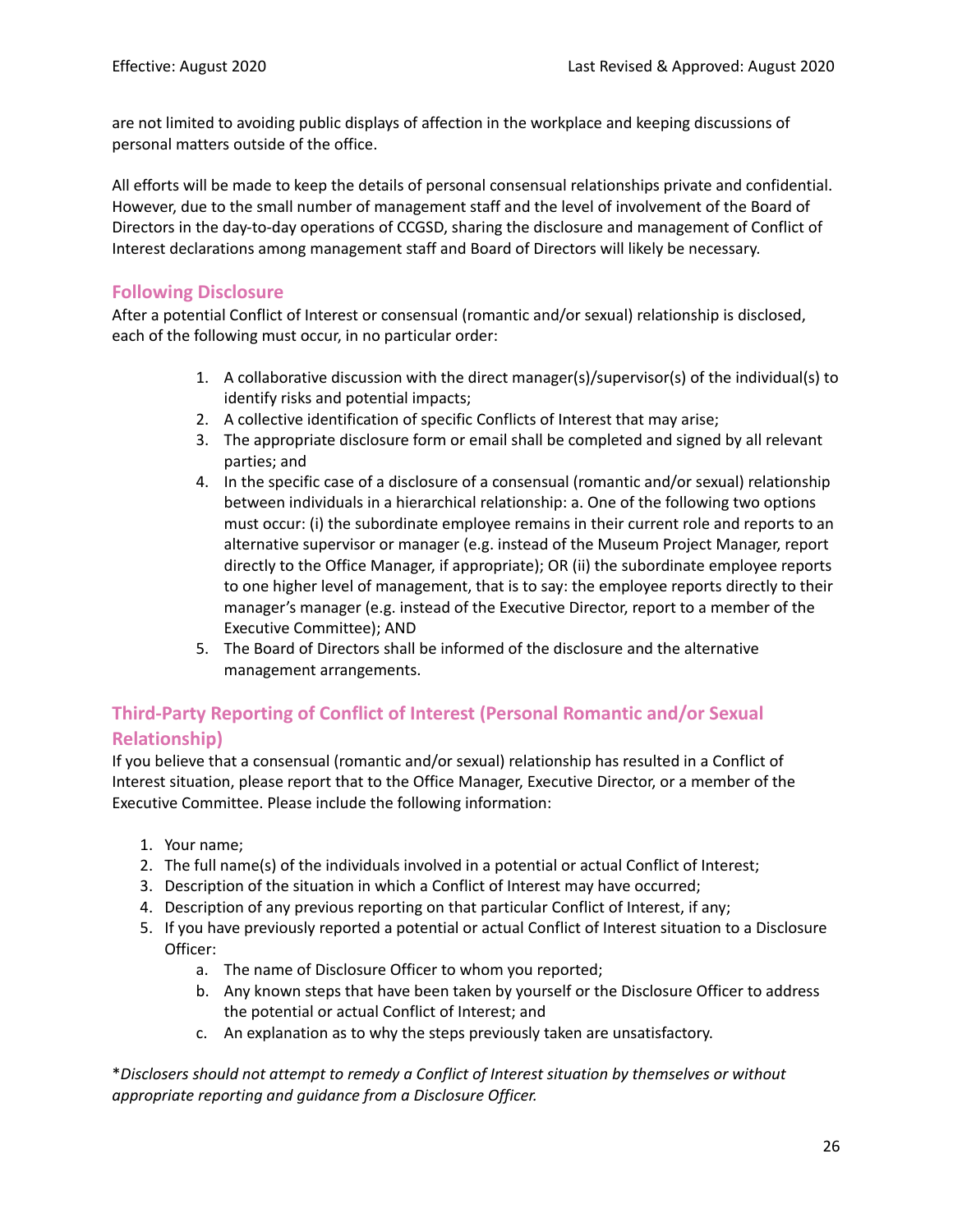An explanation or decision will be returned in writing, in accordance with this policy. If that response is not to your satisfaction and you believe the policy may be applied differently, please email the entire Executive Committee of the Board of Directors with the following information:

- 1. A copy of the initial email sent by you;
- 2. A copy of the response you received; and
- 3. An explanation as to why you believe the policy has been incorrectly applied.

The Executive Committee may take the following steps (though they are not required to take all of these steps in every situation; however, they may take one or more of them):

- 1. Review the subject of the disclosure and the response received;
- 2. Interview the initial decision maker(s);
- 3. Interview the Discloser; and/or
- 4. Interview the individuals involved in the potential or actual Conflict of Interest situation.

The Executive Committee will issue a decision in writing. This decision will be final.

You may disagree with decisions made under this policy but airing those disagreements directly with the parties involved could be construed as harassment, and possibly result in disciplinary action. See CCGSD's Policy on Harassment and Workplace Violence for more information.

#### **Sources**

https://www.schnader.com/blog/addressing-romantic-relationships-in-the-workplace-through-a-conflictof-interest-policy/

https://oodp.ca/media/woocommerce\_uploads/Board-Conflict-of-Interest-Policy-Sample.pdf https://chrismacdonald.ca/resources/conflict-of-interest-a-basic-coi-toolkit/

https://vpsc.vic.gov.au/html-resources/managing-consensual-personal-relationships-practice-guide/1-pu rpose/

https://oodp.ca/media/woocommerce\_uploads/Board-Conflict-of-Interest-Policy-Sample.pdf https://oodp.ca/media/woocommerce\_uploads/Board-Conflict-of-Interest-Policy-Sample.pdf https://chrismacdonald.ca/resources/conflict-of-interest-a-basic-coi-toolkit/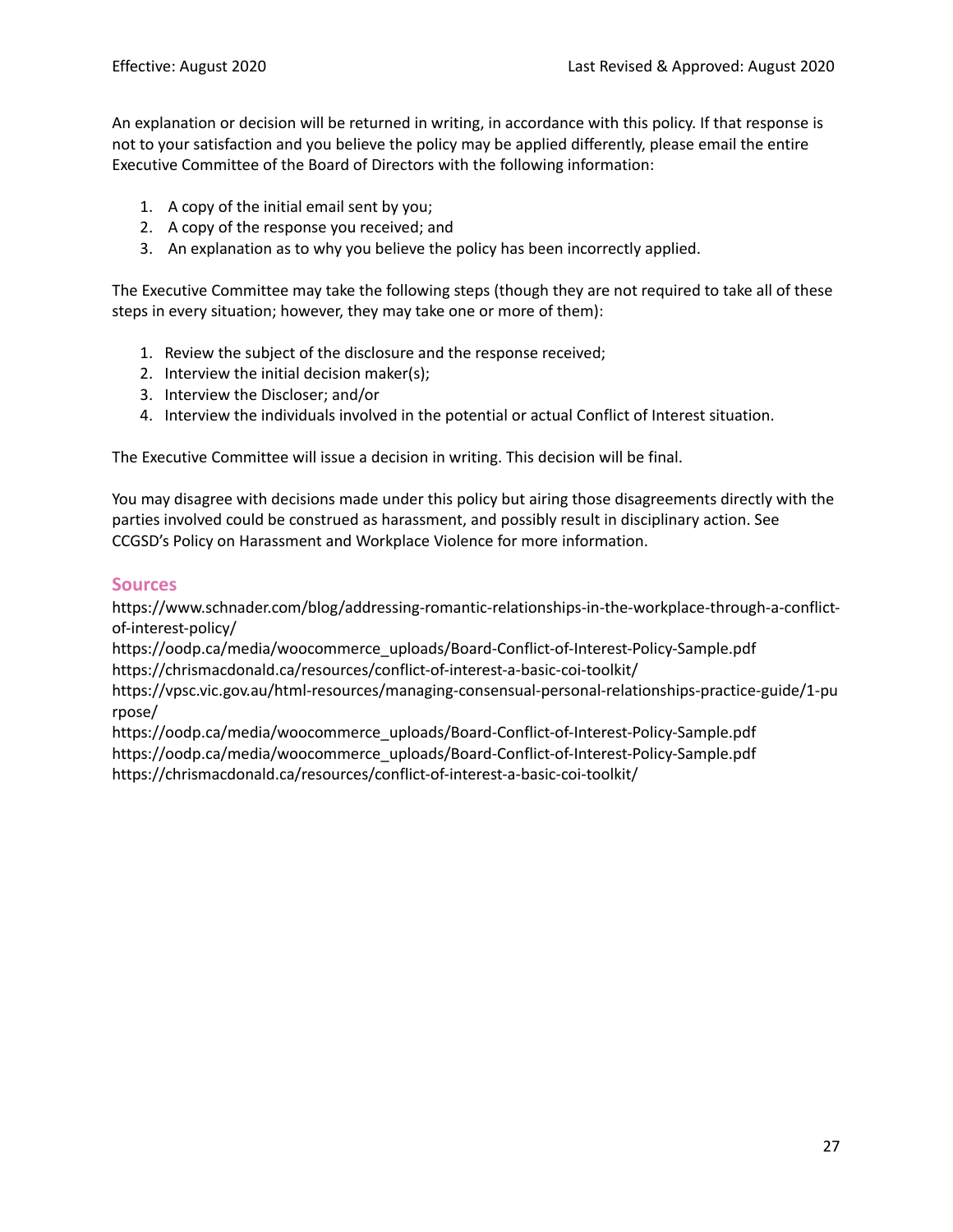# <span id="page-28-0"></span>**APPENDIX C: ACCOMMODATION POLICY & PROCEDURES**

*Approved by Board of Directors: May 29, 2020 Reviewed by Board of Directors: N/A*

## **Policy Statement**

CCGSD is committed to fostering an inclusive workplace where all employees are treated with respect and dignity.

CCGSD will act in a manner consistent with its obligations under the Canadian Human Rights Act and the Employment Equity Act.

CCGSD will provide a workplace that ensures equal opportunity free from discrimination based on race, colour, national or ethnic origin, religion, age, sex (includes pregnancy or child-birth), sexual orientation, gender identity or expression, marital status, family status, genetic characteristics, disability (includes mental or physical disability, disfigurement, and dependence on alcohol or a drug), or conviction for an offence for which a pardon has been granted or a record suspended.

CCGSD will provide workplace accommodation, to the point of (but not including) Undue Hardship (as defined below). The purpose of accommodation is to ensure that individuals who are otherwise able to work are not discriminated against by being excluded from doing so when working conditions can be adjusted without causing Undue Hardship to the employer.

# **Application**

This policy applies to all current employees and applicants for employment of CCGSD, including full and part-time, casual, contract, permanent, and temporary employees. This policy also applies to employees on approved leave including short and long-term disability leave.

This policy applies to all aspects of employment including, but not limited to, recruitment, selection, training, promotion, transfers, work arrangements, compensation and benefits, and termination of employment.

# **Definitions**

An "*Inclusive Workplace*" means that all employees have the opportunity to contribute and participate in the workplace in a barrier-free environment. Critical to the notion of an inclusive workplace is a robust accommodation policy.

"*Accommodation*" means taking steps to adjust rules, policies, practices or situations that have a negative impact on an individual or groups protected under the Canadian Human Rights Act.

"*Undue Hardship*" occurs when accommodation adjustments to the workplace would be prohibitively expensive or create undue risks to health or safety. Each situation will be viewed as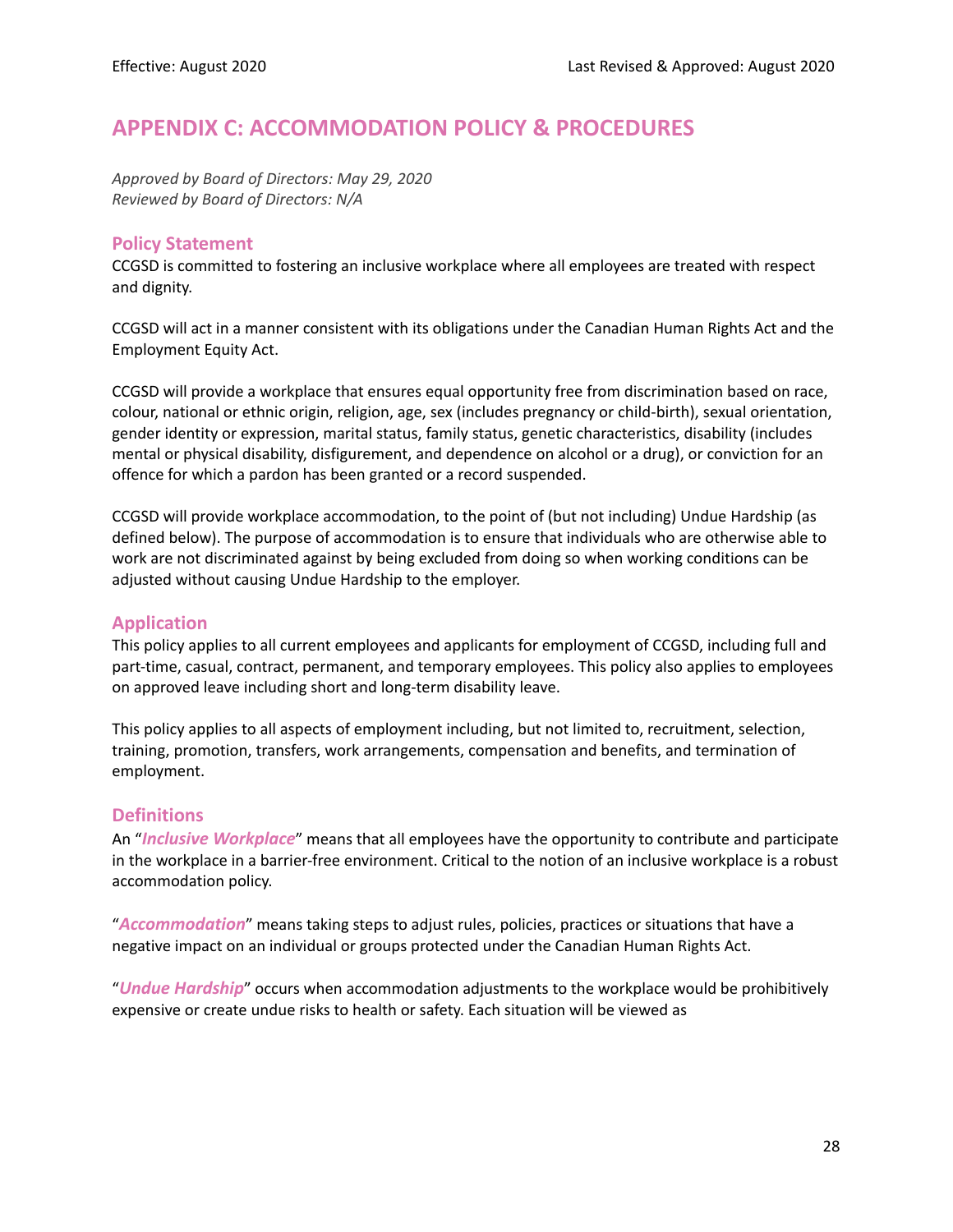unique and assessed individually. A claim of Undue Hardship must be supported with facts and a detailed analysis of options; impressionistic or speculative reasons will not suffice.

The following are examples where accommodation could cause Undue Hardship:

- 1. The nature of CCGSD's work is program delivery. For folks who hold such positions, Undue Hardship includes reputational damage due to the repeated cancelling/rescheduling of workshops/conferences/programs.
- 2. Financial loss for the organization due to multiple absences or incomplete work.
- 3. Quality issues in workshop/conference/program development (can be caused by the lack of collaboration between coordinators or not keeping up with the approaches of other programs).
- 4. Accommodations that could pose a safety risk to other staff members or volunteers (including Board and management).
- 5. Significant impacts to organizational operations:
	- a. CCGSD's programs are led by coordinators with specific expertise in their general area (e.g. Intimate Partner Violence, Sports Inclusion); however, approaches to workshops and information sharing among staff is integral for the success of all of our programs. Staff must be able to work from the office a minimum of 2 days per week.

## **Responsibilities and Expectations**

Accommodation is a shared responsibility between employees, supervisors, and CCGSD, as the employer.

CCGSD is responsible for:

- 1. eliminating barriers that prevent people from accessing, or being included in, the workplace;
- 2. minimizing the need for individual accommodation by regularly reviewing rules, policies, by-laws, and practices to ensure that they are not discriminatory;
- 3. ensuring that all employees and job applicants are advised of their right to be accommodated;
- 4. dealing with requests for accommodation in a timely, confidential, and sensitive manner;
- 5. providing individual accommodation to the point of (but not including) Undue Hardship; and
- 6. ensuring that this policy is effectively implemented.

Supervisors are responsible for:

- 1. fostering an inclusive work environment by treating all employees and job applicants with respect and dignity;
- 2. identifying and eliminating barriers that prevent people from accessing, or being included in, the workplace;
- 3. dealing with requests for accommodation in a timely, confidential, and sensitive manner;
- 4. informing individuals requiring accommodation of the information they need to provide to be accommodated;
- 5. generating accommodation options based on the information provided about the individual's accommodation need(s);
- 6. involving individuals requiring accommodation in the search for accommodation; and
- 7. initiating a discussion about accommodation when they are aware that an employee or job applicant may need accommodation but is unable, for any reason, to articulate that need.

Employees and job applicants are responsible for: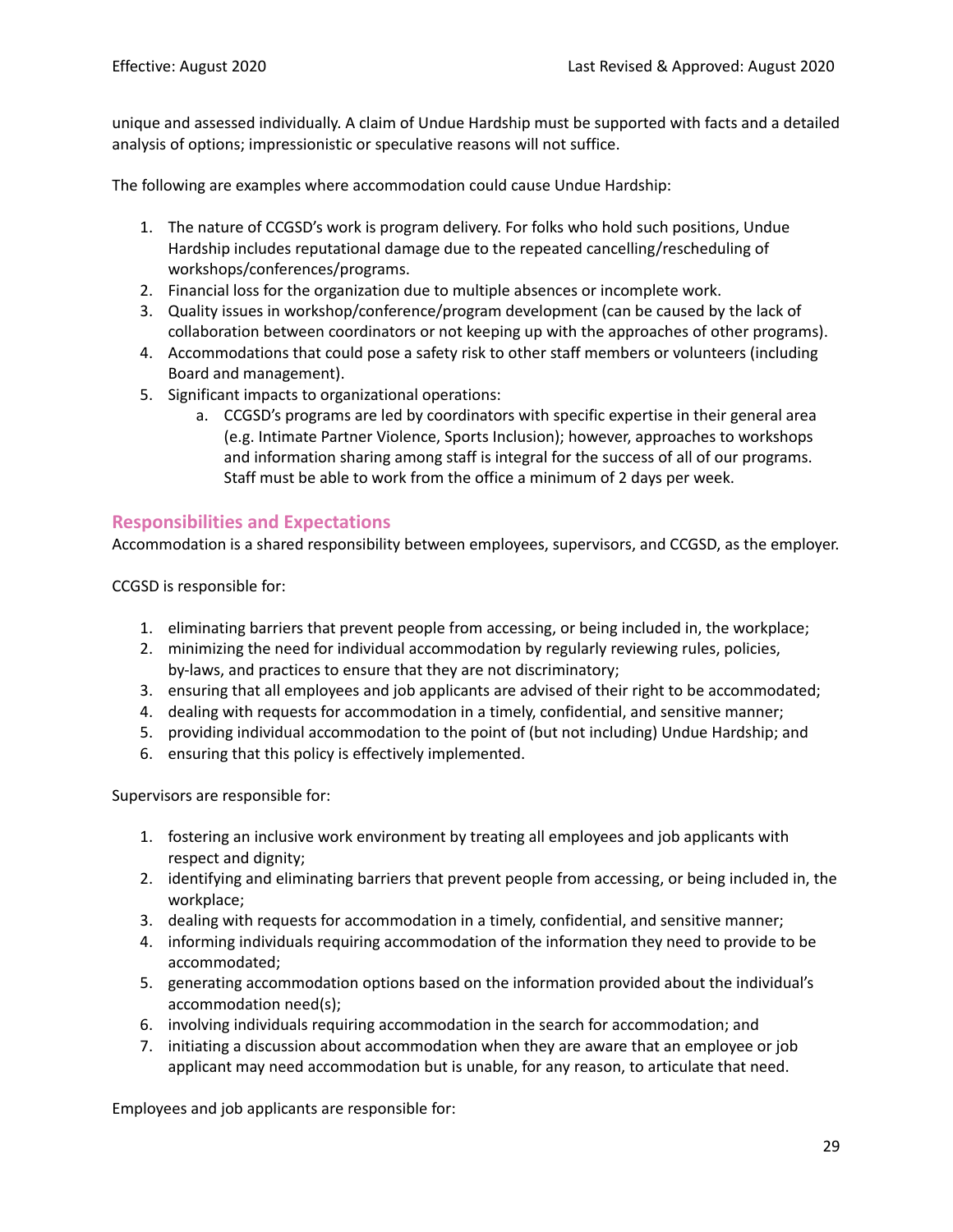- 1. making their accommodation needs known. This does not require the disclosure of the specific cause of their needs but only the effects that create the need for accommodation;
- 2. helping to identify potential accommodation options;
- 3. providing documentation in support of their request for accommodation, including information about any restrictions or limitations; and
- 4. accepting an offer of accommodation that meets their needs, even if it is not their preferred accommodation option.
- 5. Employees and job applicants can expect:
- 6. to be treated with respect and dignity;
- 7. to have their needs accommodated up to the point of (but not including) Undue Hardship; and
- 8. to be informed of the reason(s) if their accommodation request is denied.

# **Procedures for Accommodation**

#### *Job Applicants*

When contacted for an interview, job applicants will be advised that CCGSD has an accommodation policy and asked whether they require accommodation to participate in the hiring process.

The Executive Director or Office Manager will evaluate the job applicant's request for accommodation and may request more information from the applicant to facilitate the accommodation.

If a request for accommodation is denied, the reason(s) why will be clearly communicated to the job applicant.

## *Employees and Supervisors*

An employee may request accommodation by notifying their direct manager. Alternatively, accommodation needs may be identified through supervisor and employee collaboration in response to concerns raised by the supervisor.

The supervisor will document the request, including the employee's name, position, and date of the request, any details provided by the employee, and any accommodation options suggested by the employer or employee.

The supervisor may request supporting documentation from the employee in order to identify accommodation needs and options (i.e. details of restrictions or limitations).

When dealing with an accommodation request based on disability, the supervisor should refer to Annex A which provides guidance on asking for medical information to support the accommodation request. The supervisor will consider accommodation options including, but not limited to, workstation adjustments, reassignment of job tasks, changes to scheduling or hours of work, leaves of absence, and temporary or permanent reassignment.

The supervisor will discuss available accommodation options with the employee. The accommodation preferences of the employee will be taken into account. However, the supervisor may proceed with an option that is less costly or easier to provide, where doing so meets the employee's accommodation needs. The supervisor will clearly communicate the reason(s) for their decision to the employee.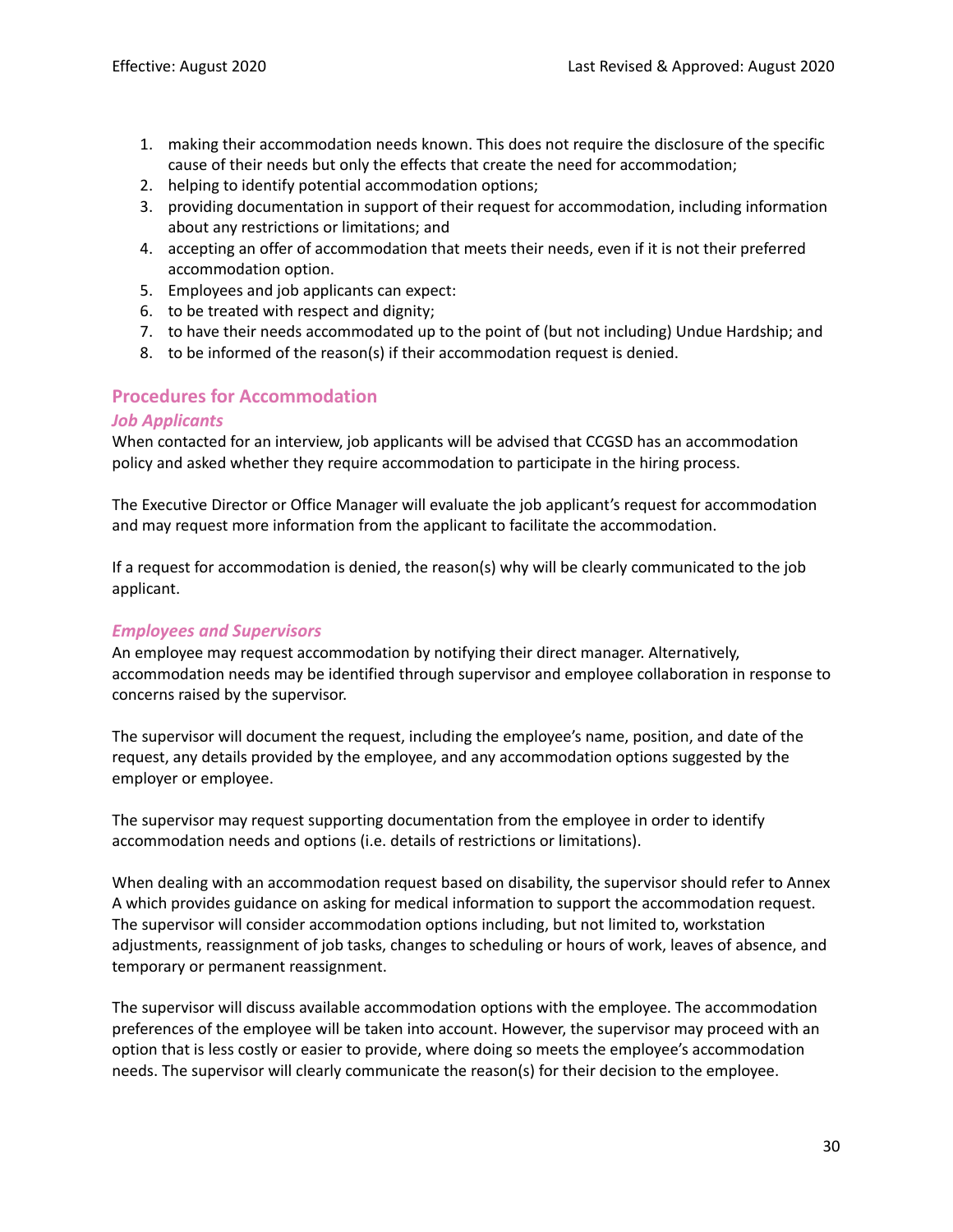The supervisor will review the accommodation measures with the employee on a regular basis to confirm that the accommodation measures continue to be necessary and effective.

If the available accommodation options raise the likelihood of causing undue hardship, the supervisor will refer the matter to the Board of Directors for a final decision.

A designated member of the Board of Directors will ensure that all accommodation options short of Undue Hardship have been considered prior to refusing accommodation. If a request for accommodation is denied, the designated member of the Board of Directors will clearly communicate the reason(s) why to the employee.

# **Appeals**

If an employee or applicant has been denied accommodation and is not satisfied with the accommodation offered or believes that their request has not been handled in accordance with this policy, they may request a second opinion from a second designated member of the Board of Directors. An employee or applicant may also file a discrimination complaint with the Canadian Human Rights Commission.

# **Privacy and Confidentiality**

All records associated with accommodation requests will be maintained in a secure location, separate from employees' personnel files, and will only be shared on a need-to-know basis.

CCGSD and all individuals involved in the accommodation process will comply with the requirements of the Personal Information Protection and Electronic Documents Act (PIPEDA), as may be amended from time to time, to protect personal information as defined therein.

## **Review**

The Executive Director and the Board of Directors will review this policy and related procedures on an annual basis, or as required, and will make adjustments as necessary to ensure that it continues to meet the needs of all employees and applicants of employment of CCGSD.

## **Enquiries**

Enquiries about this policy and related procedures can be made to the Office Manager. Date last updated: [Month, day, year]

# **Annex A**

## *Consider whether medical Information is required*

Over the course of our lives, many of us will need workplace accommodation at some point. Healthy workplaces are built on mutual trust. Employers should exercise restraint in requesting medical information to support an accommodation request.

For example, if an employee's accommodation request is obviously required to meet their disability or pregnancy-related need, employers should not ask for a doctor's note or letter. Additionally, it is obvious that an employee who uses a wheelchair will need automatic door openers, elevators and/or ramps to access the workplace. Similarly, a woman in late stage pregnancy will require more washroom breaks.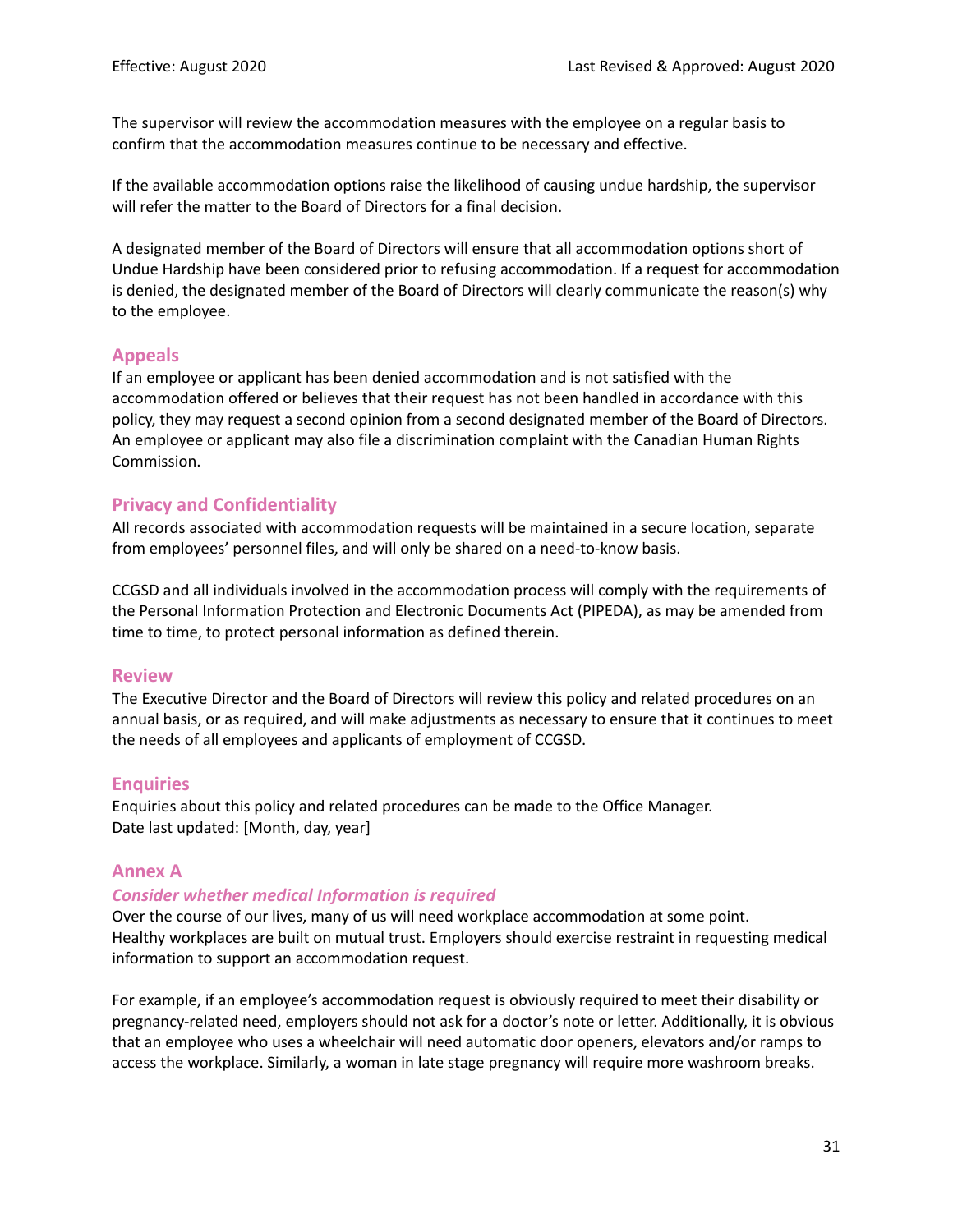Good accessible design improves the work environment for everyone. The employee with a broken leg or employees who are carrying something in their arms will also benefit from automatic door openers and access to elevators, for example.

#### *Gather and consider the relevant medical information*

To appropriately accommodate an employee's disability, the employer may require information from a medical professional about the employee's accommodation needs.

Employers must keep in mind that requesting medical information for the accommodation process requires the balancing of two competing rights: (1) the employer's right to manage the workplace and (2) the employee's right to privacy.

When asking for medical information to support an accommodation request, employers must use the least intrusive means possible to obtain the medical information required to support such a request and must respect the employee's privacy rights. In most cases, the necessary medical information can be provided by the employee's doctor or healthcare practitioner. The medical information will allow the employer to make an informed decision about reasonable accommodation options. Employers need to know:

- 1. Whether the employee has a disability; and if so
- 2. What accommodation(s) the employee needs.

## *Provide relevant information to the medical professional*

The employer should provide the medical professional with the following information:

- 1. Description of the employee's job functions and responsibilities;
- 2. The employee's work schedule; and
- 3. Any other relevant information that is particular to the workplace.

# *Ask the medical professional for information (see Annex B for a template letter to request information)*

The employer should ask the following questions:

- 1. Does the employee have a disability that requires accommodation?
- 2. What accommodation(s) does the employee require? For example: are there any restrictions or limitations to the performance of the job?
- 3. What is the employee's prognosis?
- 4. If the employee is off work, are there specific recommendations for accommodation that will facilitate a safe and successful return to work?
- 5. Are there any restrictions related to travel to and from the office? Is inclement weather a factor that needs to be considered as part of the accommodation?

#### **\*\***Employers are rarely entitled to the employee's diagnosis**\*\***

It is the employee's responsibility to ensure that their healthcare practitioner and their supervisor can communicate with each other.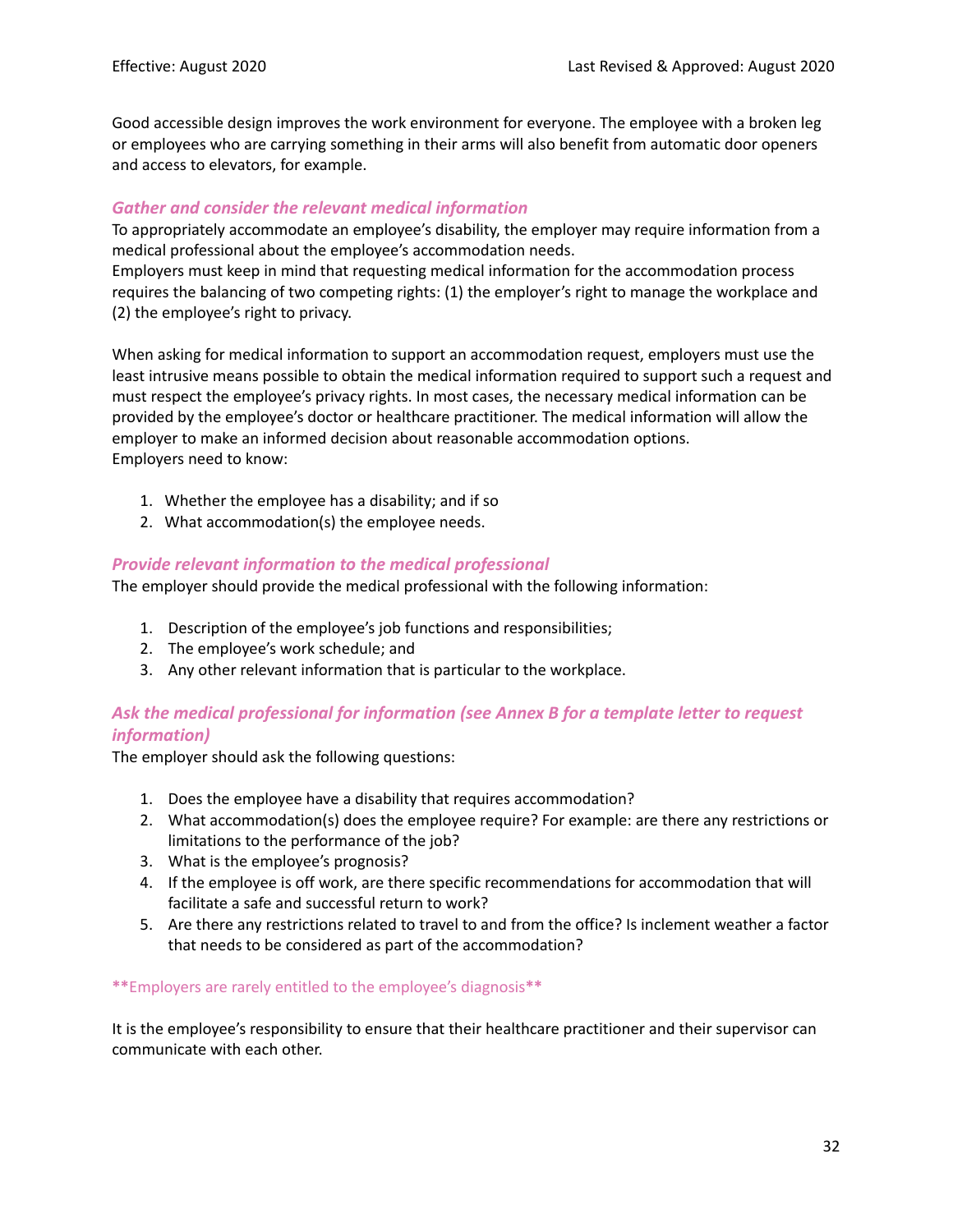Medical information may come in various formats – from a hand-written note to a formal report. Based on the information provided, the employer should be able to determine whether the employee:

- 1. Is able to perform the essential duties of their position with appropriate accommodation;
- 2. Needs to move to a different position due to their accommodation requirements; and
- 3. Needs to be off work, and if so, for how long.
- 4. Once the medical information has been provided, the employer has the primary responsibility for accommodating the employee.

## *Include the employee in the accommodation process*

The employee has a duty to cooperate in the accommodation process. This can include attending appointments as scheduled, providing complete and accurate information to the medical professional, and providing the employer with the relevant medical information obtained (unless such information is sent directly to the employer).

The employee has the final say on whether their medical information can be released.

The employee has the right to reasonable accommodation – that is, accommodation that meets their needs – but they do not have the right to insist on their preferred accommodation.

## *Exercise caution when requesting Independent Medical Evaluations (IME)*

In certain situations, employers can ask an employee to have their accommodation needs assessed by a medical professional who is not their family doctor or healthcare practitioner. This is called an Independent Medical Evaluation or IME.

PLEASE NOTE: employers should exercise caution and seek legal advice before requesting an IME because asking an employee to undergo an IME infringes on their privacy rights.

As with any other medical assessment, the employer is entitled only to the minimal amount of medical information they need to accommodate the employee.

The employer cannot ask for any more medical information from an IME than they can ask from the employee's own doctor or healthcare practitioner. Likewise, the employer should provide the same information that was given to the employee's medical professional to the IME medical professional. Generally speaking, there are four situations when an employer can ask an employee to undergo an IME. Please note, however, that you should ALWAYS obtain legal advice before requesting an IME:

- 1. When medical information provided by the employee's medical professional is unclear or insufficient, the employer must go back to that medical professional, identify the deficiency, and request clarification. If the information subsequently provided is not responsive, the employer may then consider requesting an IME.
- 2. When there is a contractual right to request an employee to undergo an IME, provided, for example, in a collective agreement.
- 3. When there is a legislative requirement in certain industries.
- 4. When an employee requests the assistance of a specialist.

Good Practices if Requesting an IME: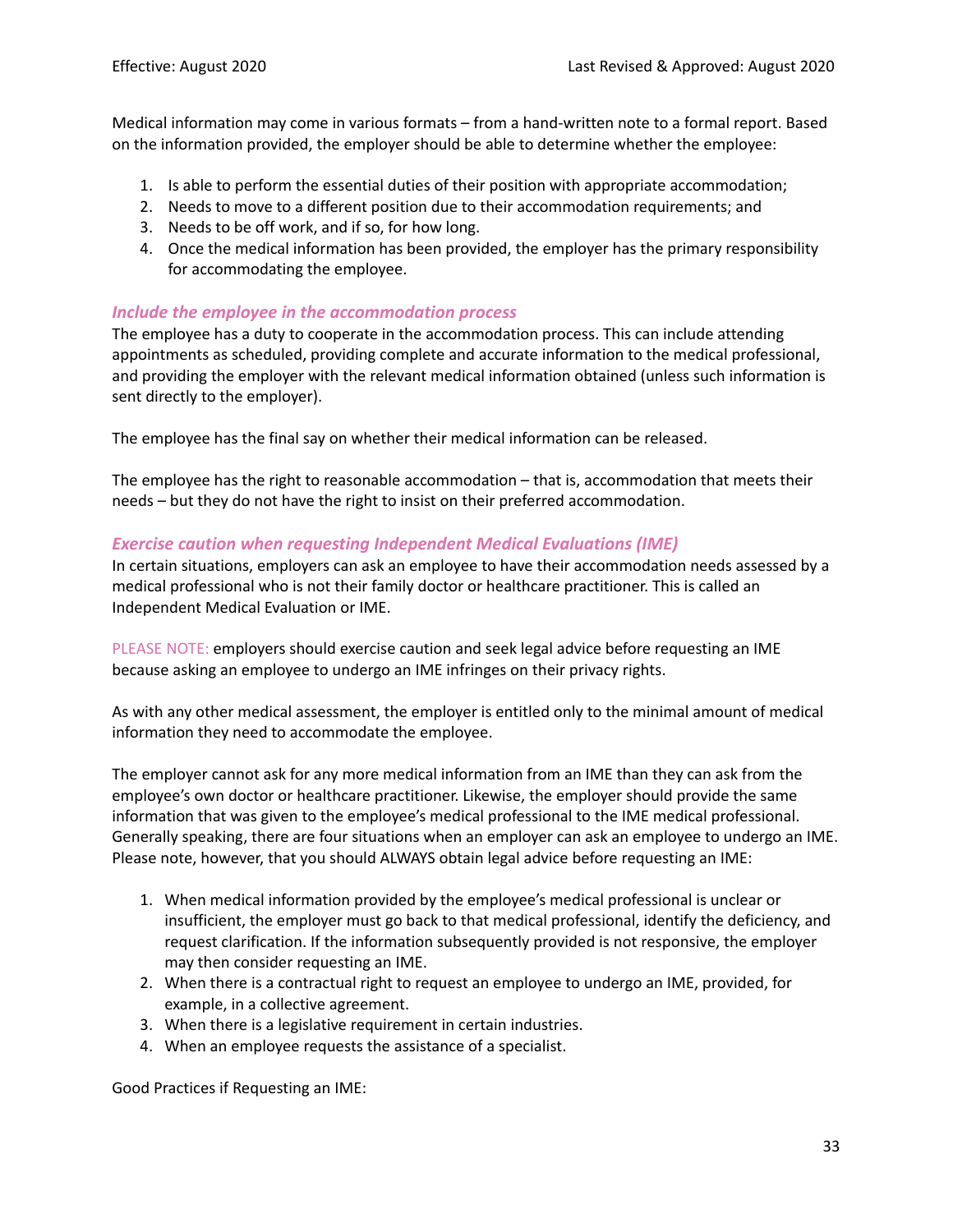- 1. Allow the employee to select the physician from a list of acceptable specialists;
- 2. Agree in advance to accept the results of the IME;
- 3. Provide the employee with time off work to attend the IME; and
- 4. Pay for the cost of the IME.

## *Exercise caution when removing an employee from the workplace*

Generally, an employee should not be removed from the workplace unless there is medical information to clearly support their removal. However, if an employee has health needs requiring urgent attention, or if they pose a serious risk to the safety of themselves or others, an employer should deal with the removal immediately. An employer should obtain legal advice before removing an employee from the workplace; other agencies or offices may need to be contacted.

# **Annex B**

# *Letter Template for a Healthcare Practitioner for Employee requiring temporary or permanent accommodations.*

*Note: This letter should be written on CCGSD letterhead. Please ensure that it is appropriately dated and saved in the employee's accommodations request file. This letter should be printed and provided in paper* copy to the employee, as well as by email. With the employee's permission, it can be sent by email to the *relevant healthcare practitioner.*

*Note: While this is written specifically for Program Coordination staff, details can be changed for administrative/management staff.*

[Insert Date: Day, Month, Year] Dear [Healthcare Practitioner], Re: Request for Information to Assess Accommodation Request for [Employee A]

[Employee A] has made a request for accommodation and we require further information from you in order to meet [Employee A]'s needs appropriately.

We do not require any details regarding their diagnosis; however, we would like information regarding accommodations that may support [Employee A] while they perform their specific job duties. Their work obligations include:

- 1. Workshop delivery [elaborate on specific program requirements];
- 2. Significant travel (at least twice per month to another city in Canada);
- 3. At least two days in the office per work week on a permanent basis. Please note that if the employee requires temporary accommodation, we can be flexible with this requirement; and
- 4. Workday of 9 a.m. to 5 p.m. with appropriate breaks throughout the day, totaling 7.5 working hours per day.

In providing information regarding accommodations that [Employee A] requires, please answer the following questions:

- 1. Does the employee have a disability or other condition that requires accommodation?
- 2. What accommodations does the employee require? Are there any restrictions or limitations to the performance of their job?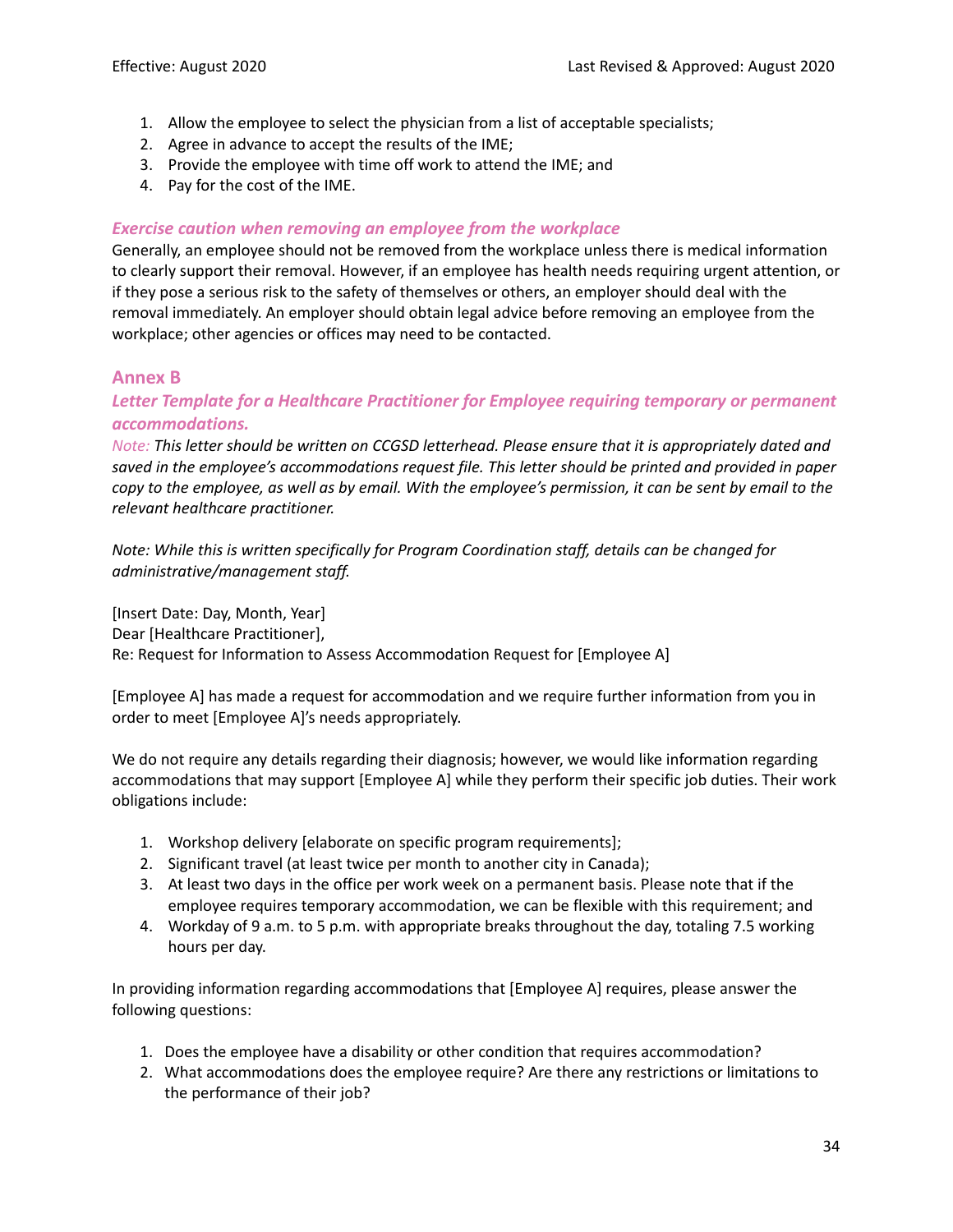- 3. What is the employee's prognosis?
- 4. If the employee is off work, are there specific recommendations for accommodation that will facilitate a safe and successful return to work?
- 5. Does the employee require medication or other treatment where side effects may prevent them from fulfilling their work obligations as described above?

Thank you for your time and your diligence in explaining potential accommodation options. [Employee A] is a valued member of our team and we want to ensure that we have all the information we need to ensure they are able to maintain their position and work arrangement.

Sincerely, [Manager A] [Title]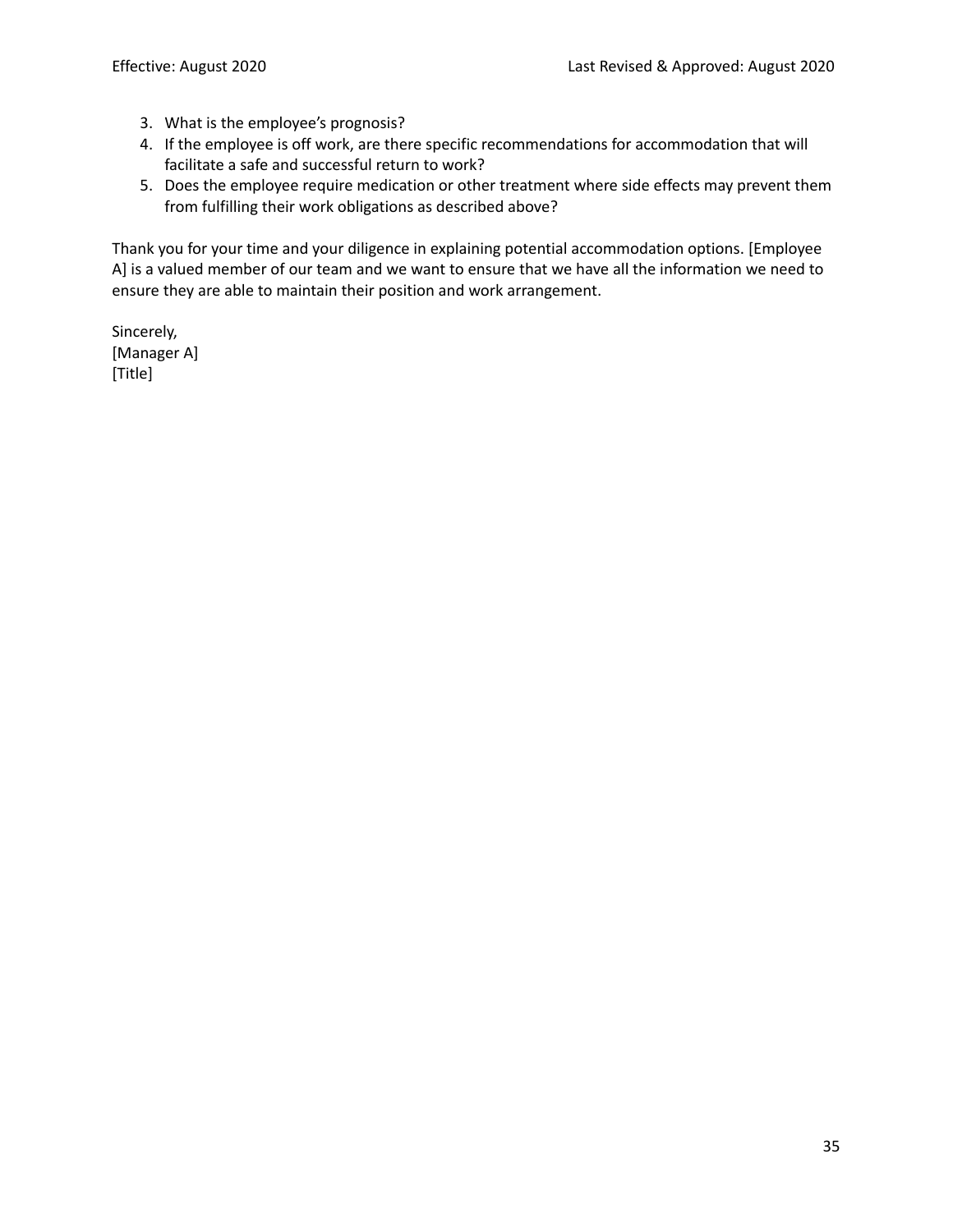# **APPENDIX D: COVID-19 WORKING FROM HOME POLICY**

<span id="page-36-0"></span>*Approved by Board of Directors: May 29, 2020 Reviewed by Board of Directors: N/A*

# **Policy Brief & Purpose**

These are unprecedented times and call for unprecedented adaptations. We all need to be on the same page in order to keep the organization afloat. Management is working to keep everyone employed at the same (or increased) level throughout this time of social distancing and potential isolation/quarantine. Because we are funded with public money and outputs are directly tied to our funding, we have to keep working the hours for which we are paid (though flexibility based on need is absolutely going to happen). As such, this policy outlines the basic expectations of both staff and management while we navigate this unknown territory. There is a section that outlines how to go about asking for exceptions and what will be considered.

#### **Scope**

This policy applies to all CCGSD staff, including management, non-management, Ottawa-based and non-Ottawa-based, full-time and part-time. If something is specific to a particular group, it will be indicated in *bold italics* within the policy.

## **Policy Elements**

All CCGSD staff and management MUST work from home during this time of uncertainty. In order to facilitate this, the following elements and requirements will be put in place. Note that while we are adapting to this situation, this policy does not mean to suggest that all positions can be remote. In addition to facilitating working from home, programming has been cancelled and there are many elements of everyone's job that are no longer in play. It will not be possible to implement this policy *on a permanent basis.* In accordance with the guidance of public health authorities, once we are permitted to safely return to public spaces and/or the office space, working from home will be subject to CCGSD's regular Work from Home Policy (as well as CCGSD's forthcoming Telecommuting Policy and Accommodations Policy).

# **Elements and Requirements**

- 1. All staff and management are required to update and use Todoist consistently in order to track work and program progress.
- 2. All staff and management are required to update and use their Google Calendar consistently in order to trace work and program progress.
- 3. Google Chat and Google Hangouts will be made available for all staff and management to use. You will sign into a group chat at the beginning of your day and use status updates to indicate when you are available/unavailable due to your lunch break, a call, a videoconference, video production, etc. You will sign out at the end of your workday. Use Google Chat and Google Hangouts as a way to contact staff members, ask for feedback, etc.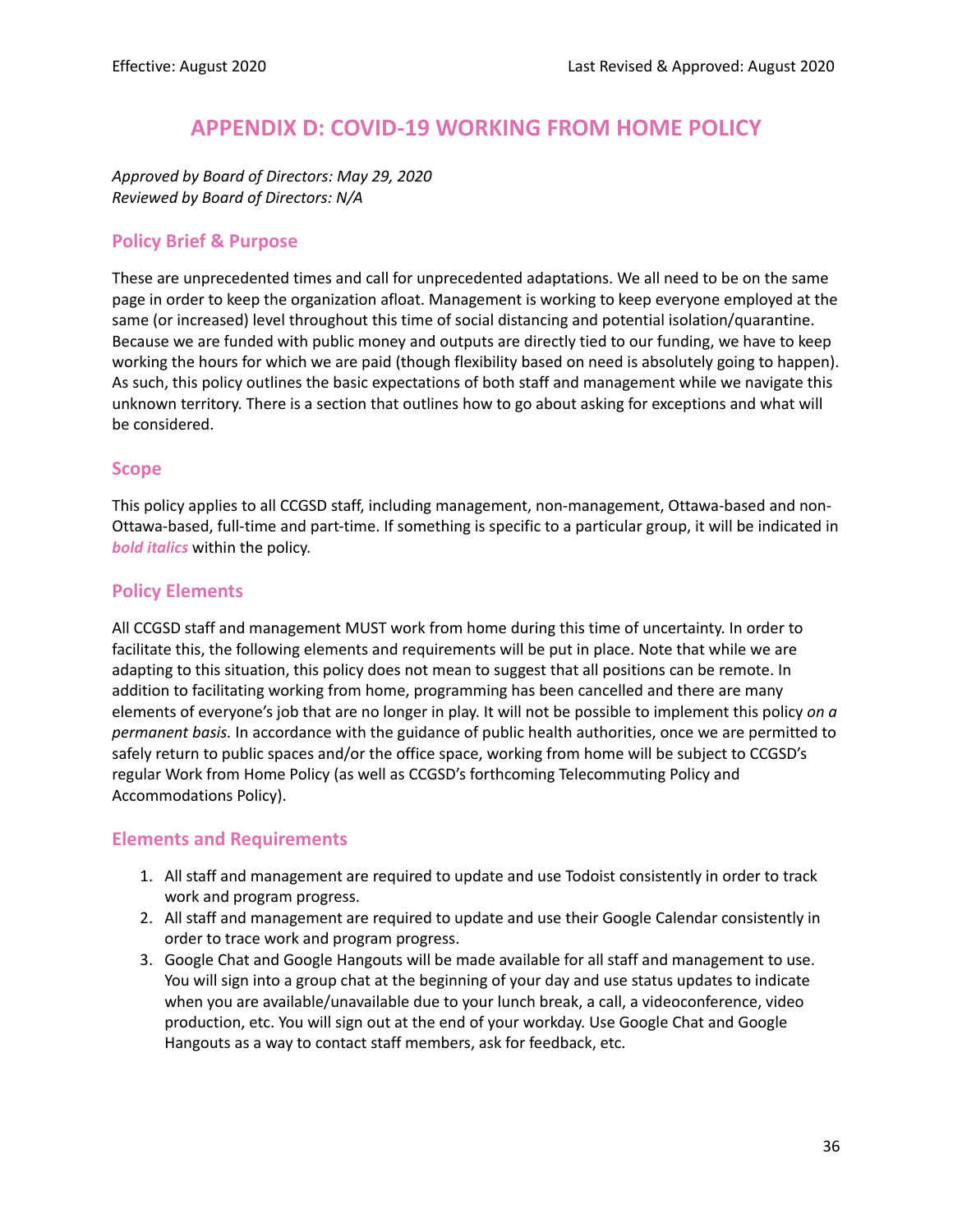- 4. All staff and management are required to complete their regular hours. In the case of *full-time staff*, that is 7.5 hours per day, 5 days per week. For *part-time staff*, this varies, but you must complete your contracted weekly hours.
- 5. *Full-time staff:* Because of the stress of this situation and because there are significant mental health barriers at this time, you may sign in as late as 11 a.m. (please get enough sleep!). If you sign in late, you must ensure that you work for 7.5 hours or your contracted number of hours for that day. We recognize that there will be some days where that is not possible for various reasons and are willing to be understanding, but if a regular pattern emerges wherein this flexibility is being taken advantage of, disciplinary action will be taken. If you need extended breaks, for example, working from 7 a.m.- 11 a.m. and then 2 p.m. - 5:30 p.m., that is fine provided that you let your manager know.
- 6. *Full-time staff:* If you will have difficulty signing in before 11 a.m., please let the Executive Director or Office Manager know via email or by texting/calling the office phone (which is in the Executive Director's possession at this time). As such, you should be working for 7.5 hours between 7 a.m. and 7 p.m. If you are in a situation, for example, where you are a caregiver for a dependent or a sick person, please communicate that situation to the Office Manager or Executive Director so that we can help you work from home successfully.
- 7. *Part-time staff:* Please set and stick to a weekly schedule based on your contracted number of hours. If a change needs to be made, please contact the Executive Director or Office Manager through email or by calling the office telephone (which is in the Executive Director's possession).
- 8. Staff Meetings: All staff will attend weekly staff meetings via Zoom Media (with the exception of the Museum Project Manager) in order to check in with each other and management. Management will coordinate these meetings.
- 9. *Ottawa-based staff:* You are entitled to a CCGSD laptop to work from home. If you do not have one, the delivery of a laptop to you can be arranged.
- 10. Please use your judgment when videoconferencing. Staff meetings, of course, are less formal (pajamas are, in fact, acceptable!); however, when video conferencing with external stakeholders, please try to have a professional appearance and background. Please try to find a quiet space for online meetings and remember to use MUTE when you are not speaking!
- 11. Ensure that all meeting requests have clear communications information: appropriate Zoom link, Google Hangouts link, phone number, etc.
- 12. Please aim to respond to requests made in Google Chats/Hangouts from colleagues within 1 hour of receipt of the request, during times when your status is shown as Available. Even if that answer is "I cannot address that right now; please send me an email with details" or "let's set up a meeting to discuss." At a minimum, please try to acknowledge the request.
- 13.*Non-management:* Please try to respond to stakeholders and staff/management non-urgent requests within 24-48 hours of receipt by email. Please try to connect directly via phone or videoconference for urgent requests.
- 14. *Management:* Please try to respond to stakeholders and staff/management non-urgent requests within 48-72 hours of receipt of email. Please try to connect directly via phone or videoconference for urgent requests.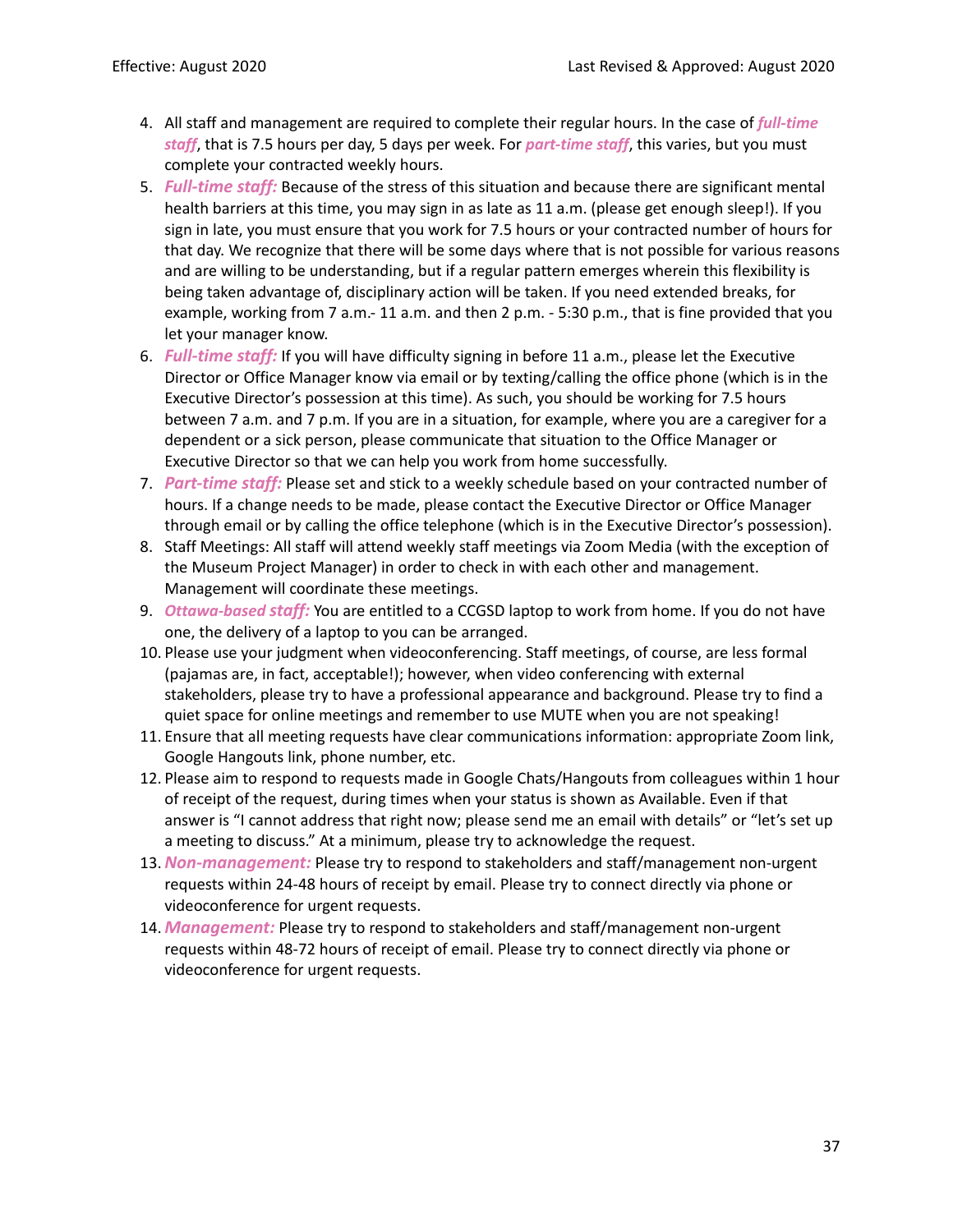- 15. All staff and management should follow up on requests sent that have not received a response within the timeframes outlined above. **NOTE:** This does not mean that your request will be complete within those timeframes, merely that the request will be acknowledged and added to the recipient's to-do list within those time frames. As usual, timelines should be suggested and negotiated based on the schedule of both the person requesting something and the person responding to the request.
- 16. Specifics for Todoist usage (to be continued during regular office work as well): a. Overall team productivity is tracked and measured through Todoist. Please be sure to keep your project management up-to-date and schedule and check off tasks, accordingly, including time spent on each.
	- b. Help your colleagues and management team understand your priorities on your to-do list by labeling task Priority. Assigners will use this same tool to indicate their priorities for your program/workload. Use ["Blocker"] for the highest priority tasks you need completed in order to move your own work forward. Feel free to follow up with task assigners or assignees on any questions or relevant information you have for your tasks.
	- c. Todoist should be updated at the end of each workday as Daily Reports are being done.

# **Exceptions and Flexibility**

- 1. We want to remind you that it is acceptable to take sick and vacation days if you feel the need to take some time for yourself.
- 2. The Board will consider requests for additional paid sick leave (up to 2 days per month of quarantine) on a case-by-case basis. Please do not abuse this policy; only take these sick days if you need them.
- 3. Your mental health is important. If you need additional mental health support at this time, please reach out to your direct manager and they will do their best to help you find what you need affordably (if money is an issue, we may be able to provide financial support).
- 4. Communication is key! Please communicate fully and openly with each other and your direct supervisor.
- 5. If you find that your workload is too much, please let your direct manager know. There are programs that have had to be postponed or cancelled and staff previously working on those programs might be able to help.
- 6. If you find that your workload is too light for the hours you are expected to work, please let your direct manager know. Your colleagues may need support, and there is a significant amount of help needed in the areas of fundraising and policy work.
- 7. Let the Executive Director or Office Manager know if you need any technology or office equipment to help you work from home, including headsets and microphones. CCGSD laptops have a webcam and a speaker/microphone; however, if you are experiencing issues with these, please let your direct manager know and they will try to get you additional hardware. Please take care of anything you borrow and return it to the office in the same condition that it was in when you started using it.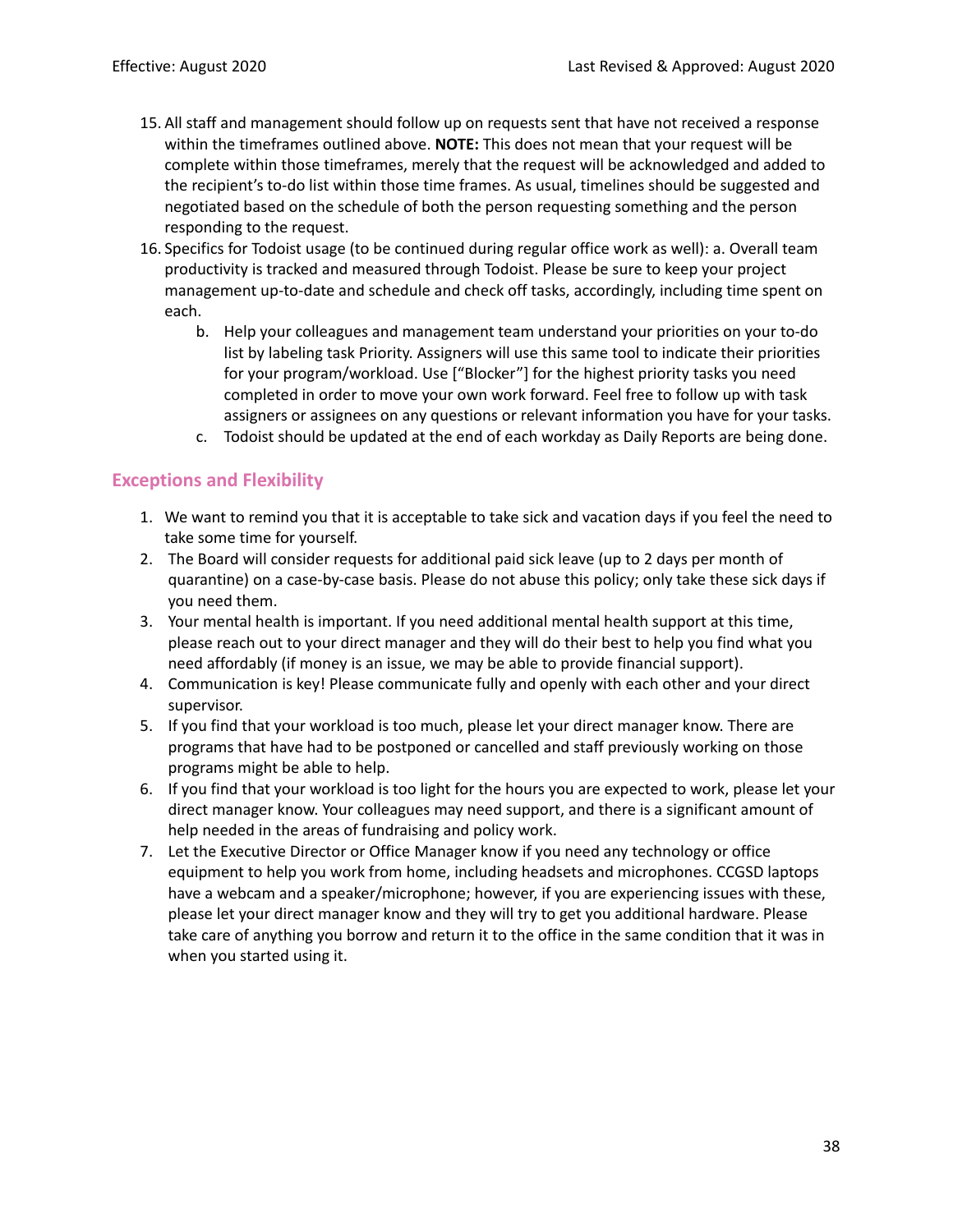- 8. If you are having issues with your internet connection, please let your direct manager know as soon as possible via telephone. You may use data from your personal phone plan and claim amounts caused by that additional usage. You may also use accrued or extra sick time or vacation days or time in lieu hours and not work the day. If your internet connection is a persistent issue, please let your direct manager know and we will help you problem-solve around the issue.
- 9. While some internet providers are not charging for data use over the contracted limit, if your provider is and you incur additional charges for data overages, please let your direct manager know and any overuse due to work will be compensated. You will be required to submit reports detailing usage, which will be reviewed prior to reimbursement.

# **Tips and Tools for Working through Social Distancing and Self-Isolation**

- 1. Structure your days! Create a morning routine that includes checking into Google Chat and mimic your typical eating/lunch cycles.
- 2. Move around have a dance party, walk around the block, feel free to break up work. Take a lunch break! Take 5-10-minute breaks, as usual, throughout the day.
- 3. Change your clothes! Even from one set of pajamas to another, your body will respond to the change, which will help you focus on work. You can also try wearing casual work clothes and shoes some days.
- 4. If you can, create a designated workspace in your home. Defining spaces will help you separate work and home life. Ideally, you should have a clean/professional background for work-related videoconferences (can include an empty wall or a wall with paintings/pictures, house plants, etc. If you need to get creative, for example, Calla once did a national interview in front of a clean wall, with her head blocking a child's play kitchen. If it works, it works! Pay attention to lighting. You want enough light so that you do not get tired, but you do not want the sun in your eyes!
- 5. Turn on email, chat, and text notifications while you are working so you do not miss anything from your colleagues. If you need a block of uninterrupted time and will be offline, please discuss this with your manager.
- 6. *Non-management:* Request 10-minute check-ins with the Office Manager daily to keep lines of communication open.
- 7. *Management:* Check-in with each other for 10 minutes daily to ensure you are consistently on the same page.
- 8. *Executive Director:* Update the President of the Board every week at minimum (preferably more often) on the macro issues facing the office. Request help from the Board of Directors as needed.

# **Occupational Health and Safety Related Concerns**

- 1. Working remotely means staff members are responsible for maintaining their own work station. It is recommended that staff stretch regularly and take breaks that prevent that from staying in a seated position for more than 2-3 hours at a time.
- 2. Stay hydrated and consider checking the moisture level of your place of residence. This can often lead to workers quickly becoming dehydrated when staying at home constantly.
- 3. Remain in communication with your direct Manager if you need more support, flexibility, or a change of hours. This is unchartered territory for all of us and we must keep communicating.

## **Source**

Adapted from: https://www.wholewhale.com/tips/nonprofit-work-from-home-policy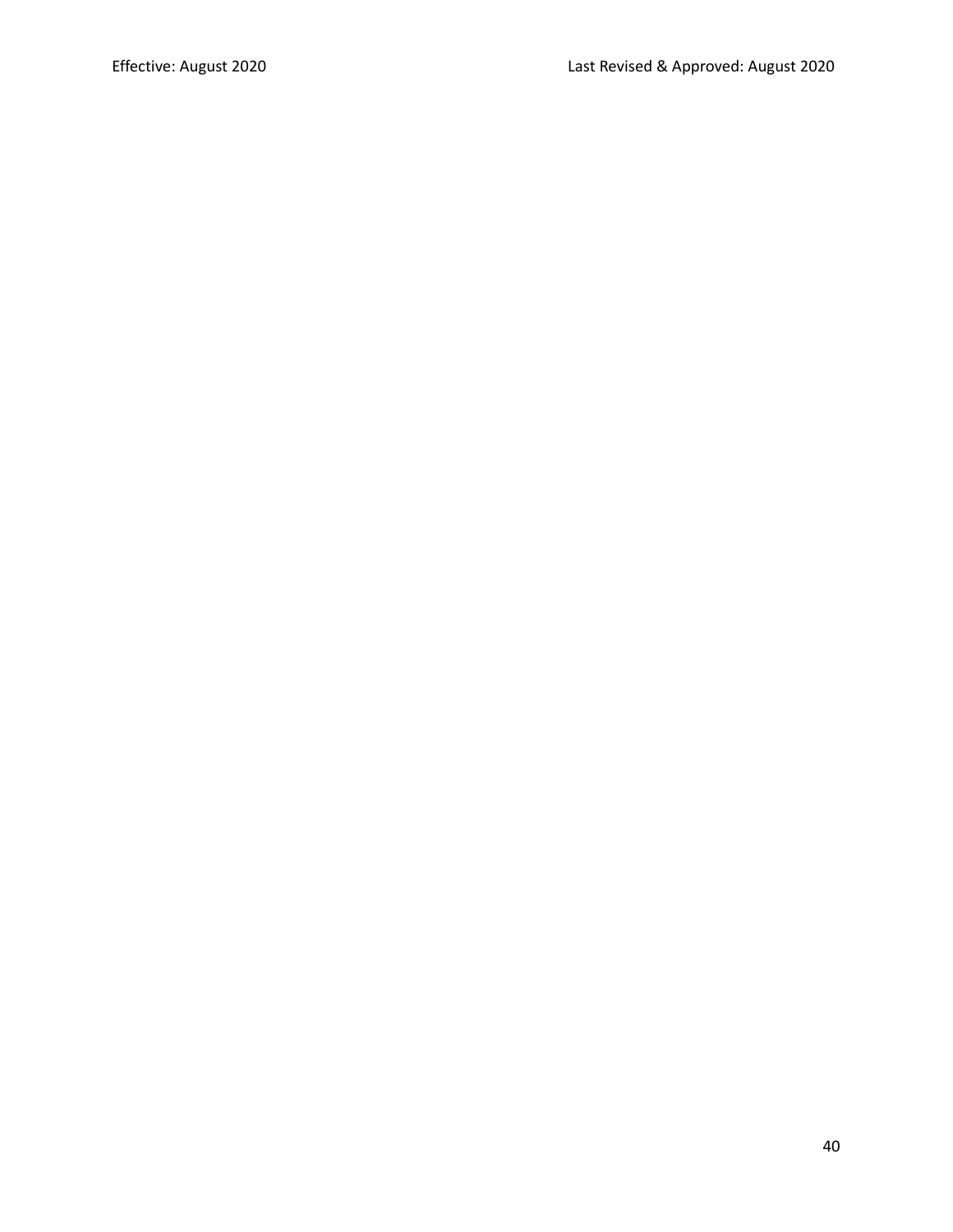# **APPENDIX E: PRONOUN POLICY**

#### <span id="page-41-0"></span>**Purpose**

To ensure the consistent recognition and use of personal pronouns and chosen names communicated by each individual.

#### **Scope**

This policy applies to all programs, staff, clients, students and volunteers.

## **Principles**

Out of respect for self-determination, we will not assign or define terms centered around an individual's identity for them. We wish to embrace the continuum of gender identity and ensure that our policies and practices reflect the current climate. Gender is fluid, and therefore an individual's chosen identity may change throughout their lifetime. It is our responsibility to hold space for this, and to promote kindness and acceptance of all gender identities in the broader community. Words are important, and allyship requires intentionality and responsibility to respect one another's gender identities.

# **Policy**

- 1. All staff documents and programming resources will recognize the importance of self-identifying pronoun(s);
- 2. Initial meetings and introductions, including those involving community partners, will have as standard practice of including one's chosen pronouns when giving or asking for names;
- 3. Staff will identify their use of pronouns in their signature blocks;
- 4. Gender specific programming will develop mechanisms to ensure placement and/or inclusion be based on participant choice;
- 5. Ongoing attention will be given to being mindful of personal responsibility and accountability with regards to accurate use of name and pronouns. When mistakes are made, acknowledge it, take responsibility for it, and move on;
- 6. Communication, including, documents, pamphlets, etc. will reflect gender neutral language;
- 7. Internal staff and client databases will be modified to reflect capacity for changes to chosen name and use of pronouns;
- 8. Programming feedback will be monitored for comments related to client experience of this policy.

## **Procedures**

- 1. To change your preferred name on CCGSD HR forms contact HR. Change of legal name requires official documentation for payroll purposes;
- 2. CCGSD will make available LGBTQ, transphobia, and Anti Oppressive Practice training;
- 3. Gender specific programming will have well documented processes for client-choice-based referral/placement;
- 4. Programming feedback and staff meetings will include space, whether verbal or written, that allows for the voicing of concerns regarding the implementation of this policy;

## **Source**

This document revised from the YSB official pronoun policy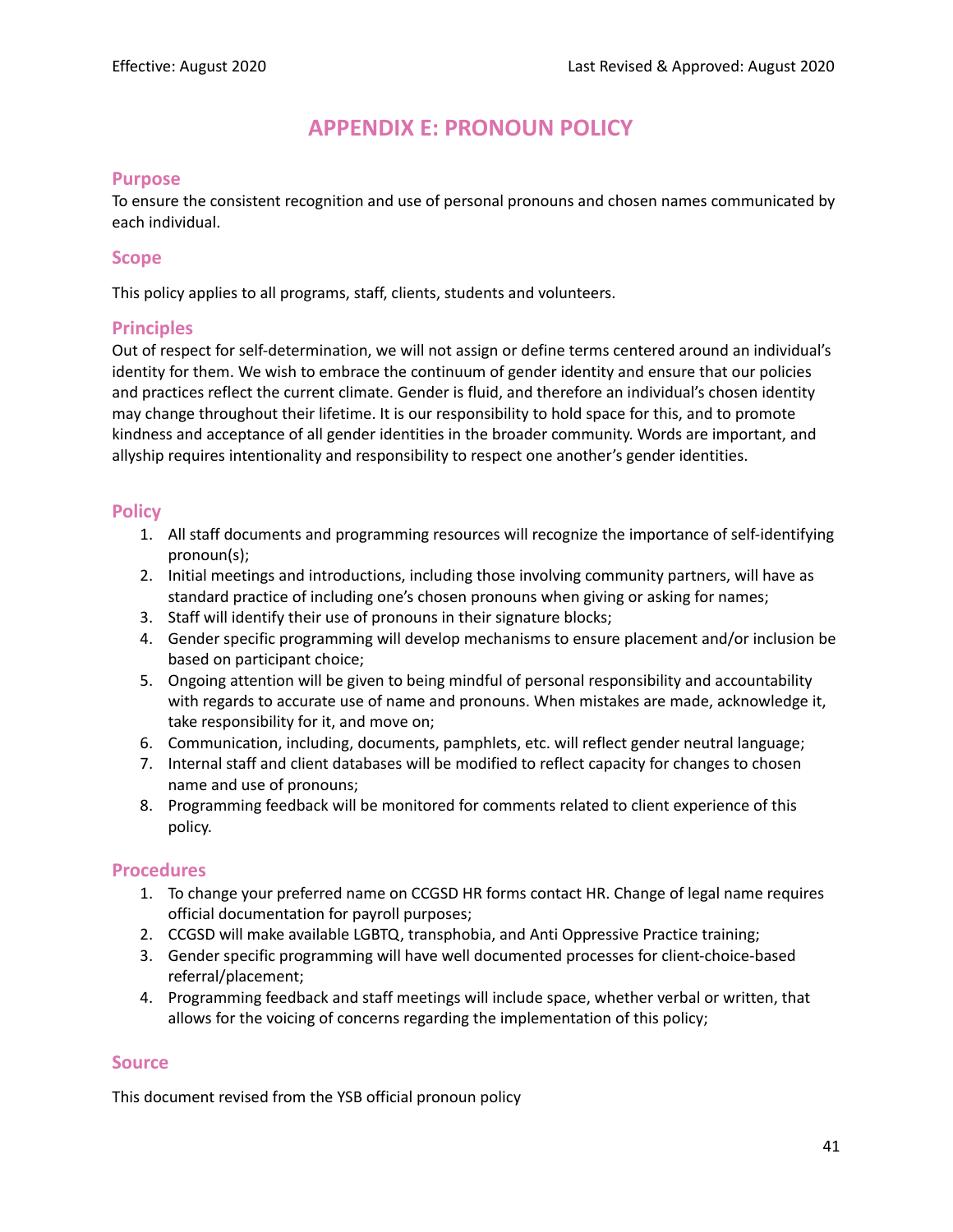# <span id="page-42-0"></span>**APPENDIX F: ACKNOWLEDGEMENT OF POLICIES SIGNATURE PAGE**

# **Acknowledgment of Policies Signature Page**

I, the undersigned, hereby acknowledge and agree that I have been provided with, read, and understand the CCGSD's policies, as it may be amended from time to time. Further, I am aware and I hereby acknowledge that this policy may be found on the **Approved CCGSD Policies** Google Folder should I ever need to consult this policy at a later time, and I hereby acknowledge that I have been given access to that **Approved CCGSD Policies** Google Folder.

I, the undersigned, hereby agree to accept, respect, abide by, and follow the terms and conditions of the CCGSD's policies during my tenure at CCGSD.

| <b>FIRST NAME:</b>         | LAST NAME:                |  |
|----------------------------|---------------------------|--|
| POSITION AT CCGSD:         |                           |  |
| SIGNATURE:                 | DATE:                     |  |
| <b>WITNESS FIRST NAME:</b> | <b>WITNESS LAST NAME:</b> |  |
| <b>WITNESS SIGNATURE:</b>  | DATE:                     |  |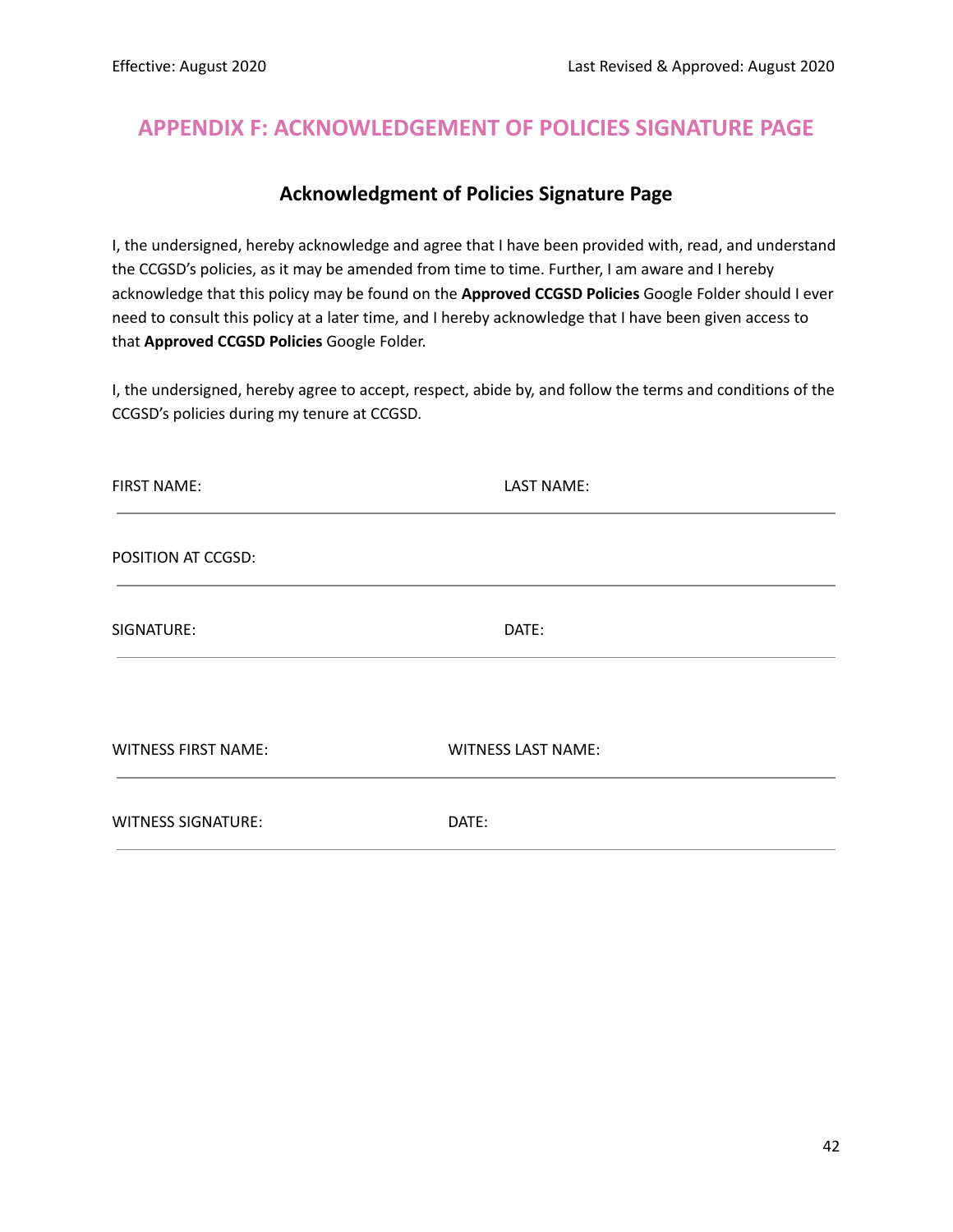# <span id="page-43-0"></span>**APPENDIX H: DUTY OF CARE**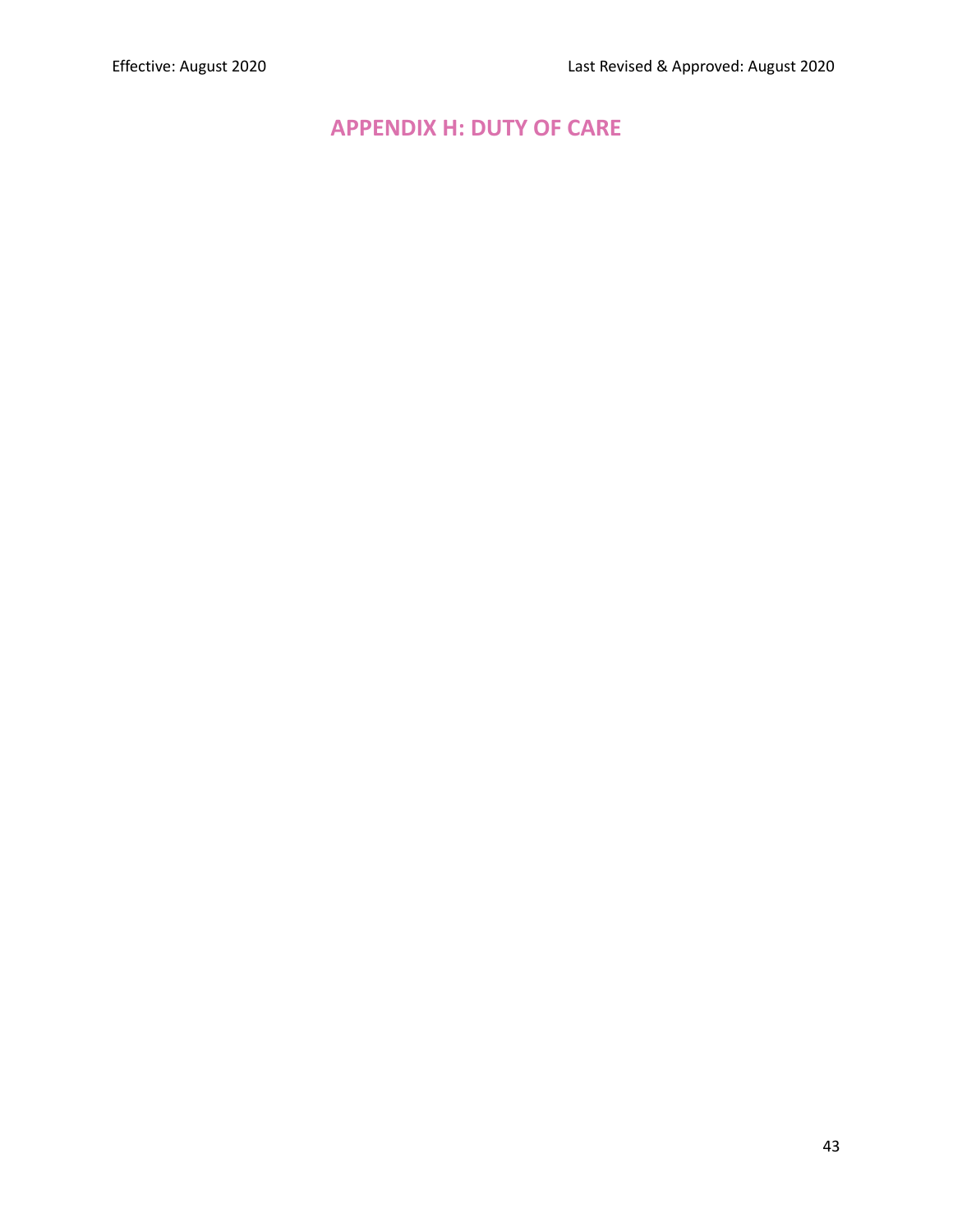# **APPENDIX I: WORKPLACE VIOLENCE POLICY**

<span id="page-44-0"></span>*Signed or Approved by: Date:*

The management of CCGSD is committed to the prevention of workplace violence and is ultimately responsible for worker health and safety. We will take whatever steps are reasonable to protect our workers from workplace violence from all sources. Workplace violence is defined in OHSA as:

- **●** The exercise of physical force by a person against a worker, in a workplace, that causes or could cause physical injury to the worker.
- **●** An attempt to exercise physical force against a worker, in a workplace, that could cause physical injury to the worker.
- **●** A statement or behaviour that it is reasonable for a worker to interpret as a threat to exercise physical force against the worker, in a workplace, that could cause physical injury to the worker [subsection 1(1)].

This definition of workplace violence is broad enough to include acts that would constitute offences under Canada's Criminal Code. Where harassment, including sexual harassment, in the workplace involves threats, attempts or acts of physical force that causes or could cause physical injury, it would be considered to be workplace violence under the OHSA.

Violent behaviour in the workplace is unacceptable from anyone. This policy applies to CCGSD staff members, volunteers, co-op students, interns, event participants/guests, and someone outside of CCGSD but within a CCGSD workplace, field trip, or event while doing CCGSD work. Everyone is expected to uphold this policy and to work together to prevent workplace violence.

There is a workplace violence program that implements this policy. It includes measures and procedures to protect workers from workplace violence, a means of summoning immediate assistance and a process for workers to report incidents or raise concerns. The workplace violence program includes:

- Measures and procedures to control risks identified in an assessment of risks as likely to expose a worker to physical injury.
- Measures and procedures for workers to report incidents of workplace violence.
- Measures and procedures for summoning immediate assistance when workplace violence occurs or is likely to occur.
- How the employer will investigate and deal with incidents or complaints of the workplace violence [subsection 32.0.2(2)].

CCGSD, as the employer, will ensure this policy and the supporting program are implemented and maintained. All workers and supervisors will receive appropriate information and instruction on the contents of the policy and program.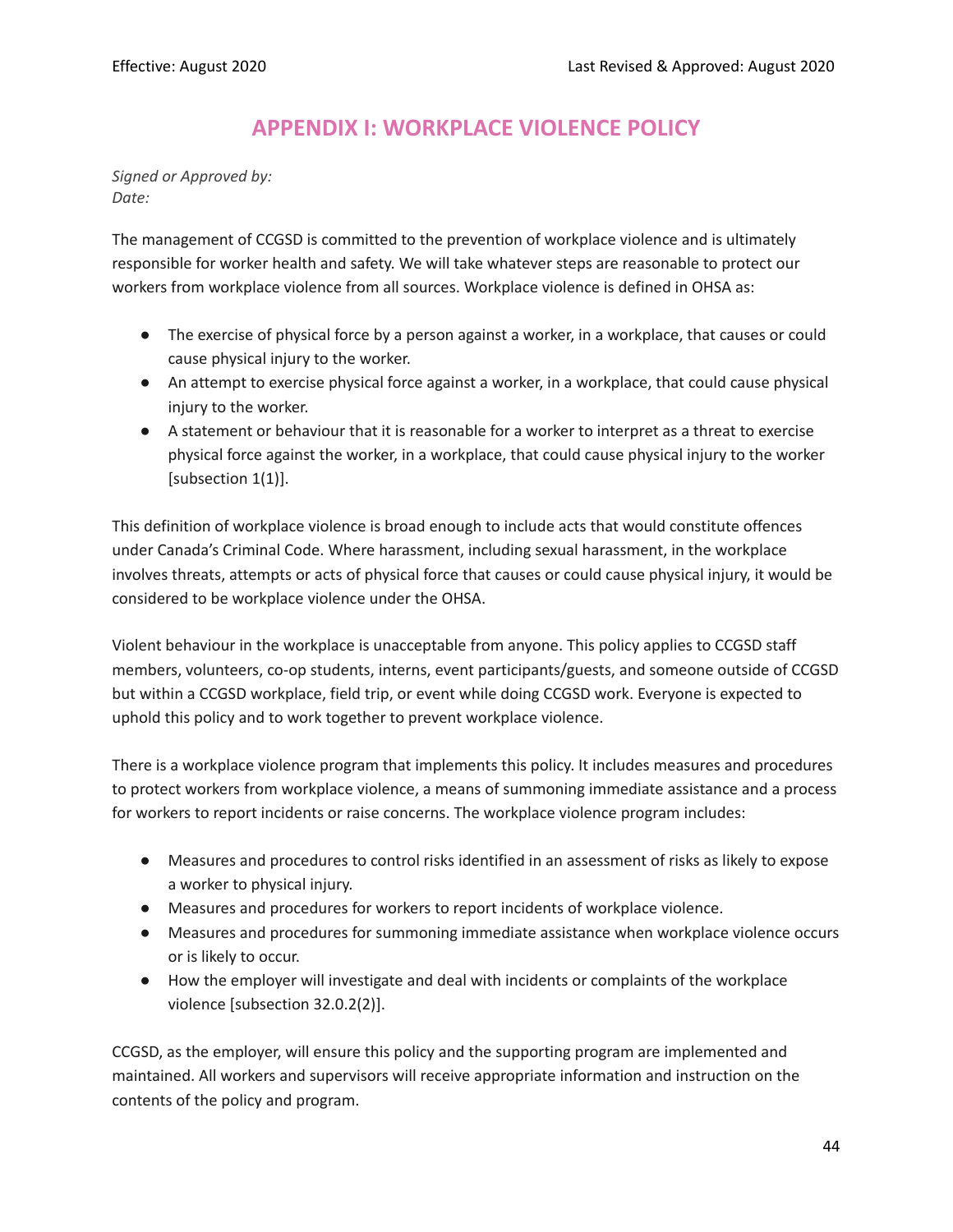Supervisors will adhere to this policy and the supporting program. Supervisors are responsible for ensuring that measures and procedures are followed by workers and that workers have the information they need to protect themselves.

Every worker must work in compliance with this policy and the supporting program. All workers are encouraged to raise any concerns about workplace violence and to report any violent incidents or threats. There will be no negative consequences for reports made in good faith.

Management pledges to investigate and deal with all incidents and complaints of workplace violence in a fair and timely manner, respecting the privacy of all concerned as much as possible.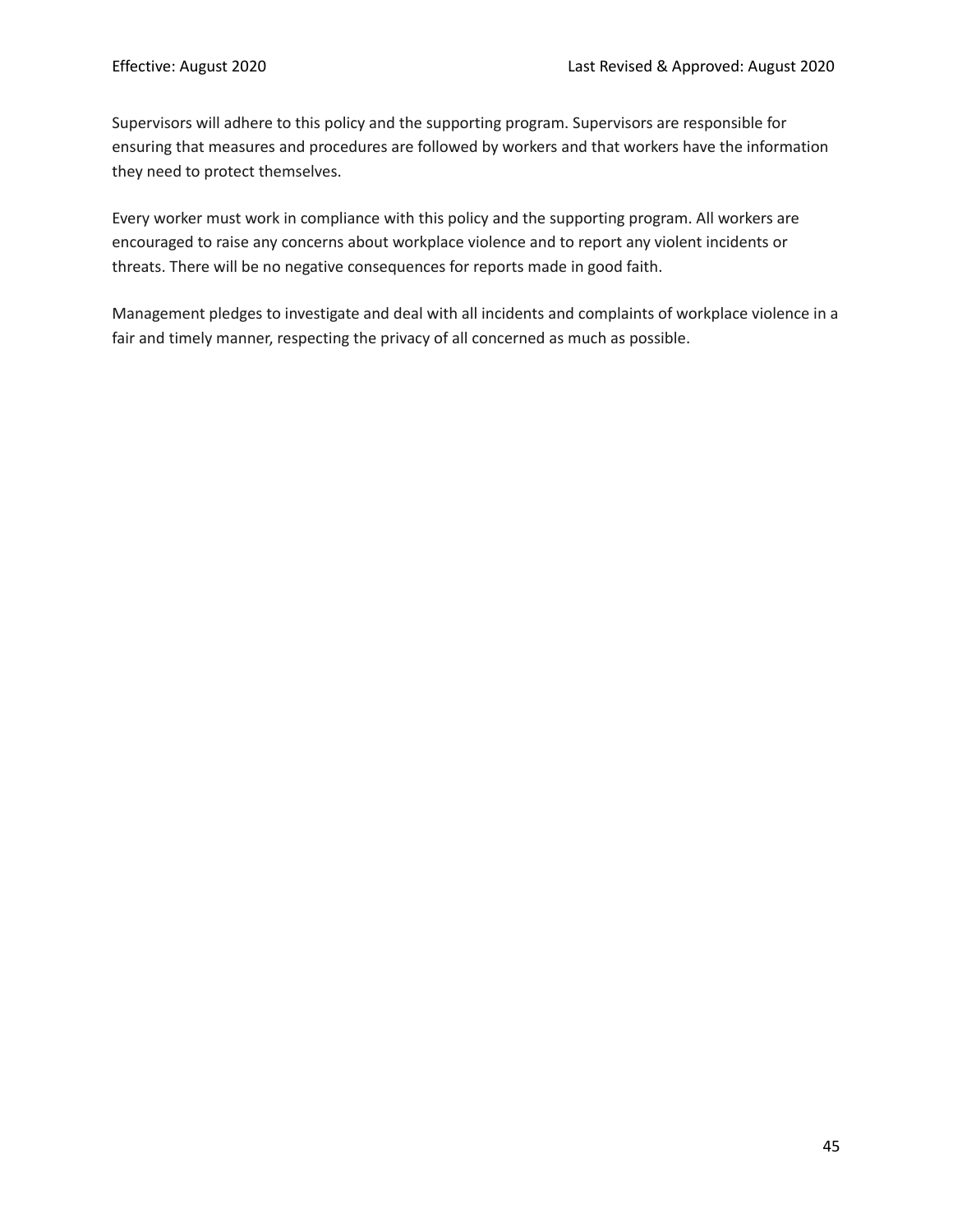# **APPENDIX J: WORKPLACE VIOLENCE PROGRAM**

<span id="page-46-0"></span>*Date created: August ,2020 Annual review date: August , 2021*

CCGSD is committed to providing a work environment in which all workers are treated with respect and dignity. Workplace violence will not be tolerated from any person in the workplace including CCGSD staff members, volunteers, co-op students, interns, event participants/guests, and someone outside of CCGSD but within a CCGSD workplace, field trip, or event while doing CCGSD work.

The workplace violence program applies to all workers including managers, supervisors, temporary employees, students and subcontractors.

#### **1. Workplace violence**

Workplace violence is the exercise or attempt to exercise physical force by a person against a worker, in a workplace, that causes or could cause physical injury. Additionally, a statement or behaviour that it is reasonable for a worker to interpret as a threat to exercise physical force against the worker, in a workplace, that could cause physical injury to the worker is considered workplace violence.

Reasonable action taken by the employer or supervisor relating to the management and direction of workers or the workplace is not workplace violence (i.e., scheduling, annual performance review).

#### **2. Reporting workplace violence**

#### A. How to report workplace violence

Workers can report incidents or complaints of workplace violence verbally or in writing. When submitting a written complaint, please use the [workplace](#page-50-0) violence form. When reporting verbally, the reporting contact, along with the worker complaining of violence, will fill out the form.

The report of the incident should include the following information:

- Name(s) of the worker who has allegedly experienced workplace violence and contact information
- Name of the alleged perpetrator(s), position and contact information (if known)
- Names of the witness(es) (if any) or other person(s) with relevant information to provide about the incident (if any) and contact information (if known)
- Details of what happened including date(s), frequency and location(s) of the alleged incident(s)
	- o Any supporting documents the worker who complains of violence may have in his/her possession that are relevant to the complaint.
	- o List any documents a witness, another person or the alleged perpetrator may have in their possession that are relevant to the complaint.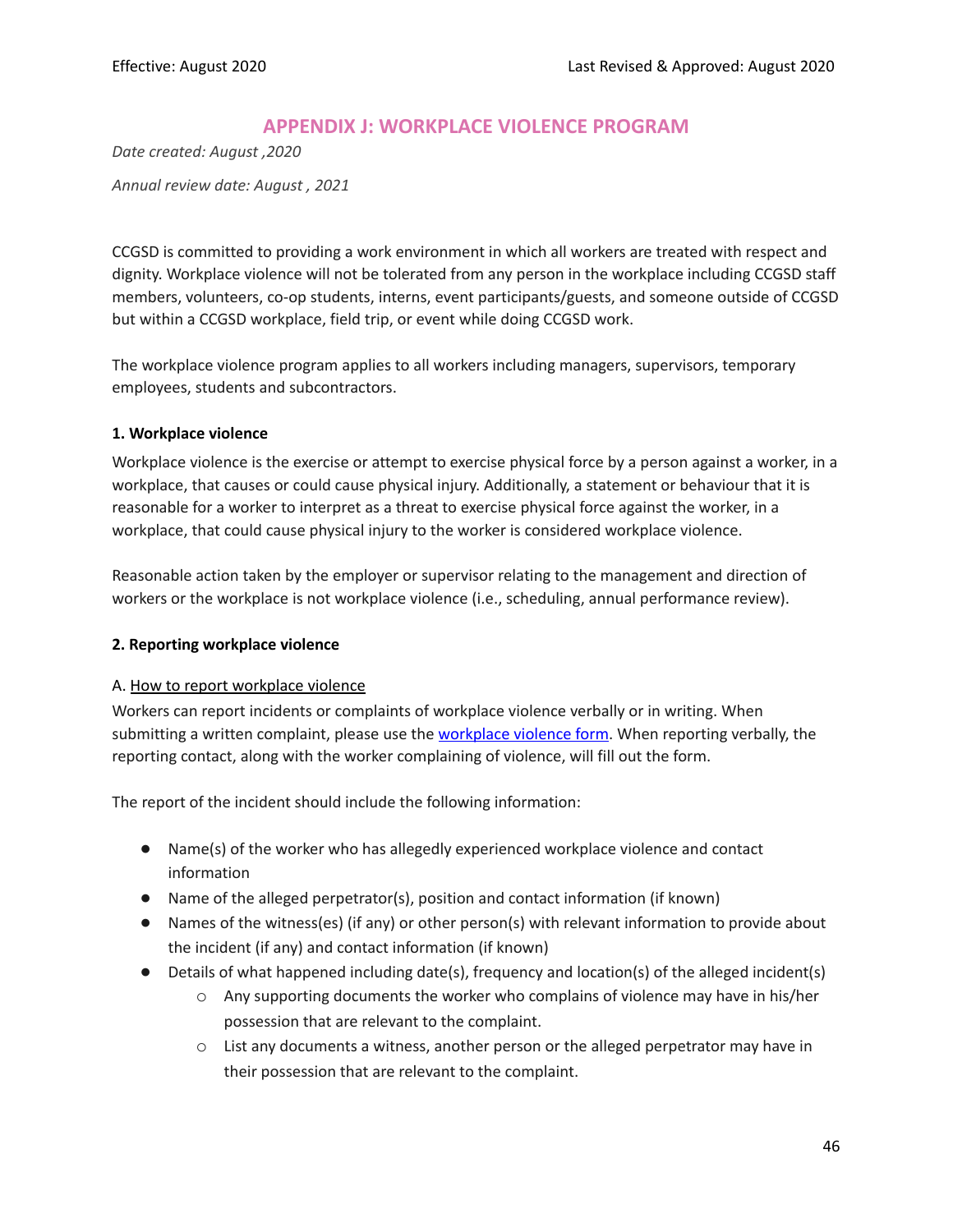#### B. Who to report workplace violence to

An incident or a complaint of workplace violence should be reported as soon as possible after experiencing or witnessing an incident. This allows the incident to be investigated in a timely manner.

Report a workplace violence incident or complaint to your supervisor. If the worker's supervisor or reporting contact is the person engaging in the workplace violence, contact **[position or name of alternate reporting contact and contact information]**. If the employer Executive Director is the person engaging in the workplace violence, contact the Board President. (Note: The person designated as the reporting contact should not be under the direct control of the alleged perpetrator.)

Human Resources shall be notified of the workplace violence incident or complaint so that they can ensure an investigation is conducted that is appropriate in the circumstances. If the incident or complaint involves the Executive Director, an external person qualified to conduct a workplace violence investigation who has knowledge of the relevant workplace violence laws will be retained to conduct the investigation.

All incidents or complaints of workplace violence shall be kept confidential except to the extent necessary to protect workers, to investigate the complaint or incident, to take corrective action or otherwise as required by law.

#### **3. Investigation**

#### A. Commitment to investigate

CCGSD will ensure that an investigation appropriate in the circumstances is conducted when the employer, human resources, a manager or supervisor becomes aware of an incident of workplace violence or receives a complaint of workplace violence.

#### B. Who will investigate

Human Resources will determine who will conduct the investigation into the incident or complaint of workplace violence. If the allegations of workplace violence involve the Executive Director, the employer will refer the investigation to an external investigator to conduct an impartial investigation.

## C. Timing of the investigation

The investigation must be completed in a timely manner and generally within 90 days or less unless there are extenuating circumstances (i.e. illness, complex investigation) warranting a longer investigation.

#### D. Investigation process

The person conducting the investigation whether internal or external to the workplace will, at minimum, complete the following: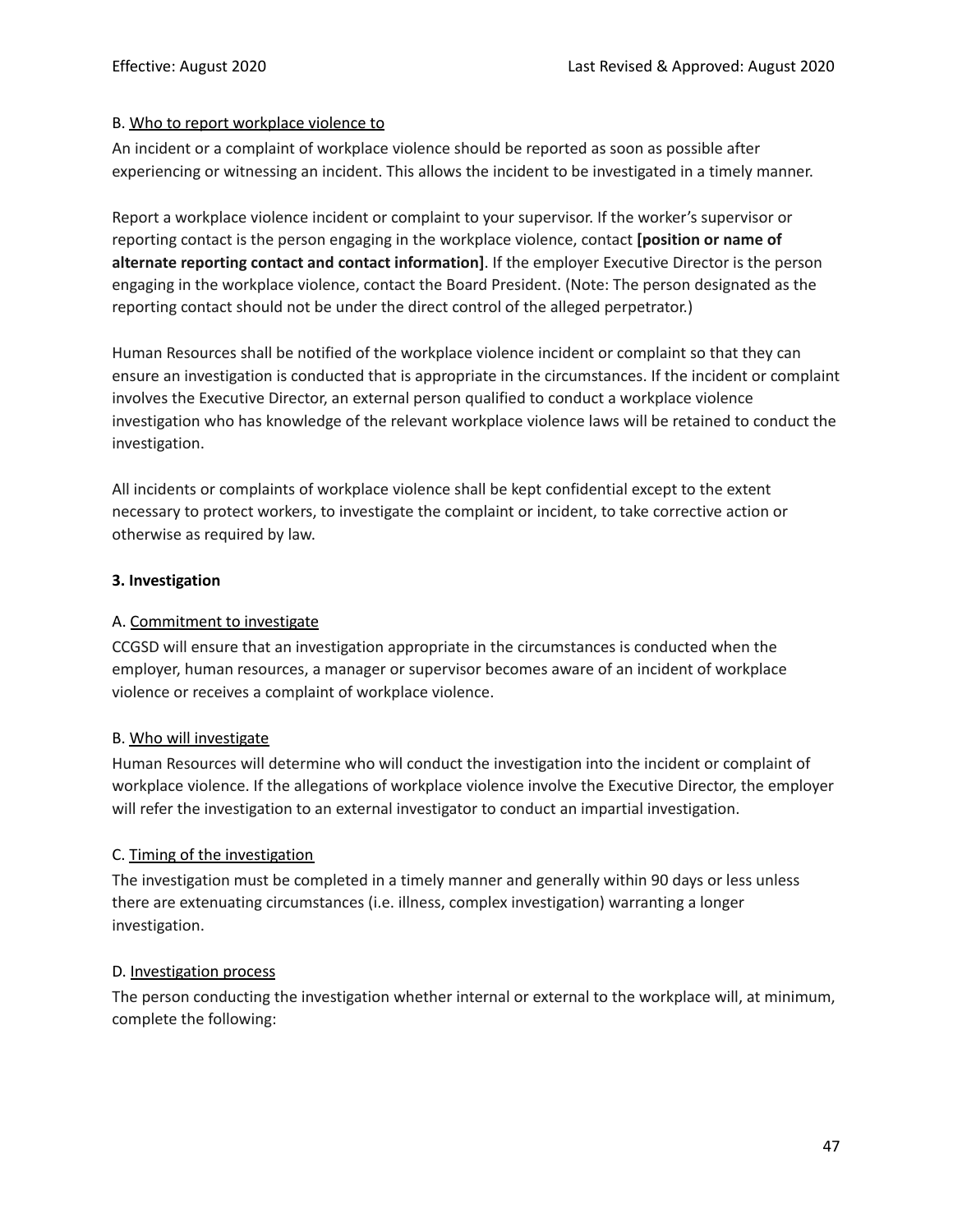- The investigator must ensure the investigation is kept confidential and identifying information is not disclosed unless necessary to conduct the investigation. The investigator should remind the parties of this confidentiality obligation at the beginning of the investigation.
- The investigator must thoroughly interview the worker who allegedly experienced the workplace violence and the alleged perpetrator(s), if the alleged perpetrator is a worker of the employer. If the alleged perpetrator is not a worker, the investigator should make reasonable efforts to interview the alleged perpetrator.
- The alleged perpetrator(s) must be given the opportunity to respond to the specific allegations raised by the worker. In some circumstances, the worker who allegedly experienced the workplace violence should be given a reasonable opportunity to reply.
- The investigator must interview any relevant witnesses employed by the employer who may be identified by either the worker who allegedly experienced the workplace violence, the alleged perpetrator(s) or as necessary to conduct a thorough investigation. The investigator must make reasonable efforts to interview any relevant witnesses who are not employed by the employer if there are any identified.
- The investigator must collect and review any relevant documents.
- The investigator must take appropriate notes and statements during interviews with the worker who allegedly experienced workplace violence, the alleged perpetrator and any witnesses.
- The investigator must prepare a written report summarizing the steps taken during the investigation, the complaint, the allegations of the worker who allegedly experienced the workplace violence, the response from the alleged perpetrator, the evidence of any witnesses, and the evidence gathered. The report must set out findings of fact and come to a conclusion about whether workplace violence was found or not.

## E. Results of the investigation

Within 10 days of the investigation being completed, the worker who allegedly experienced the workplace violence and the alleged perpetrator, if they are a worker of the employer, will be informed in writing of the results of the investigation and any corrective action taken or that will be taken by the employer to address workplace violence.

# F. Confidentiality

Information about complaints and incidents shall be kept confidential to the extent possible. Information obtained about an incident or complaint of workplace violence, including identifying information about any individuals involved, will not be disclosed unless disclosure is necessary to protect workers, to investigate the complaint or incident, to take corrective action or otherwise as required by law.

While the investigation is on-going, the worker who has allegedly experienced violence, the alleged perpetrator(s) and any witnesses should not discuss the incident or complaint or the investigation with each other or other workers or witnesses unless necessary to obtain advice about their rights. The investigator may discuss the investigation and disclose the incident or complaint-related information only as necessary to conduct the investigation.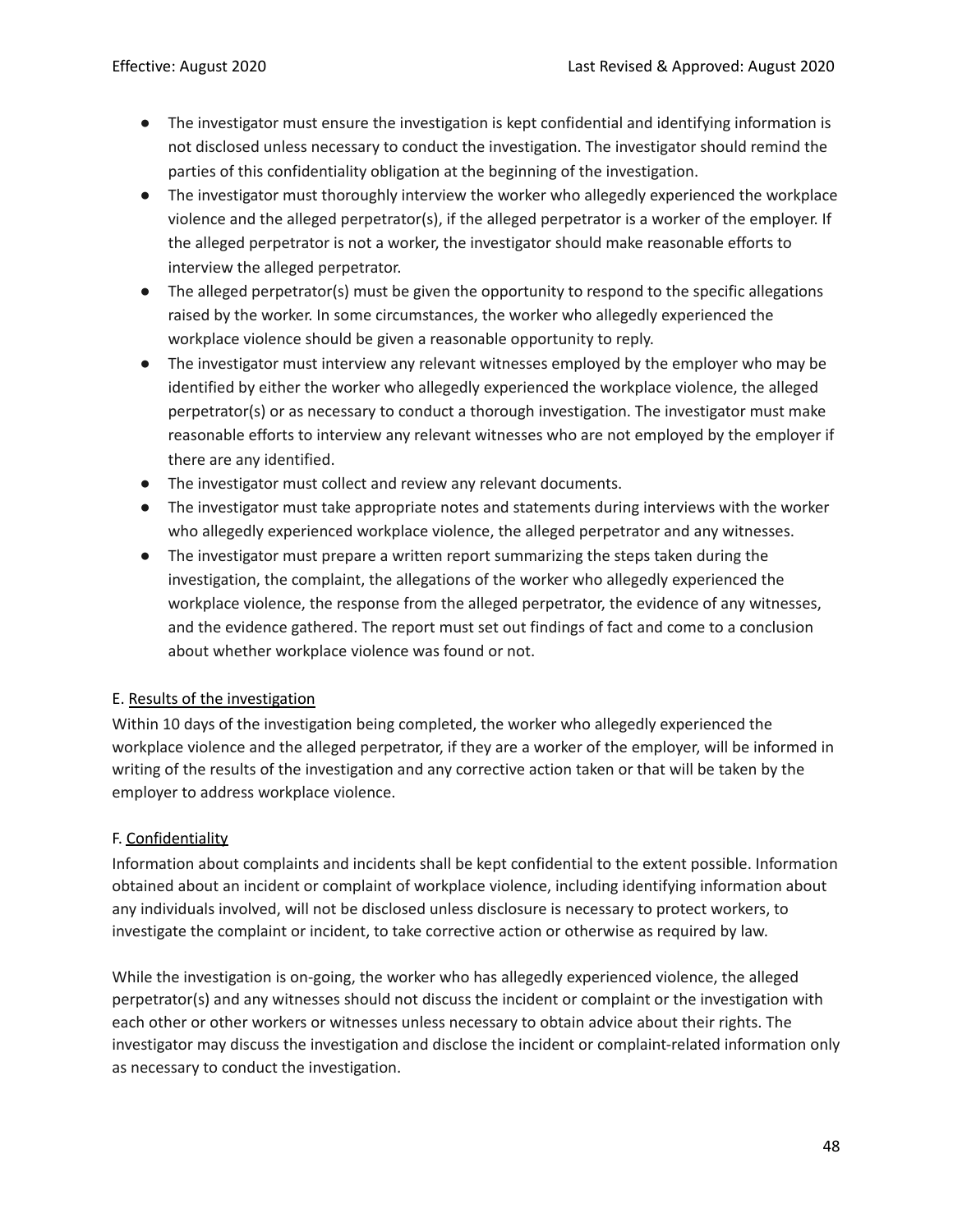All records of the investigation will be kept confidential.

#### G. Handling complaints

**[The employer must set out any interim measures that may be taken after the complaint is received and during the investigation. The employer must also set out how they might deal with the complaint of harassment if harassment is found. This may include discipline up to and including termination.]**

#### **4. Record keeping**

Human Resources will keep records of the investigation including:

- a copy of the complaint or details about the incident;
- a record of the investigation including notes;
- a copy of the investigation report (if any);
- a summary of the results of the investigation that was provided to the worker who allegedly experienced the workplace violence and the alleged perpetrator, if a worker of the employer;
- a copy of any corrective action taken to address the complaint or incident of workplace violence.

All records of the investigation will be kept confidential. The investigation documents, including this report should not be disclosed unless necessary to investigate an incident or complaint of workplace violence, take corrective action or otherwise as required by law.

Records will be kept for at least five years.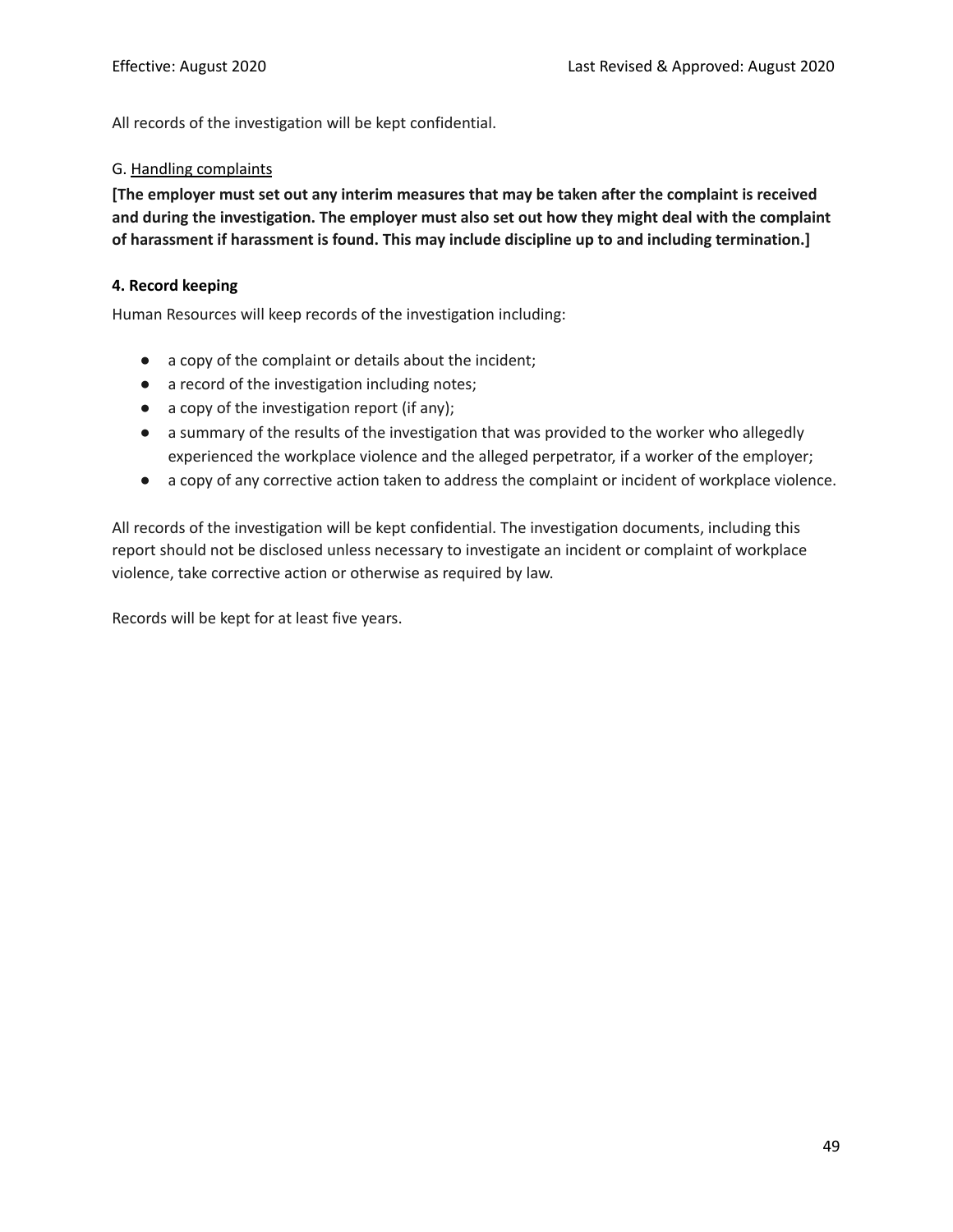# **APPENDIX J2: WORKPLACE VIOLENCE FORM**

<span id="page-50-0"></span>**Name and contact information of worker who has allegedly experienced workplace violence (your name):**

#### **Name of alleged perpetrator(s) and contact information, if available:**

#### **Details of the complaint of workplace violence**

Please describe in as much detail as possible the incident(s), including: (a) the names of the parties involved; (b) any witnesses to the incident(s); (c) the location, date and time of the incident(s); (d) details about the incident(s) (behaviour and/or words used); (e) any additional details. (Attach additional pages if required.)

#### **Relevant documents/evidence**

Attach any supporting documents, such as emails, handwritten notes, or photographs. Physical evidence can also be submitted. If you are not able to attach documents and they are relevant to your complaint, please list the documents below. If someone else has relevant documents, please note that below.

Signature:

Date: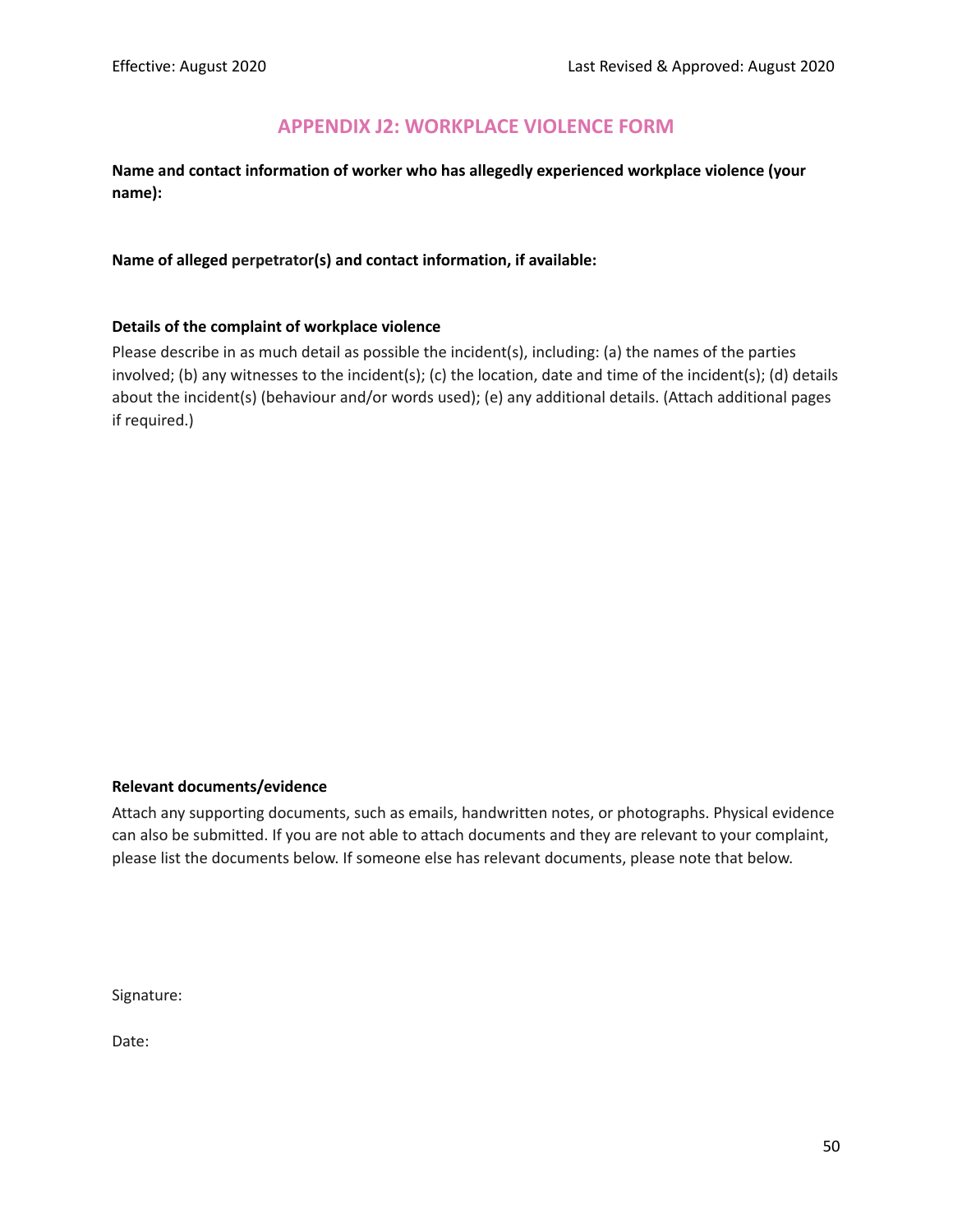# **APPENDIX J3: VIOLENCE INVESTIGATION TEMPLATE**

<span id="page-51-0"></span>Name of investigator:

Date of investigation:

#### **1. Background information**

Who are the people involved? Are they workers as defined by OHSA? Who reported and when?

- Name of person who reported workplace violence
- If not the same person as above, name of person who allegedly experienced workplace violence
- Date complaint/concern raised and how
- Name of worker(s) (complaining or possibly exposed to workplace violence): Position/Department
- Name of respondent(s) (alleged harasser); Position/ Department If not a worker – provide details

#### **2. Investigation plan**

Plan and conduct the investigation:

- Obtain the worker(s) concerns of violence in writing, if possible. Assistance should be provided in completing the form where necessary.
- An investigator needs to interview the worker who allegedly experienced workplace violence and the alleged perpetrator (if a worker of the employer). If the alleged perpetrator is not a worker of the employer, the investigator should make reasonable efforts to interview them.
- Make a list of possible relevant witnesses. The worker who allegedly experienced workplace violence and the alleged perpetrator should be asked for names of any relevant witnesses.
- Interview relevant witnesses. Ask specific questions about what they have observed, are aware of or have personally experienced. If the witnesses are not workers of the employer, the investigator should make reasonable efforts to interview those witnesses.
- Collect and review relevant documents from the worker, alleged perpetrator, witnesses and the employer.
- Take detailed notes.
- Keep the investigation confidential. Instruct the worker who allegedly experienced workplace violence, the alleged perpetrator and witnesses not to talk to others about the investigation unless it is necessary, for instance, to obtain advice or counselling.

## **3. Worker(s) concerns/workplace violence allegations**

When did the incident(s) occur? Confirm date of first incident and any subsequent behaviours or conduct. Note that recalling events of harassment can be stressful for the complainant.

Date of first incident: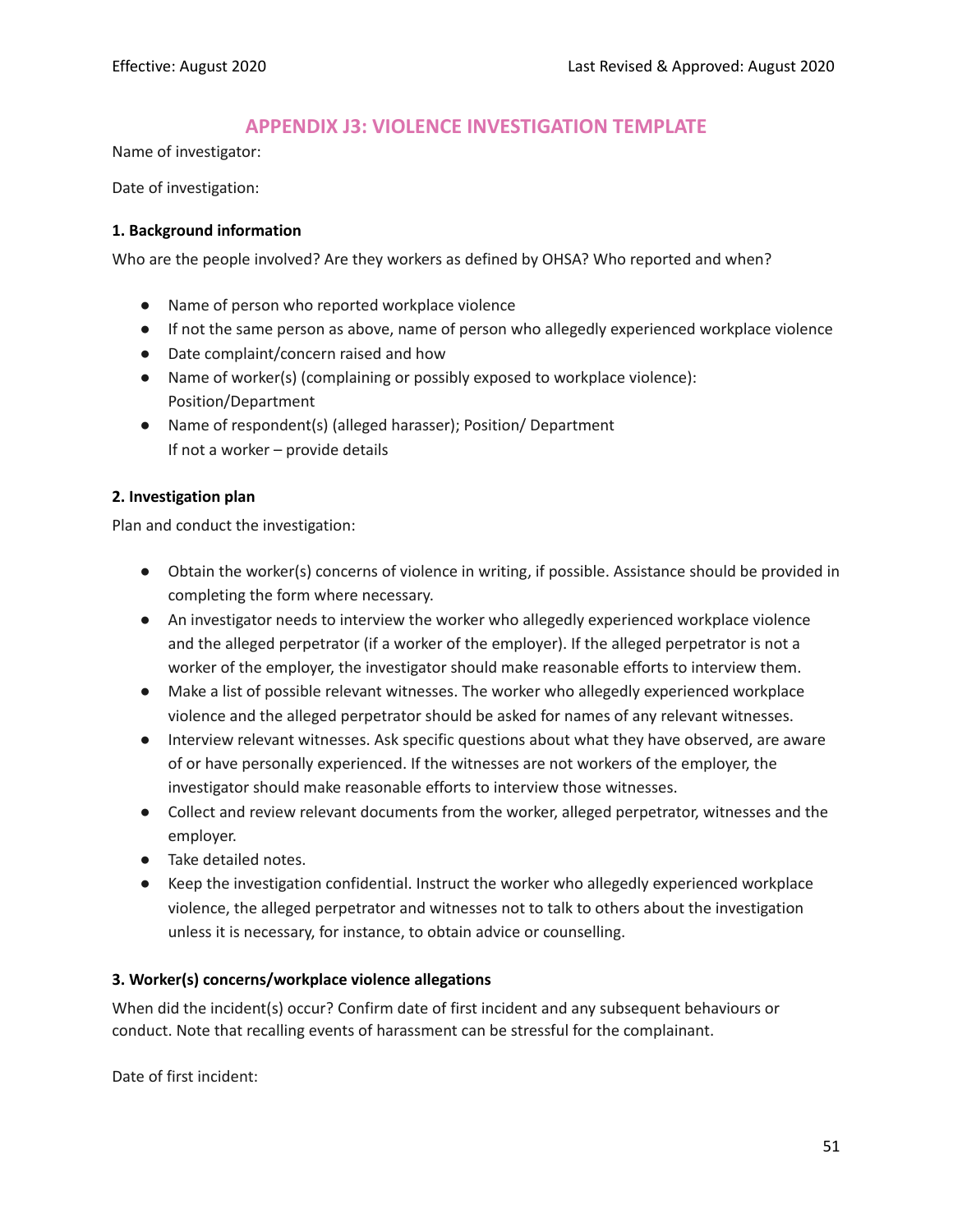Date of last incident:

Date of other incident(s):

#### **4. Alleged perpetrator(s) response**

The alleged perpetrator(s) will likely need details of the allegation of violence to be able to respond.

#### **5. Interview relevant witnesses**

List witnesses. Interview relevant witnesses and make notes.

#### **6. Collected documentation**

List the documents collected for the investigation and how or from whom they were obtained.

#### **7. Investigation result(s)**

The investigator's summary report should set out who was interviewed, what evidence was obtained and an analysis of the evidence to determine whether workplace violence occurred.

Summary of key evidence:

Recommended next steps:

Report provided to: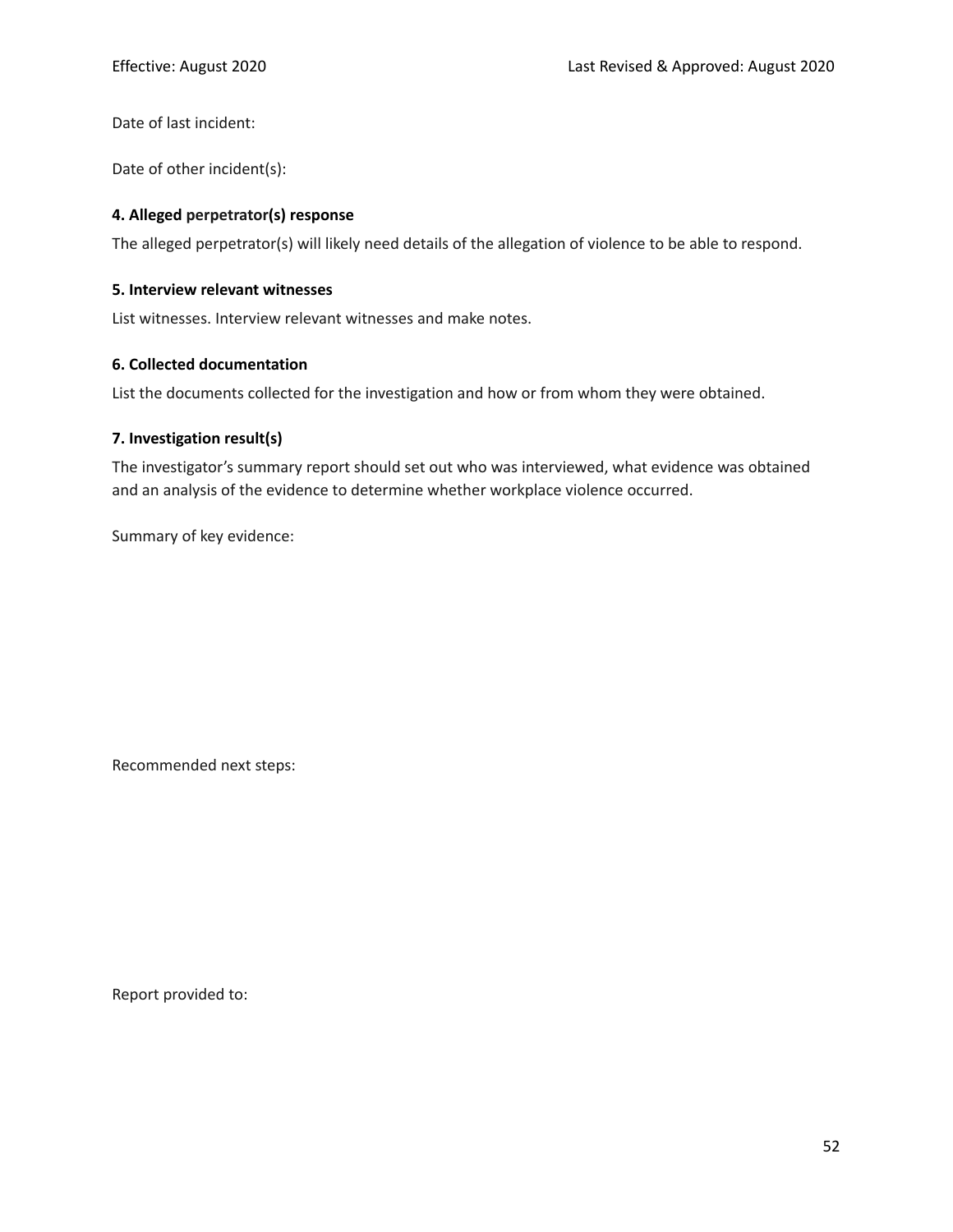# **APPENDIX K: WORKPLACE HARASSMENT POLICY**

<span id="page-53-0"></span>*Signed or Approved by: Date:*

CCGSD is committed to providing a work environment in which all workers are treated with respect and dignity. Workplace harassment will not be tolerated from any person in the workplace including CCGSD staff members, volunteers, co-op students, interns, event participants/guests, and someone outside of CCGSD but within a CCGSD workplace, field trip, or event while doing CCGSD work.

Workplace harassment means engaging in a course of vexatious comment or conduct against a worker in a workplace that is known or ought reasonably to be known to be unwelcome or workplace sexual harassment. Workplace sexual harassment means:

- Engaging in a course of vexatious comment or conduct against a worker in a workplace because of sex, sexual orientation, gender identity or gender expression, where the course of comment or conduct is known or ought reasonably to be known to be unwelcome, or
- Making a sexual solicitation or advance where the person making the solicitation or advance is in a position to confer, grant or deny a benefit or advancement to the worker and the person knows or ought reasonably to know that the solicitation or advance is unwelcome;

Reasonable action taken by the employer or supervisor relating to the management and direction of workers or the workplace is not workplace harassment.

Workers are encouraged to report any incidents of workplace harassment to the appropriate person.

Management will investigate and deal with all complaints or incidents of workplace harassment in a fair, respectful and timely manner. Information provided about an incident or about a complaint will not be disclosed except as necessary to protect workers, to investigate the complaint or incident, to take corrective action or as otherwise required by law.

Managers, supervisors and workers are expected to adhere to this policy and will be held responsible by the employer for not following it. Workers are not to be penalized or disciplined for reporting an incident or for participating in an investigation involving workplace harassment.

If a worker needs further assistance or explanation of the policy, they may the Executive Director or their direct supervisor for a follow up.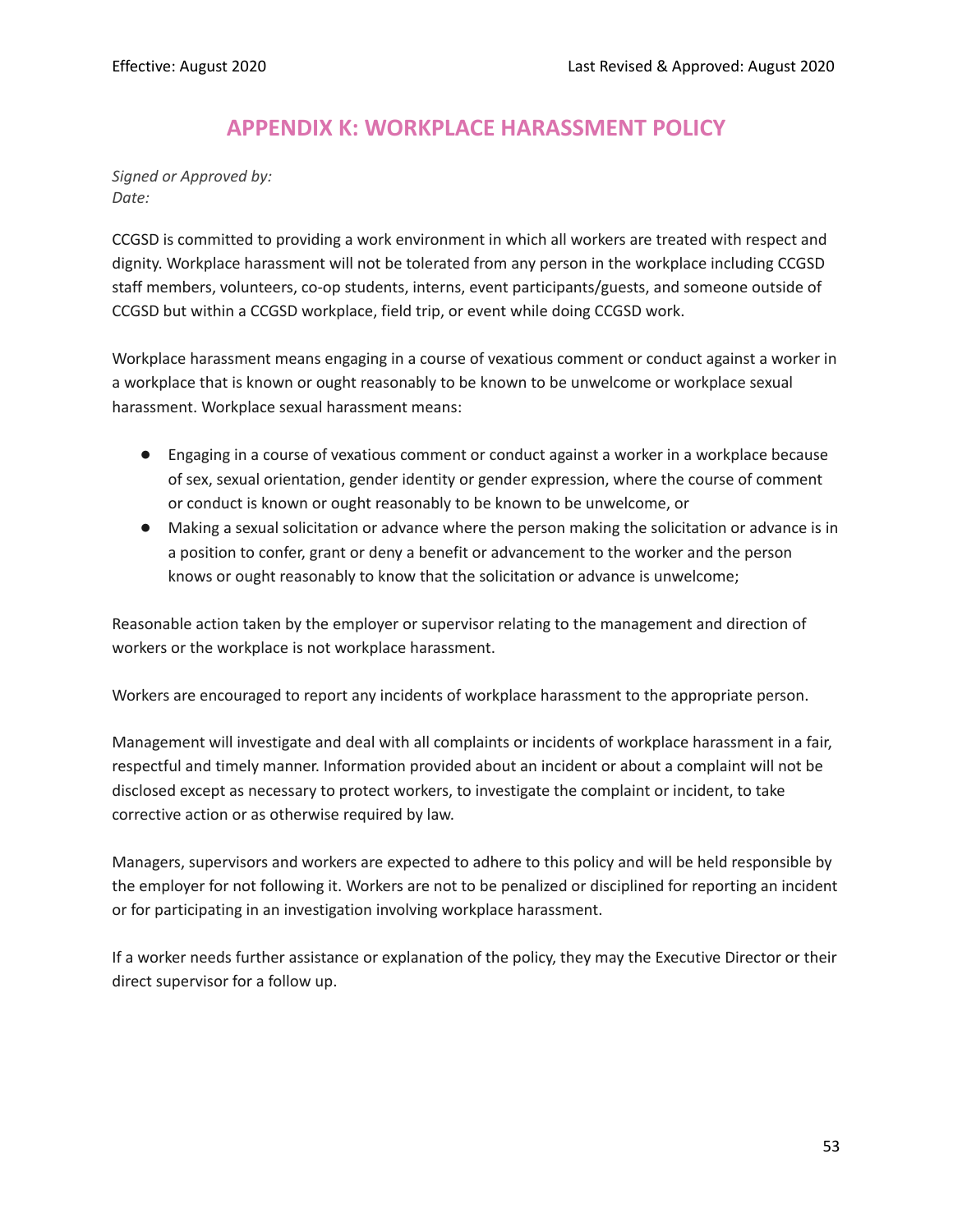# **APPENDIX L: WORKPLACE HARASSMENT PROGRAM**

<span id="page-54-0"></span>*Date created: August ,2020 Annual review date: August , 2021*

CCGSD is committed to providing a work environment in which all workers are treated with respect and dignity. Workplace harassment will not be tolerated from any person in the workplace including CCGSD staff members, volunteers, co-op students, interns, event participants/guests, and someone outside of CCGSD but within a CCGSD workplace, field trip, or event while doing CCGSD work.

The workplace harassment program applies to all workers including managers, supervisors, temporary employees, students and subcontractors.

#### **1. Workplace harassment**

Workplace harassment means engaging in a course of vexatious comment or conduct against a worker in a workplace that is known or ought reasonably to be known to be unwelcome or workplace sexual harassment (i.e., making remarks that demean, ridicule, intimidate, or offend; bullying; inappropriate sexual touching, advances, suggestions, or requests).

Workplace sexual harassment means:

- Engaging in a course of vexatious comment or conduct against a worker in a workplace because of sex, sexual orientation, gender identity or gender expression, where the course of comment or conduct is known or ought reasonably to be known to be unwelcome, or
- Making a sexual solicitation or advance where the person making the solicitation or advance is in a position to confer, grant or deny a benefit or advancement to the worker and the person knows or ought reasonably to know that the solicitation or advance is unwelcome.

Reasonable action taken by the employer or supervisor relating to the management and direction of workers or the workplace is not workplace harassment (i.e., scheduling, annual performance review).

#### **2. Reporting workplace harassment**

#### A. How to report workplace harassment

Workers can report incidents or complaints of workplace harassment verbally or in writing. When submitting a written complaint, please use the workplace harassment complaint form (see attached). When reporting verbally, the reporting contact, along with the worker complaining of harassment, will fill out the complaint form.

The report of the incident should include the following information:

● Name(s) of the worker who has allegedly experienced workplace harassment and contact information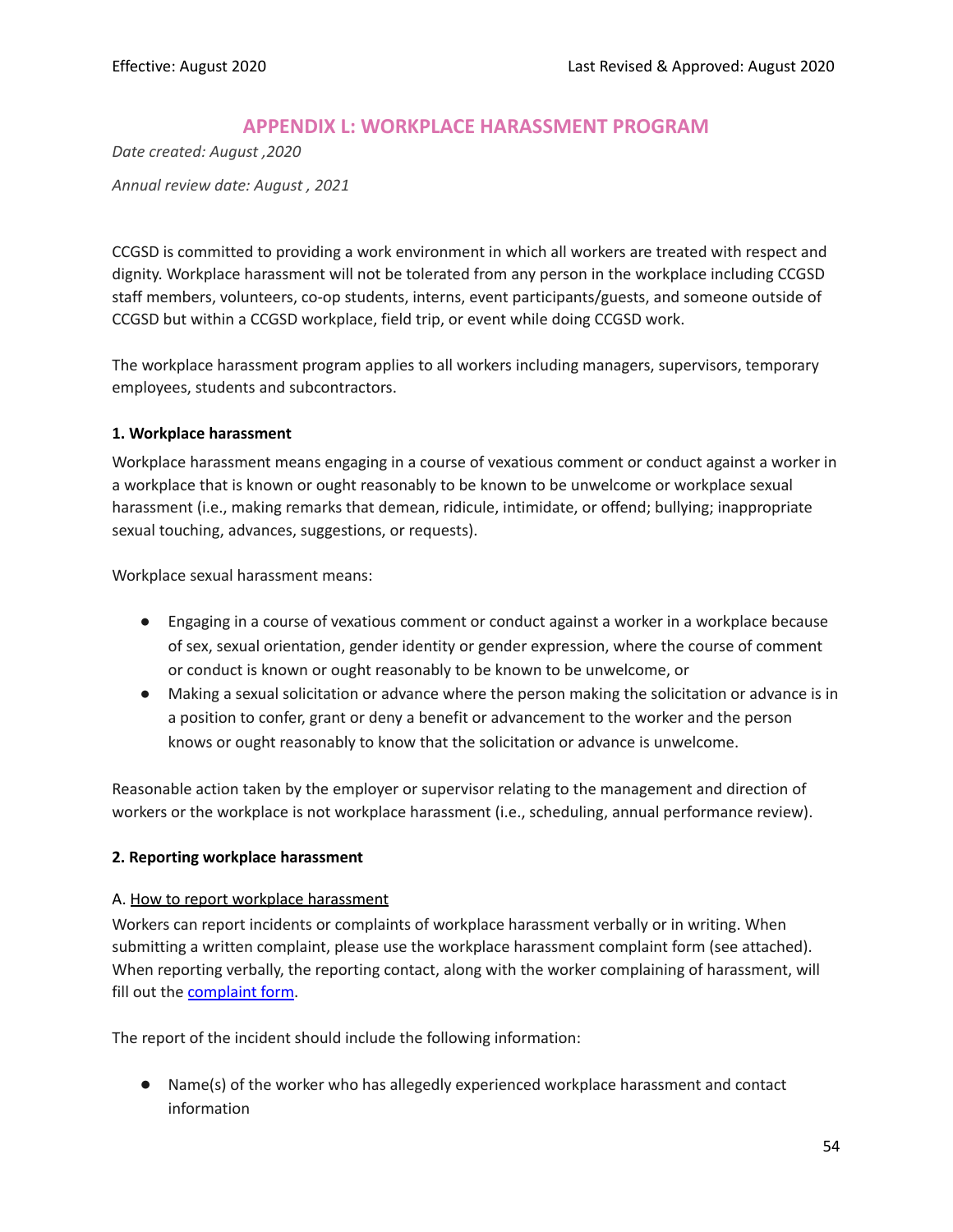- Name of the alleged harasser(s), position and contact information (if known)
- Names of the witness(es) (if any) or other person(s) with relevant information to provide about the incident (if any) and contact information (if known)
- Details of what happened including date(s), frequency and location(s) of the alleged incident(s)
	- $\circ$  Any supporting documents the worker who complains of harassment may have in his/her possession that are relevant to the complaint.
	- $\circ$  List any documents a witness, another person or the alleged harasser may have in their possession that are relevant to the complaint.

#### B. Who to report workplace harassment to

An incident or a complaint of workplace harassment should be reported as soon as possible after experiencing or witnessing an incident. This allows the incident to be investigated in a timely manner.

Report a workplace harassment incident or complaint to your supervisor. If the worker's supervisor or reporting contact is the person engaging in the workplace harassment, contact **[position or name of alternate reporting contact and contact information]**. If the employer Executive Director is the person engaging in the workplace harassment, contact the Board President**.** (Note: The person designated as the reporting contact should not be under the direct control of the alleged harasser.)

Human Resources shall be notified of the workplace harassment incident or complaint so that they can ensure an investigation is conducted that is appropriate in the circumstances. If the incident or complaint involves the Executive Director, an external person qualified to conduct a workplace harassment investigation who has knowledge of the relevant workplace harassment laws will be retained to conduct the investigation.

All incidents or complaints of workplace harassment shall be kept confidential except to the extent necessary to protect workers, to investigate the complaint or incident, to take corrective action or otherwise as required by law.

## **3. Investigation**

## A. Commitment to investigate

CCGSD will ensure that an investigation appropriate in the circumstances is conducted when the employer, human resources, a manager or supervisor becomes aware of an incident of workplace harassment or receives a complaint of workplace harassment.

#### B. Who will investigate

Human Resources will determine who will conduct the investigation into the incident or complaint of workplace harassment. If the allegations of workplace harassment involve Executive Director, the employer will refer the investigation to an external investigator to conduct an impartial investigation.

#### C. Timing of the investigation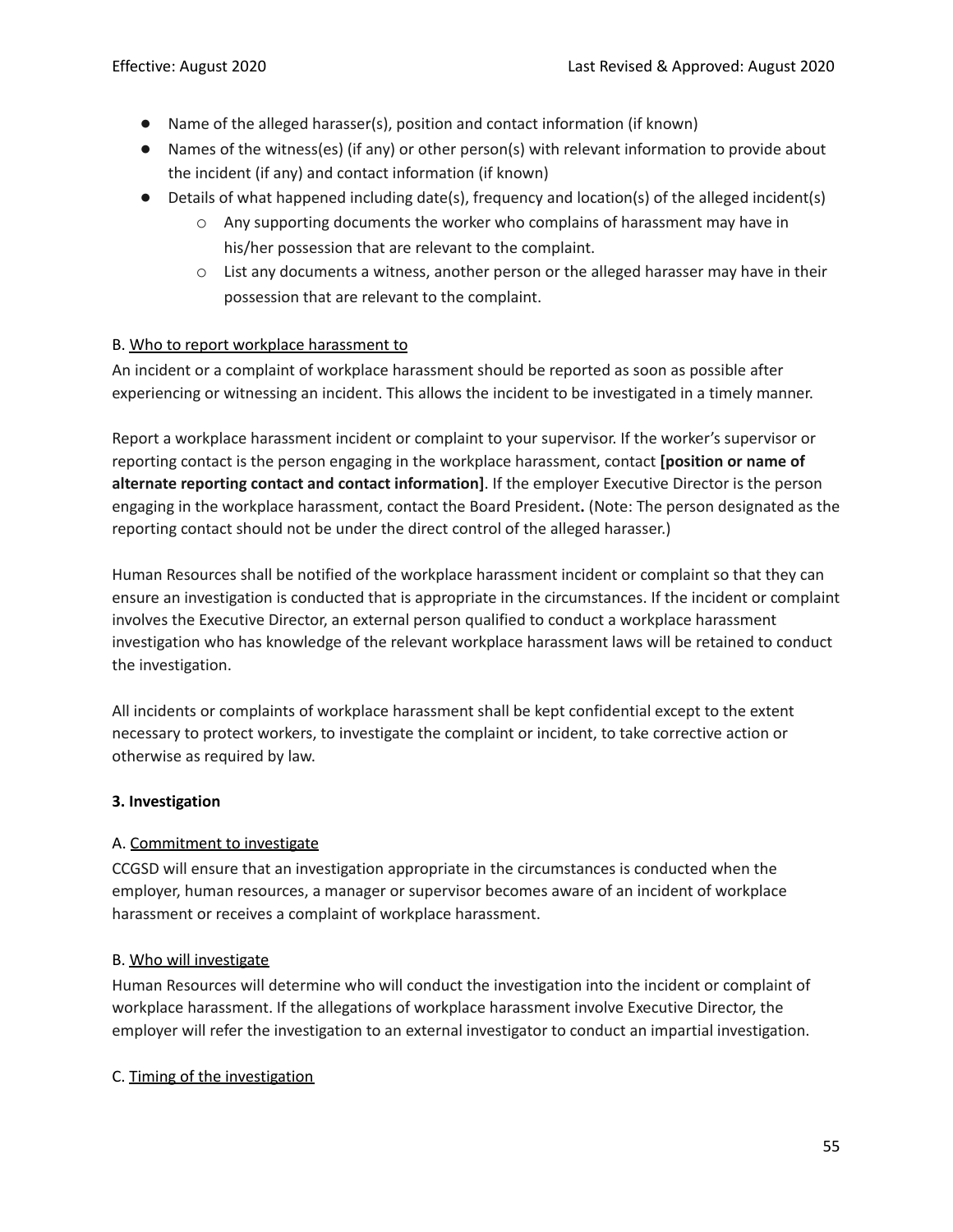The investigation must be completed in a timely manner and generally within 90 days or less unless there are extenuating circumstances (i.e. illness, complex investigation) warranting a longer investigation.

## D. Investigation process

The person conducting the investigation whether internal or external to the workplace will, at minimum, complete the following:

- The investigator must ensure the investigation is kept confidential and identifying information is not disclosed unless necessary to conduct the investigation. The investigator should remind the parties of this confidentiality obligation at the beginning of the investigation.
- The investigator must thoroughly interview the worker who allegedly experienced the workplace harassment and the alleged harasser(s), if the alleged harasser is a worker of the employer. If the alleged harasser is not a worker, the investigator should make reasonable efforts to interview the alleged harasser.
- The alleged harasser(s) must be given the opportunity to respond to the specific allegations raised by the worker. In some circumstances, the worker who allegedly experienced the workplace harassment should be given a reasonable opportunity to reply.
- The investigator must interview any relevant witnesses employed by the employer who may be identified by either the worker who allegedly experienced the workplace harassment, the alleged harasser(s) or as necessary to conduct a thorough investigation. The investigator must make reasonable efforts to interview any relevant witnesses who are not employed by the employer if there are any identified.
- The investigator must collect and review any relevant documents.
- The investigator must take appropriate notes and statements during interviews with the worker who allegedly experienced workplace harassment, the alleged harasser and any witnesses.
- The investigator must prepare a written report summarizing the steps taken during the investigation, the complaint, the allegations of the worker who allegedly experienced the workplace harassment, the response from the alleged harasser, the evidence of any witnesses, and the evidence gathered. The report must set out findings of fact and come to a conclusion about whether workplace harassment was found or not.

# E. Results of the investigation

Within 10 days of the investigation being completed, the worker who allegedly experienced the workplace harassment and the alleged harasser, if they are a worker of the employer, will be informed in writing of the results of the investigation and any corrective action taken or that will be taken by the employer to address workplace harassment.

# F. Confidentiality

Information about complaints and incidents shall be kept confidential to the extent possible. Information obtained about an incident or complaint of workplace harassment, including identifying information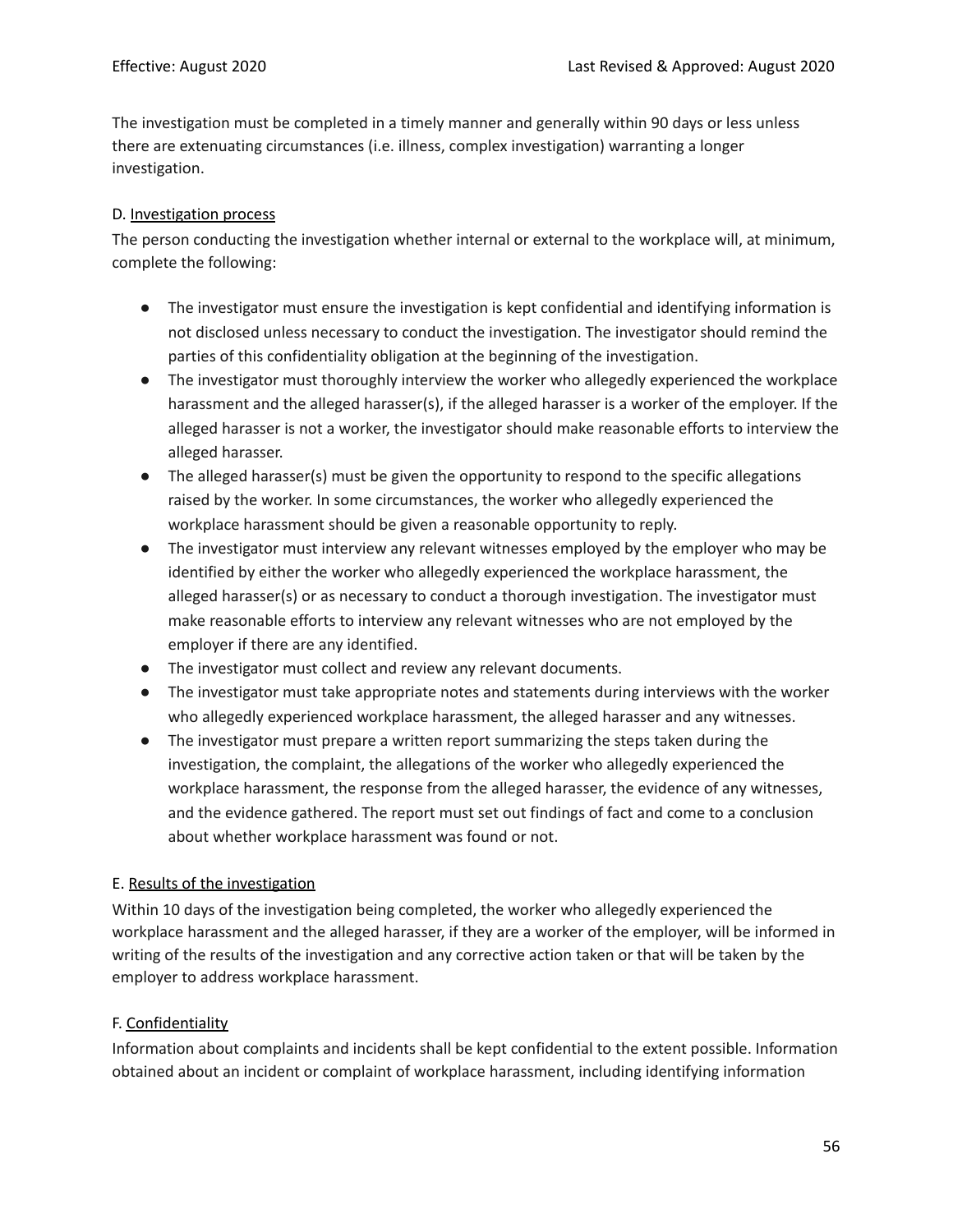about any individuals involved, will not be disclosed unless disclosure is necessary to protect workers, to investigate the complaint or incident, to take corrective action or otherwise as required by law.

While the investigation is on-going, the worker who has allegedly experienced harassment, the alleged harasser(s) and any witnesses should not discuss the incident or complaint or the investigation with each other or other workers or witnesses unless necessary to obtain advice about their rights. The investigator may discuss the investigation and disclose the incident or complaint-related information only as necessary to conduct the investigation.

All records of the investigation will be kept confidential.

#### G. Handling complaints

**[The employer must set out any interim measures that may be taken after the complaint is received and during the investigation. The employer must also set out how they might deal with the complaint of harassment if harassment is found. This may include discipline up to and including termination.]**

#### **4. Record keeping**

Human Resources will keep records of the investigation including:

- a copy of the complaint or details about the incident;
- a record of the investigation including notes;
- a copy of the investigation report (if any);
- a summary of the results of the investigation that was provided to the worker who allegedly experienced the workplace harassment and the alleged harasser, if a worker of the employer;
- a copy of any corrective action taken to address the complaint or incident of workplace harassment.

All records of the investigation will be kept confidential. The investigation documents, including this report should not be disclosed unless necessary to investigate an incident or complaint of workplace harassment, take corrective action or otherwise as required by law.

Records will be kept for at least five years.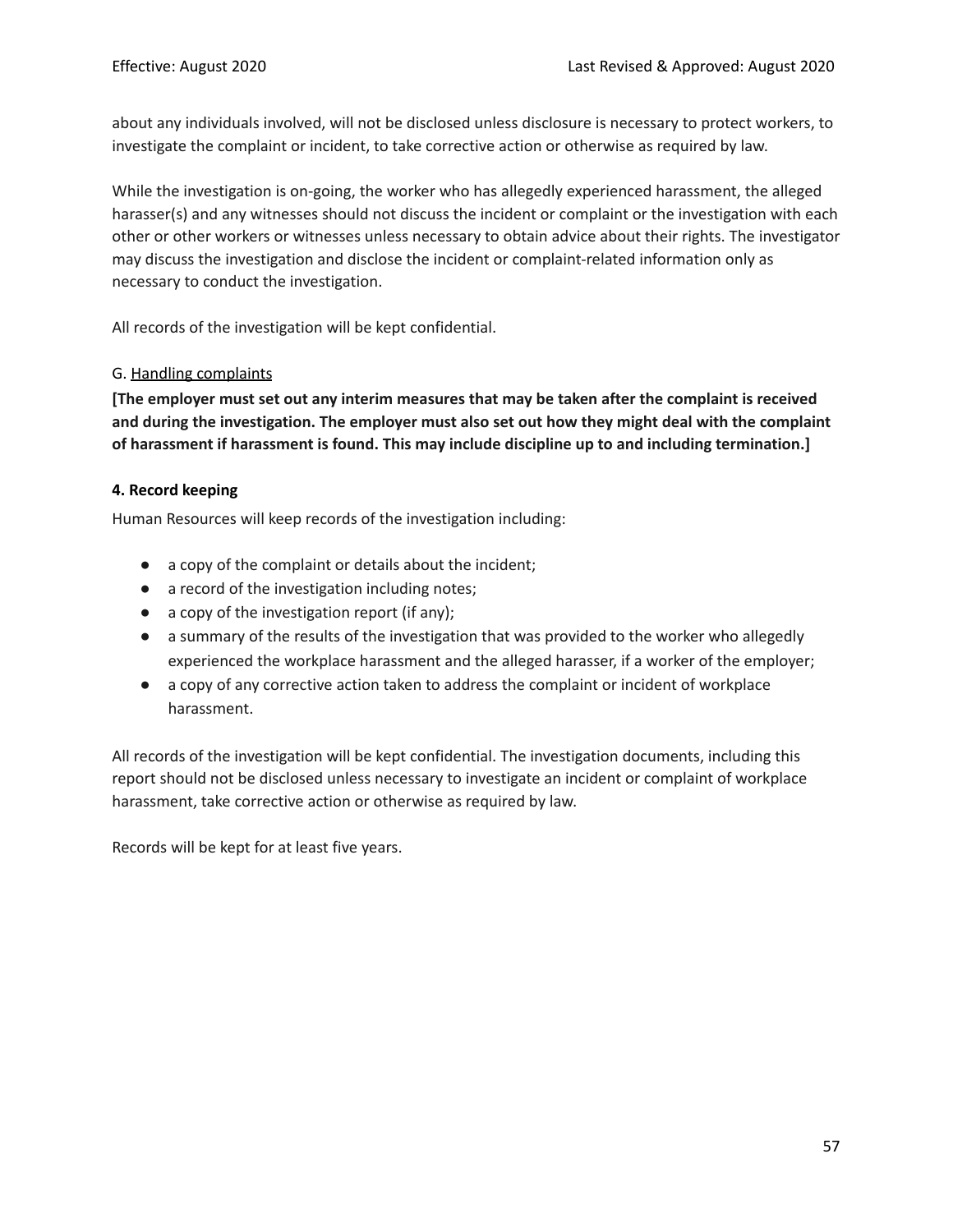# **APPENDIX L2: WORKPLACE HARASSMENT COMPLAINT FORM**

<span id="page-58-0"></span>**Name and contact information of worker who has allegedly experienced workplace harassment (your name):**

#### **Name of alleged harasser(s) and contact information, if available:**

#### **Details of the complaint of workplace harassment**

Please describe in as much detail as possible the bullying and harassment incident(s), including: (a) the names of the parties involved; (b) any witnesses to the incident(s); (c) the location, date and time of the incident(s); (d) details about the incident(s) (behaviour and/or words used); (e) any additional details. (Attach additional pages if required)

#### **Relevant documents/evidence**

Attach any supporting documents, such as emails, handwritten notes, or photographs. Physical evidence, such as vandalized personal belongings, can also be submitted. If you are not able to attach documents and they are relevant to your complaint, please list the documents below. If someone else has relevant documents, please note that below.

Signature:

Date: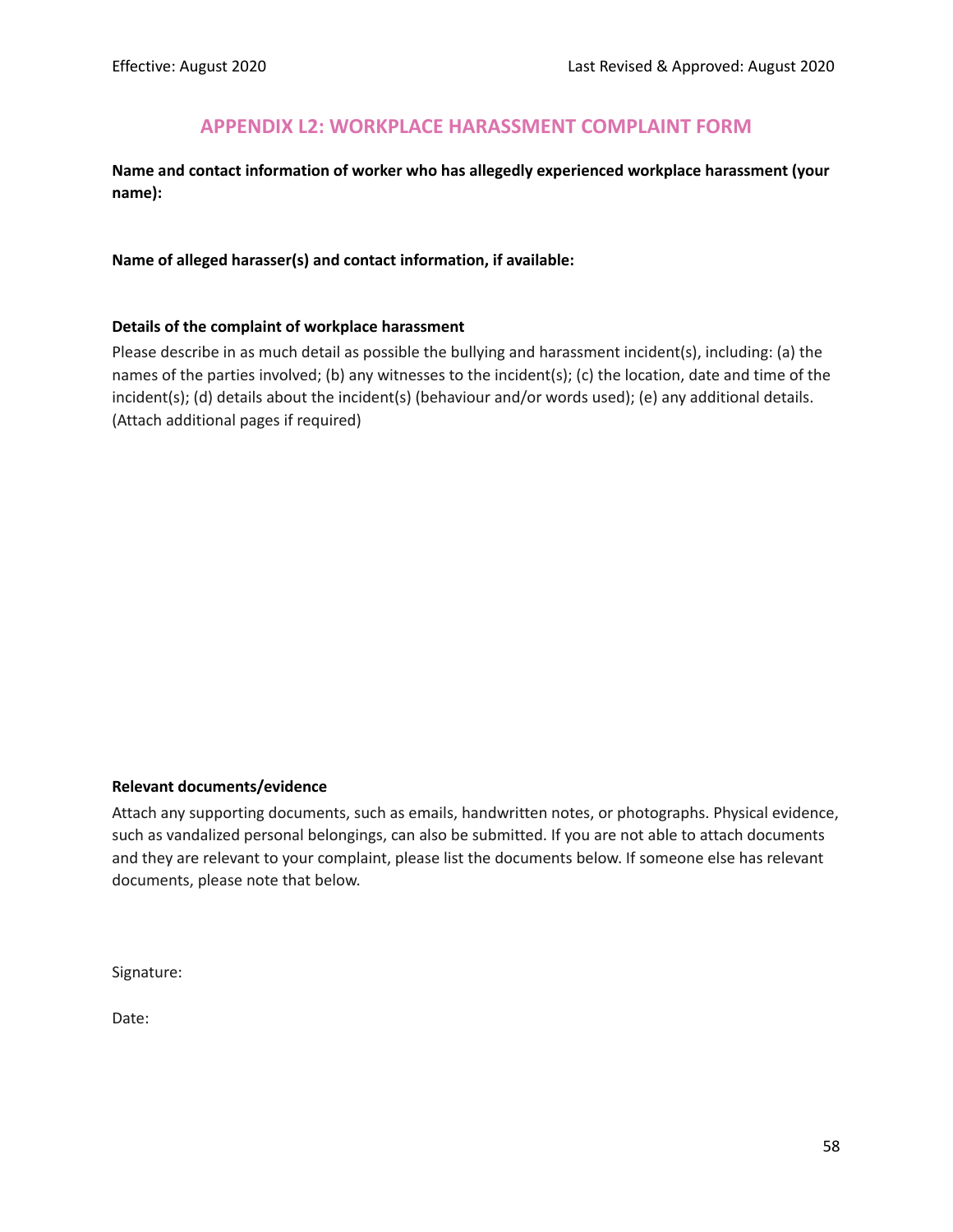# **APPENDIX L3: HARASSMENT INVESTIGATION TEMPLATE**

<span id="page-59-0"></span>Name of investigator:

Date of investigation:

#### **1. Background information**

Who are the people involved? Are they workers as defined by OHSA? Who reported and when?

- Name of person who reported workplace harassment
- If not the same person as above, name of person who allegedly experienced workplace harassment
- Date complaint/concern raised and how
- Name of worker(s) (complaining or possibly exposed to workplace harassment): Position/Department
- Name of respondent(s) (alleged harasser); Position/ Department If not a worker – provide details

## **2. Investigation plan**

Plan and conduct the investigation:

- Obtain the worker(s) concerns of harassment in writing, if possible. Assistance should be provided in completing the form where necessary.
- An investigator needs to interview the worker who allegedly experienced workplace harassment and the alleged harasser (if a worker of the employer). If the alleged harasser is not a worker of the employer, the investigator should make reasonable efforts to interview them.
- Make a list of possible relevant witnesses. The worker who allegedly experienced workplace harassment and the alleged harasser should be asked for names of any relevant witnesses.
- Interview relevant witnesses. Ask specific questions about what they have observed, are aware of or have personally experienced. If the witnesses are not workers of the employer, the investigator should make reasonable efforts to interview those witnesses.
- Collect and review relevant documents from the worker, alleged harasser, witnesses and the employer.
- Take detailed notes.
- Keep the investigation confidential. Instruct the worker who allegedly experienced workplace harassment, the alleged harasser and witnesses not to talk to others about the investigation unless it is necessary, for instance, to obtain advice or counselling.

#### **3. Worker(s) concerns/workplace harassment allegations**

When did the incident(s) occur? Confirm date of first incident and any subsequent behaviours or conduct. Note that recalling events of harassment can be stressful for the complainant.

Date of first incident: